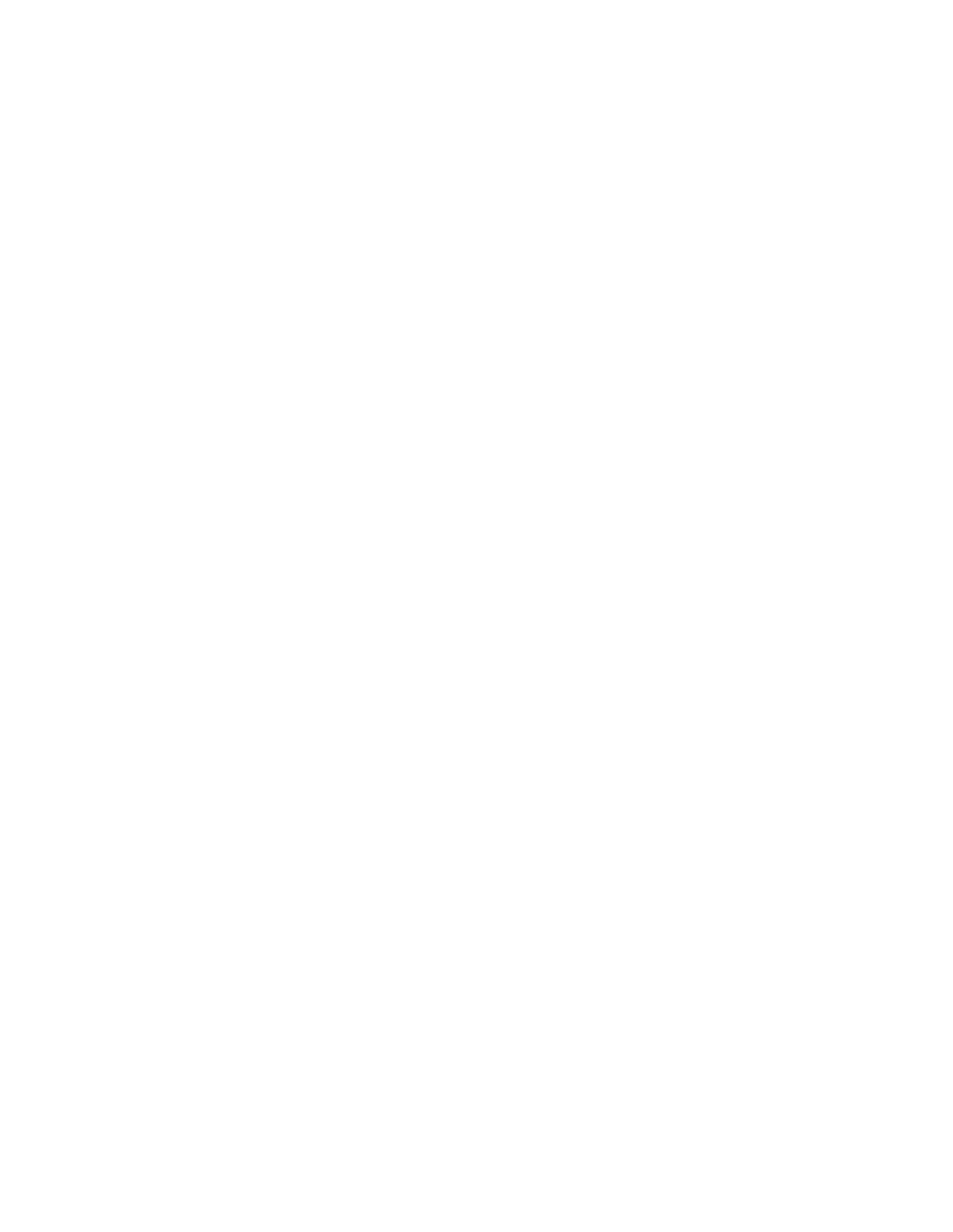## NATIONAL ASTHMA EDUCATION AND PREVENTION PROGRAM

Working Group Report on Managing Asthma During Pregnancy: Recommendations for Pharmacologic Treatment

Update 2004



NIH Publication No. 05-3279 January 2005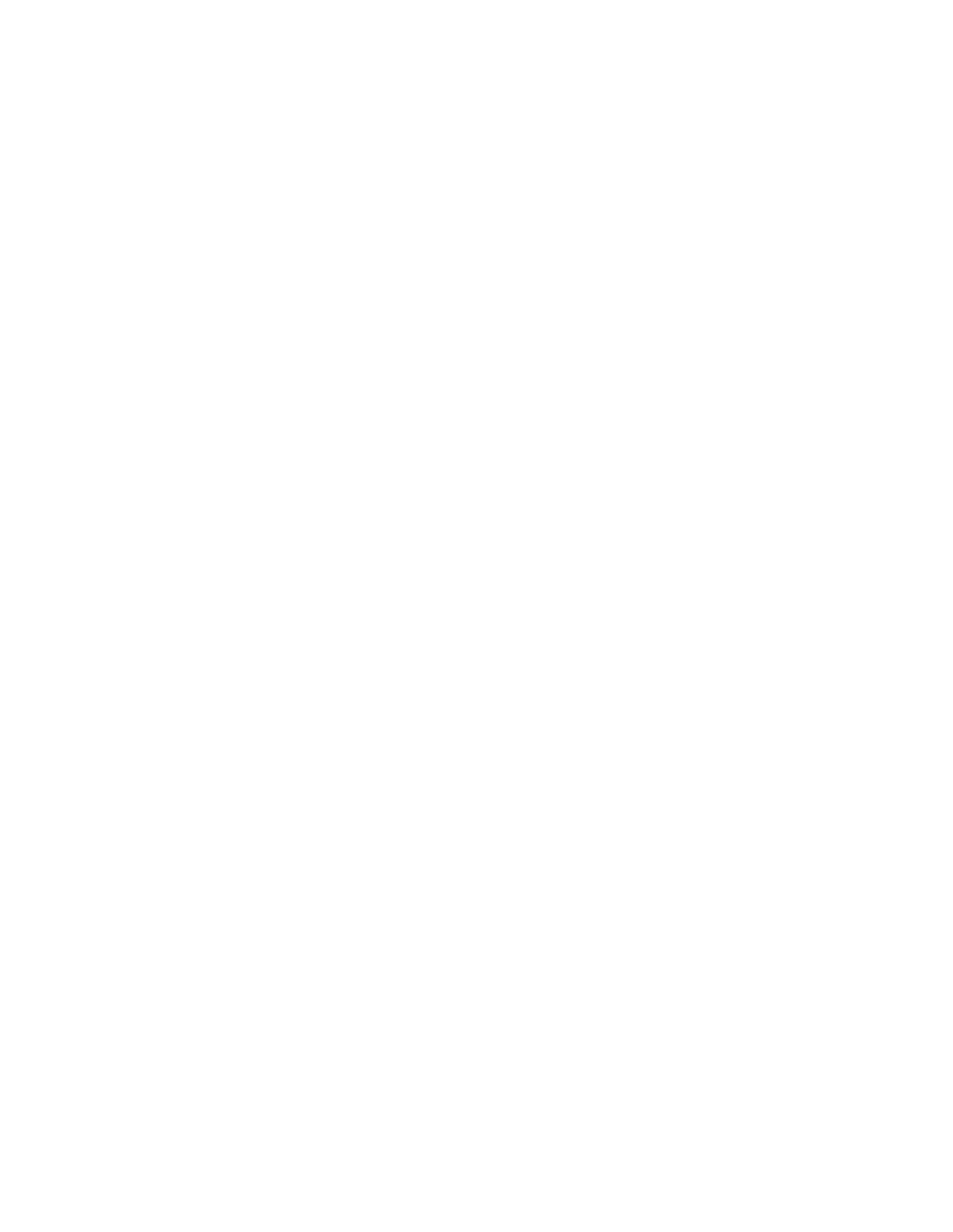# **Contents**

|  | Recommendations for Pharmacologic Treatment of Asthma During Pregnancy 10                        |  |  |  |  |
|--|--------------------------------------------------------------------------------------------------|--|--|--|--|
|  | A. Considerations in Evaluating Medication Effects on Pregnancy Outcome  13<br><b>References</b> |  |  |  |  |
|  |                                                                                                  |  |  |  |  |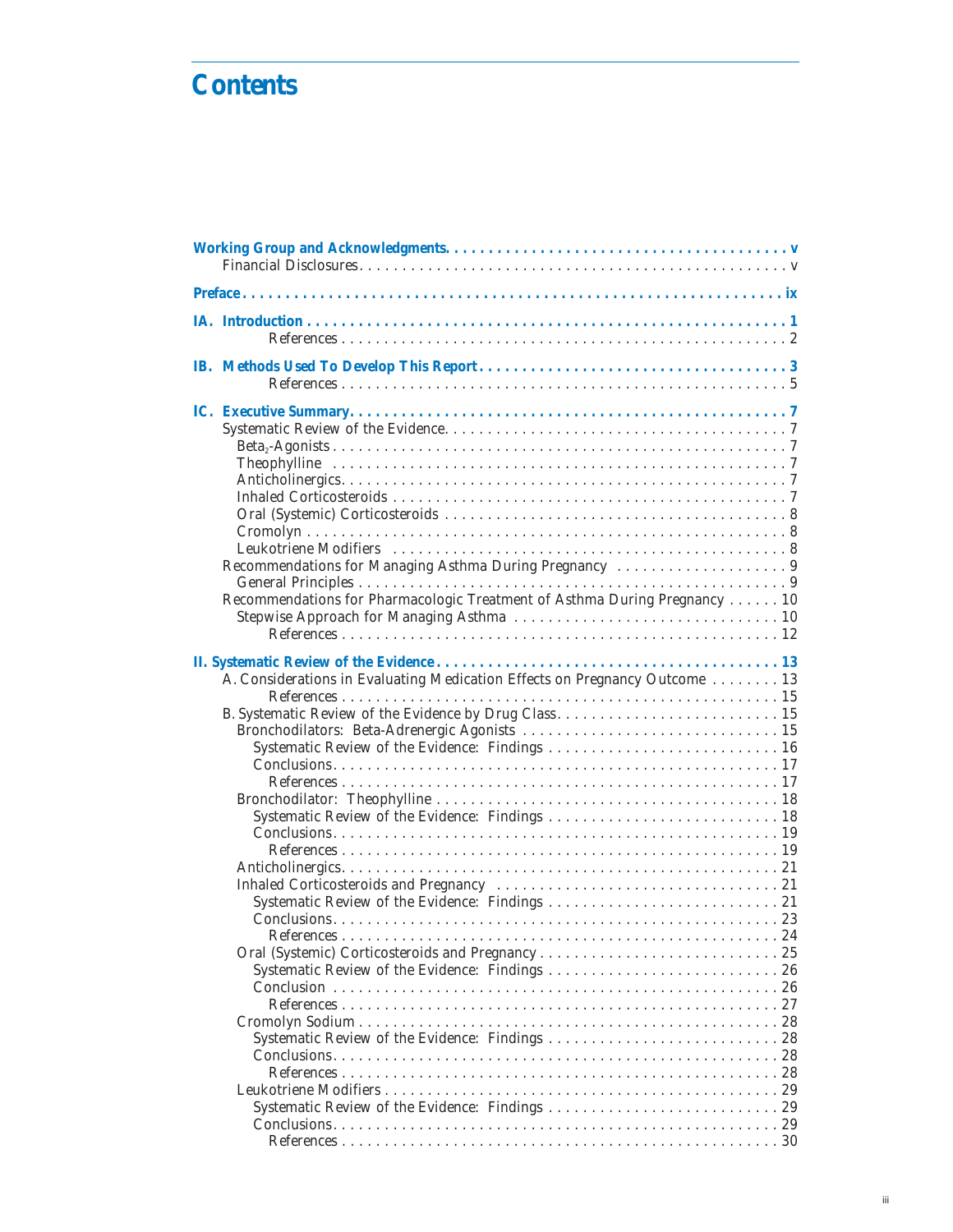|               | The Stepwise Approach to Gaining and Maintaining Control of Asthma. 33                                                                     |  |  |  |
|---------------|--------------------------------------------------------------------------------------------------------------------------------------------|--|--|--|
|               |                                                                                                                                            |  |  |  |
|               |                                                                                                                                            |  |  |  |
|               |                                                                                                                                            |  |  |  |
|               | Regular Followup Visits (at 1- to 2-Month Intervals) Are Important 34                                                                      |  |  |  |
|               |                                                                                                                                            |  |  |  |
|               |                                                                                                                                            |  |  |  |
|               |                                                                                                                                            |  |  |  |
|               |                                                                                                                                            |  |  |  |
|               |                                                                                                                                            |  |  |  |
|               |                                                                                                                                            |  |  |  |
|               | Pharmacologic Management of Asthma During Lactation  39                                                                                    |  |  |  |
|               |                                                                                                                                            |  |  |  |
|               | Management of Acute Exacerbations of Asthma During Pregnancy  41                                                                           |  |  |  |
|               | Home Management of Asthma Exacerbations  41                                                                                                |  |  |  |
|               | Management of Asthma During Labor and Delivery  42                                                                                         |  |  |  |
|               |                                                                                                                                            |  |  |  |
|               |                                                                                                                                            |  |  |  |
|               |                                                                                                                                            |  |  |  |
|               | Appendix A: Review of Selected Experimental Animal Studies From the Current                                                                |  |  |  |
|               |                                                                                                                                            |  |  |  |
|               |                                                                                                                                            |  |  |  |
|               |                                                                                                                                            |  |  |  |
|               |                                                                                                                                            |  |  |  |
|               |                                                                                                                                            |  |  |  |
|               |                                                                                                                                            |  |  |  |
|               | Figure 1. Stepwise Approach for Managing Asthma During Pregnancy                                                                           |  |  |  |
|               |                                                                                                                                            |  |  |  |
|               | Figure 2. Usual Dosages for Long-Term-Control Medications During Pregnancy                                                                 |  |  |  |
|               |                                                                                                                                            |  |  |  |
|               | Figure 3. Estimated Comparative Daily Dosages for Inhaled Corticosteriods 52                                                               |  |  |  |
|               | Figure 4. Management of Asthma Exacerbations During Pregnancy and                                                                          |  |  |  |
|               |                                                                                                                                            |  |  |  |
|               | Figure 5. Management of Asthma Exacerbations During Pregnancy and                                                                          |  |  |  |
|               | Lactation: Emergency Department and Hospital-Based Care. 54                                                                                |  |  |  |
|               | Figure 6. Medications and Dosages for Asthma Exacerbations During                                                                          |  |  |  |
|               |                                                                                                                                            |  |  |  |
|               | Figure 7. Summary of Control Measures for Environmental Factors                                                                            |  |  |  |
|               |                                                                                                                                            |  |  |  |
|               |                                                                                                                                            |  |  |  |
|               |                                                                                                                                            |  |  |  |
| <b>Tables</b> |                                                                                                                                            |  |  |  |
|               |                                                                                                                                            |  |  |  |
|               | Table 1. Differences Between Recommendations in Asthma and Pregnancy-<br>Update 2004 and Those Made in A. Asthma and Pregnancy Report 1993 |  |  |  |
|               |                                                                                                                                            |  |  |  |
|               | Table 2. Data Regarding the Safety of Currently Available Second-Generation                                                                |  |  |  |
|               |                                                                                                                                            |  |  |  |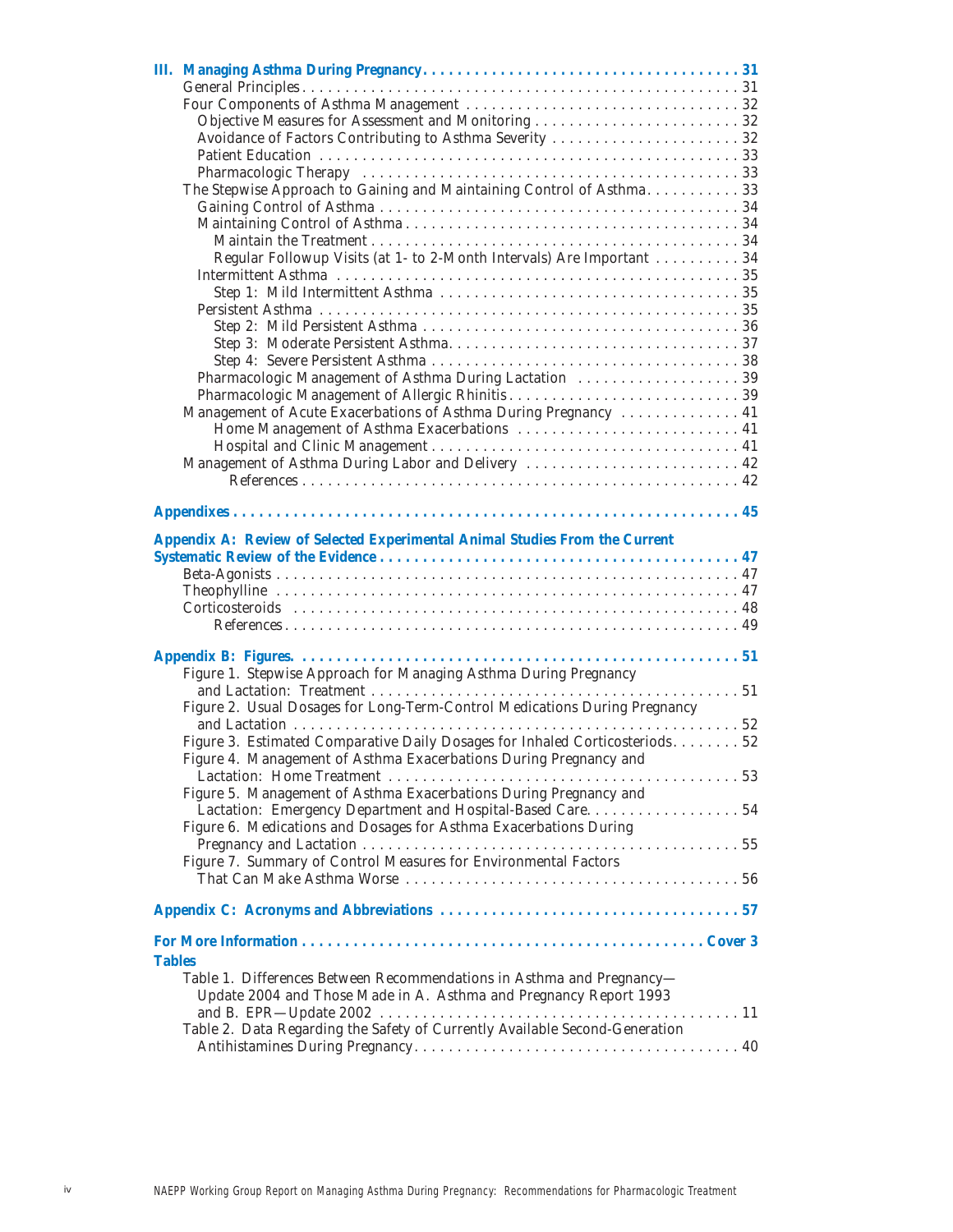## **Working Group and Acknowledgments**

#### **National Asthma Education and Prevention Program Asthma and Pregnancy Working Group**

William W. Busse, M.D., *Chair University of Wisconsin Medical School Madison, WI*

Michelle Cloutier, M.D. *Connecticut Children's Medical Center Hartford, CT*

Mitchell Dombrowski, M.D. *St. John Hospital Detroit, MI*

Harold S. Nelson, M.D. *National Jewish Medical and Research Center Denver, CO*

Michael Reed, Pharm.D. *Rainbow Babies and Children's Hospital Cleveland, OH*

Michael Schatz, M.D., M.S. *Kaiser-Permanente Medical Center San Diego, CA*

Anthony R. Scialli, M.D. *Georgetown University Hospital Washington, DC*

Stuart Stoloff, M.D. *University of Nevada School of Medicine Reno, NV*

Stanley Szefler, M.D. *National Jewish Medical and Research Center Denver, CO*

### **Financial Disclosures**

Dr. Busse has served on the Speakers' Bureaus of Aventis, GlaxoSmithKline, and Merck; he has served on the Advisory Boards of AstraZeneca, Aventis, Pfizer, and Schering; he has received funding/grant support for research projects from Aventis, Fujisawa, GlaxoSmithKline, Hoffmann LaRoche, Pfizer, and Wyeth; he has served as a consultant for Bristol-Myers Squibb, Dynavax, Fujisawa, Hoffmann LaRoche, and Wyeth.

Dr. Cloutier has received funding/grant support for research projects from GlaxoSmithKline.

Dr. Dombrowski has none.

Dr. Nelson has served on the Speakers' Bureaus of AstraZeneca and GlaxoSmithKline; he has received funding/grant support for research projects from Altana, AstraZeneca, Dey Laboratories, Eli Lilly, Epigenesis, and IVAX; he has served as a consultant for Altana, AstraZeneca, Aventis, Dey

Laboratories, Dynavax Technologies, Genentech, GlaxoSmithKline, Integrated Therapeutics Group, Protein Design Laboratories, Rigel Pharmaceuticals, UCB, and Wyeth.

Dr. Reed has served on the Speakers' Bureaus of Abbott Laboratories, Bristol-Myers Squibb, Enzon, GlaxoSmithKline, Pfizer, Roche, and Somerset; he has received funding/grant support for research projects from Health Resources and Services Administration, National Institutes of Health, Abbott Laboratories, AstraZeneca, Aventis, Bristol-Myers Squibb, Eli Lilly, Forrest Laboratories, GlaxoSmithKline, Janssen, Johnson & Johnson, Merck, Novartis, Organon, Pfizer, Roche, Schering, Somerset, and Wyeth-Averst; he has served as a consultant for Abbott Laboratories, Bristol-Myers Squibb, Enzon, GlaxoSmithKline, Pfizer, and Somerset.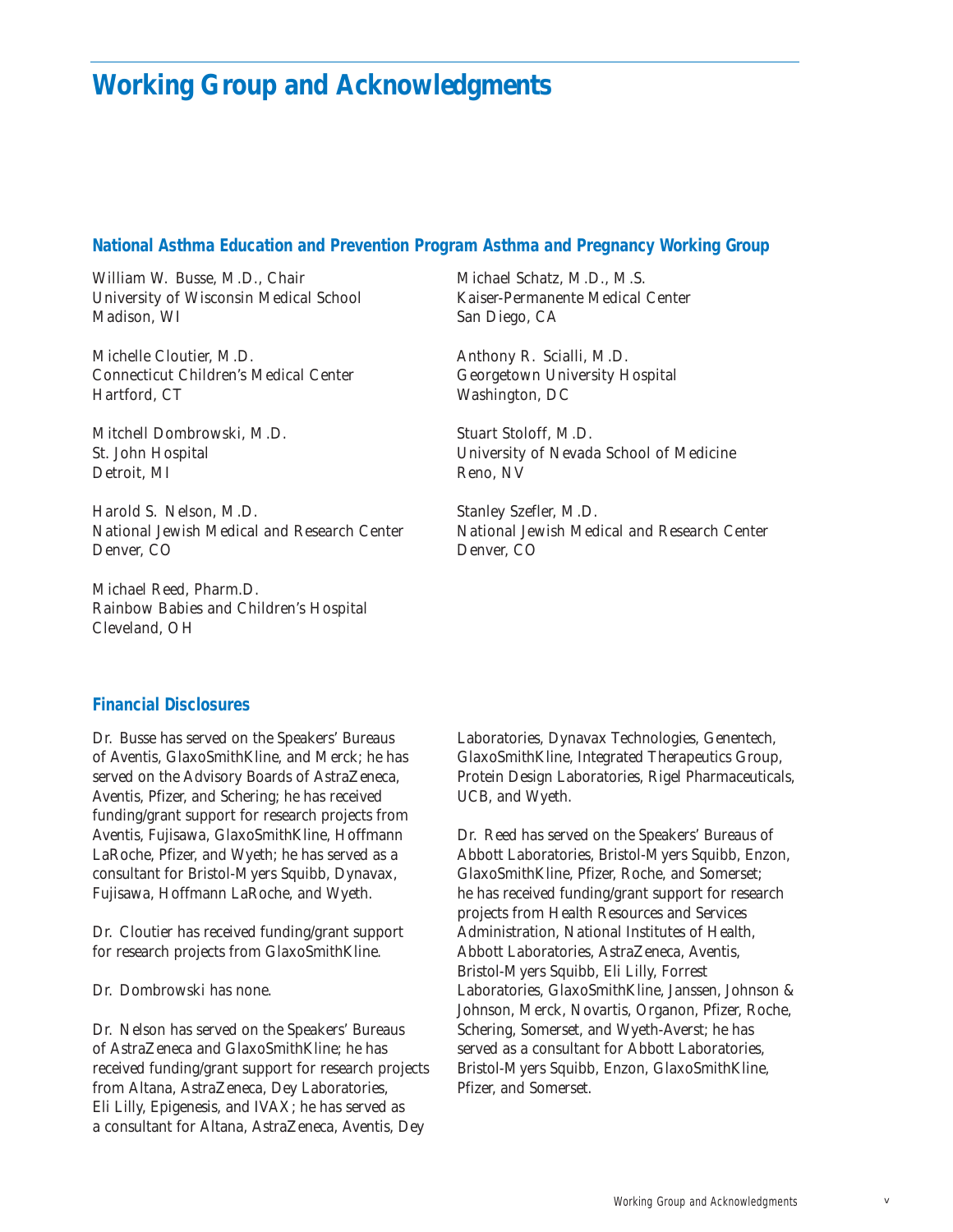Dr. Schatz has served on the Speakers' Bureaus of AstraZeneca and Merck; he has received funding/grant support for research projects from Aventis and GlaxoSmithKline.

Dr. Scialli has none.

Dr. Stoloff has served on the Speakers' Bureaus of Alcon, AstraZeneca, Aventis, Genentech, GlaxoSmithKline, Pfizer, and Schering; he has

served as a consultant for Alcon, AstraZeneca, Aventis, Genentech, GlaxoSmithKline, Pfizer, and Schering.

Dr. Szefler has received funding/grant support for research projects from the National Institutes of Health, AstraZeneca, and Russ Pharmaceuticals; he has served as a consultant for AstraZeneca, Aventis, GlaxoSmithKline, and Merck.

## **The Working Group acknowledges the following individuals for their thoughtful review and comment:**

## **National Asthma Education and Prevention Program Science Base Committee on the Management of Asthma**

William W. Busse, M.D., *Chair University of Wisconsin Medical School Madison, WI*

Homer A. Boushey, M.D. *University of California at San Francisco San Francisco, CA*

Sonia Buist, M.D. *Oregon Health Sciences University Portland, OR*

Noreen M. Clark, Ph.D. *University of Michigan School of Public Health Ann Arbor, MI*

H. William Kelly, Pharm.D. *University of New Mexico Health Sciences Center Albuquerque, NM*

Robert F. Lemanske, M.D. *University of Wisconsin Hospital and Clinics Madison, WI*

Fernando D. Martinez, M.D. *University of Arizona Medical Center Tucson, AZ*

Harold S. Nelson, M.D. *National Jewish Medical and Research Center Denver, CO*

Gail Shapiro, M.D. *University of Washington Seattle, WA*

Stuart Stoloff, M.D. *University of Nevada School of Medicine Reno, NV*

Stanley Szefler, M.D. *National Jewish Medical and Research Center Denver, CO*

## **National Asthma Education and Prevention Program Coordinating Committee**

| Barbara Alving, M.D., Chair<br>National Heart, Lung, and Blood Institute | Gail Shapiro, M.D.<br>American Academy of Allergy, Asthma,<br>and Immunology |
|--------------------------------------------------------------------------|------------------------------------------------------------------------------|
| Denise Dougherty, Ph.D.                                                  |                                                                              |
| Agency for Health Care Policy and Research                               | Barbara P. Yawn, M.D., M.Sc.<br>American Academy of Family Physicians        |
| Christy Olson                                                            |                                                                              |
| Allergy and Asthma Network/Mothers of<br>Asthmatics, Inc.                | Gary S. Rachelefsky, M.D.<br><b>American Academy of Pediatrics</b>           |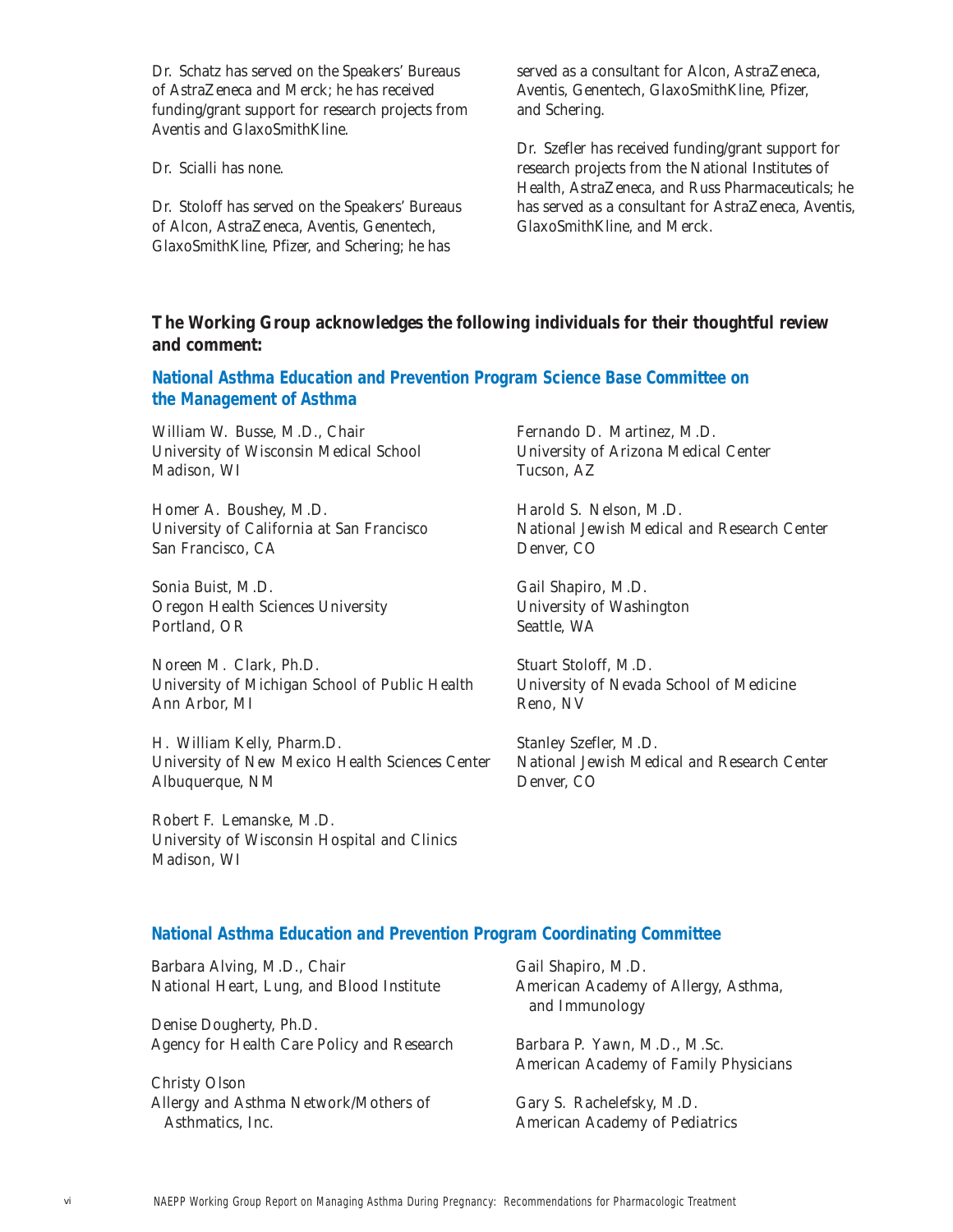Gabriel R. Ortiz, M.P.A.S., PA-C *American Academy of Physician Assistants*

Thomas J. Kallstrom, R.R.T. *American Association for Respiratory Care*

Pam Carter, R.N., C.O.H.N.-S. *American Association of Occupational Health Nurses*

William Storms, M.D. *American College of Allergy, Asthma, and Immunology*

John P. Mitchell, M.D., F.A.C.P. *American College of Chest Physicians*

Richard M. Nowak, M.D., M.B.A., F.A.C.E.P. *American College of Emergency Physicians*

Scott Wolf, D.O., M.P.H., F.A.C.P. *American College of Physicians*

Noreen M. Clark, Ph.D. *American Lung Association*

Paul V. Williams, M.D. *American Medical Association*

Karen Huss, D.N.Sc., F.A.A.N., F.A.A.A.A.I., NINR. *American Nurses Association*

Dennis M. Williams, Pharm.D. *American Pharmacists Association*

Pamela J. Luna, Dr.P.H., M.Ed. *American Public Health Association*

Lani S. M. Wheeler, M.D., F.A.A.P., F.A.S.H.A. *American School Health Association*

Leslie Hendeles, Pharm.D. *American Society of Health-System Pharmacists*

Stephen C. Lazarus, M.D. *American Thoracic Society*

Bill McLin *Asthma and Allergy Foundation of America*

Sarah Lyon-Callo, M.A., M.S. *Council on State and Territorial Epidemiologists*

Linda Wolfe, R.N., M.Ed. *National Association of School Nurses*

Susan B. Clark, R.N., M.N. *National Black Nurses Association, Inc.*

Sarah Merkle, M.P.H. *National Center for Chronic Disease Prevention Centers for Disease Control and Prevention*

Leslie P. Boss, Ph.D., M.P.H. *National Center for Environmental Health Centers for Disease Control and Prevention*

Lara Akinbami, M.D. *National Center for Health Statistics Centers for Disease Control and Prevention*

Ruth I. Quartey, M.A., R.R.T. *National Heart, Lung, and Blood Institute Ad Hoc Committee on Minority Populations*

Gregory R. Wagner, M.D. *National Institute for Occupational Safety and Health Centers for Disease Control and Prevention*

Peter Gergen, M.D., M.P.H. *National Institute of Allergy and Infectious Diseases*

J. Patrick Mastin, Ph.D. *National Institute of Environmental Health Science*s

Michael Lenoir, M.D. *National Medical Association*

Carlos A. Camargo, M.D., Dr.P.H. *Society for Academic Emergency Medicine*

Estelle Bogdonoff, M.P.H., CHES Judith Taylor-Fishwick, M.Sc., AE-C *Society for Public Health Education*

Dana Carr Doris Sligh *U.S. Department of Education*

David E. Jacobs, Ph.D. *U.S. Department of Housing and Urban Development*

Bob Axelrad *U.S. Environmental Protection Agency*

Robert J. Meyer, M.D. *U.S. Food and Drug Administration*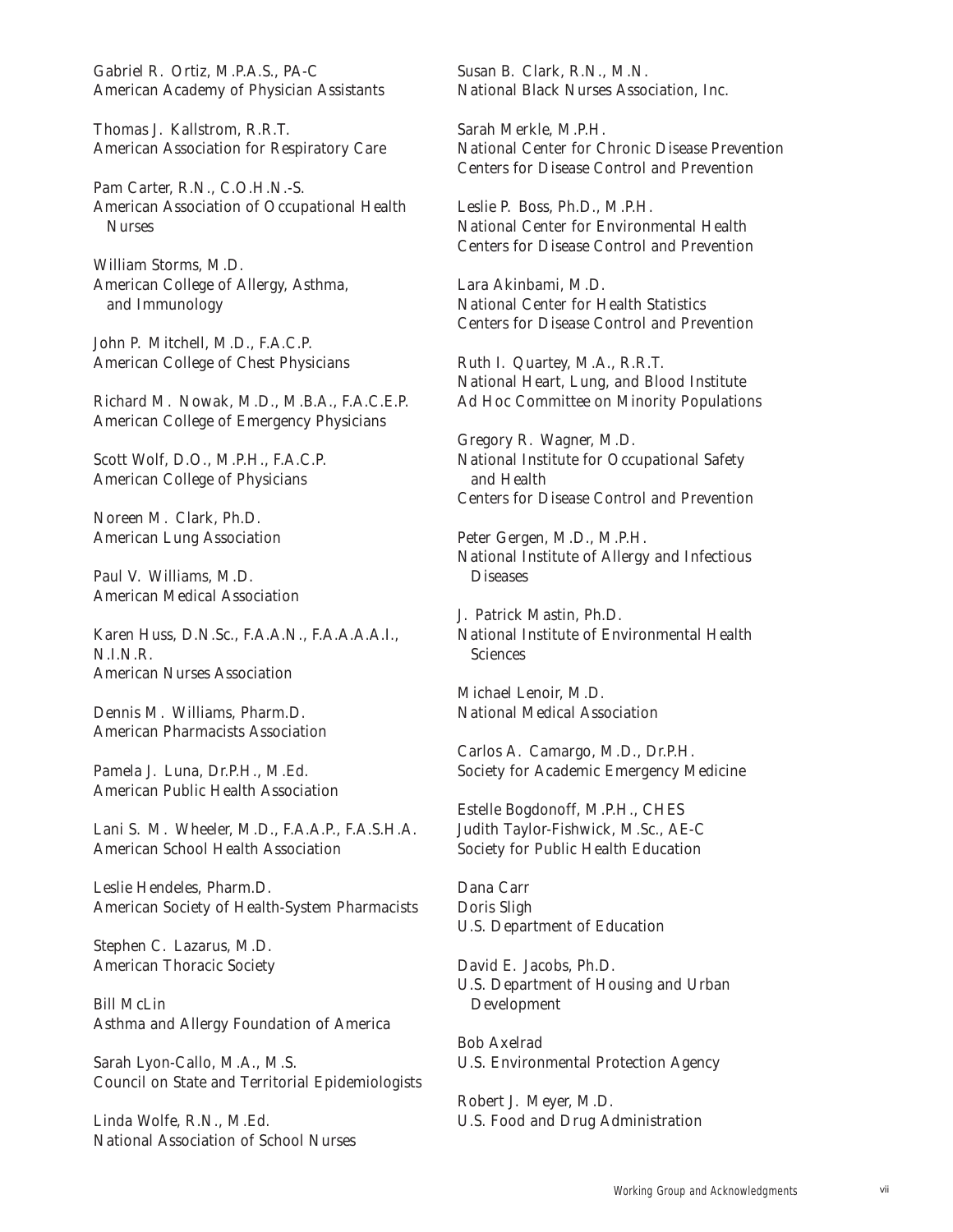#### **The Working Group acknowledges the following individuals for their administrative support:**

#### **National Heart, Lung, and Blood Institute Staff**

Robinson Fulwood, Ph.D., M.S.P.H. *Senior Manager Public Health Program Development Office of Prevention, Education, and Control*

James P. Kiley, Ph.D. *Director Division of Lung Diseases*

Gregory J. Morosco, Ph.D., M.P.H. *Associate Director Prevention, Education, and Control* Diana K. Schmidt, M.P.H. *Coordinator National Asthma Education and Prevention Program*

Virginia S. Taggart, M.P.H. *Health Scientist Administrator Division of Lung Diseases*

#### **American Institutes for Research, Health Program, Staff**

Teresa Wilson, M.P.H., R.N. *Senior Program Manager*

Patricia Louthian *Desktop Publishing Specialist*

Susan Bratten *Senior Editor* Peri Schuyler, M.L.S. *Consultant*

Heather Banks, M.A. *Editor*

Karen Ward *Desktop Publishing Specialist*

## **The Working Group acknowledges the following consultants for their review of an early draft of the report:**

Yoram Sorokin, M.D., F.A.C.O.G. *Professor, Wayne State University School of Medicine Department of Obstetrics and Gynecology, Hutzel Hospital Detroit, MI*

Brian M. Mercer, M.D., F.C.R.S.C., F.A.C.O.G. *Professor, Case Western Reserve University Vice-Chair and Director, Maternal-Fetal Medicine MetroHealth Medical Center Cleveland, OH*

Alan M. Peaceman, M.D. *Professor and Chief, Division of Maternal-Fetal Medicine Northwestern University Feinberg School of Medicine Chicago, IL*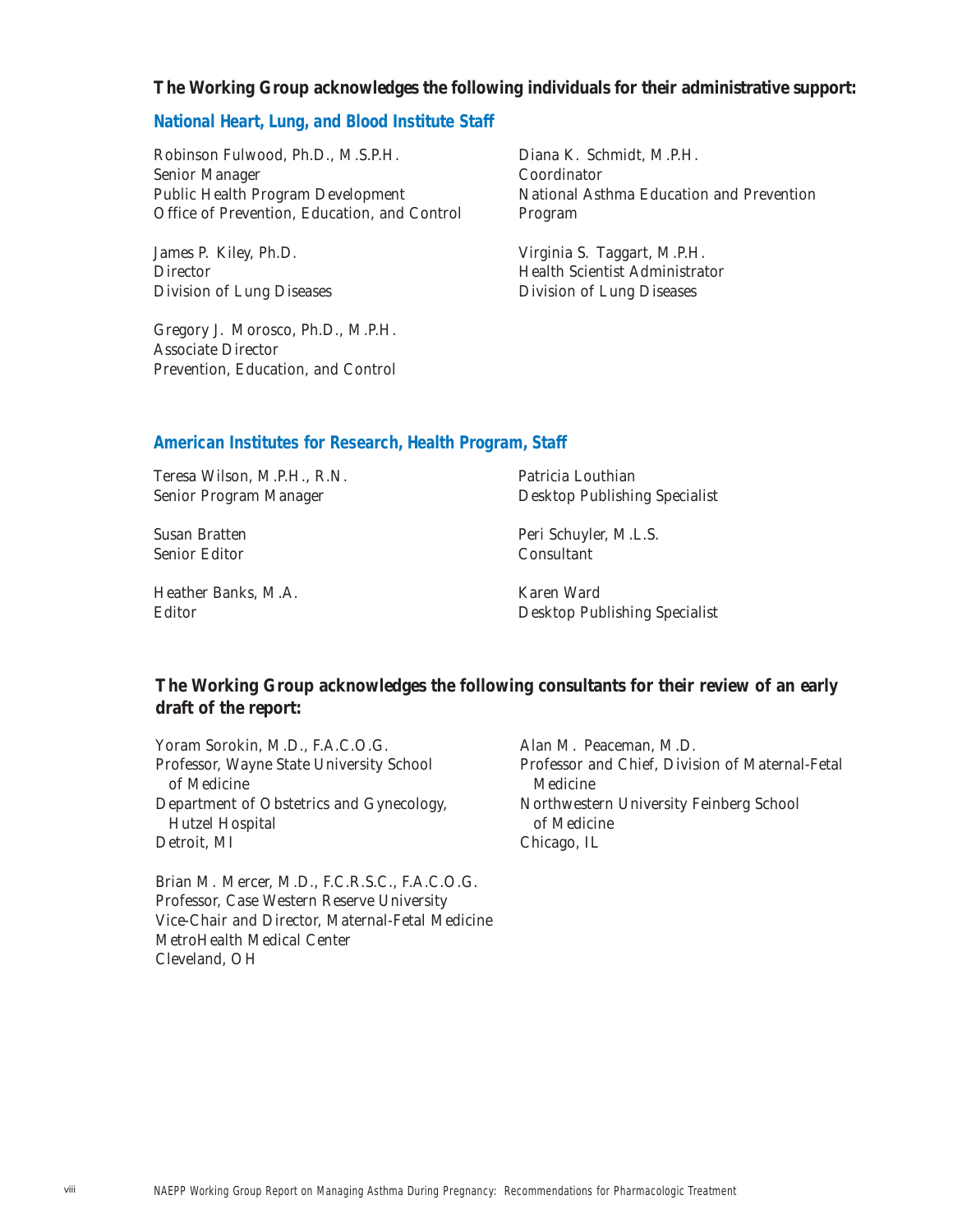## **Preface**

In 1993, the National Asthma Education and Prevention Program (NAEPP) published the Report of the Working Group on Asthma and Pregnancy, which comprehensively reviewed the data to date and presented recommendations for the management of asthma during pregnancy. Since then, modification to the general asthma treatment guidelines, release of new asthma medications, revisions to the severity classification of asthma, and publication of new gestational safety data were sufficient to warrant an evidence-based update of these recommendations.

The *NAEPP Working Group Report on Managing Asthma During Pregnancy: Recommendations for Pharmacologic Treatment—Update 2004* represents the ongoing effort of the NAEPP to keep recommendations for clinical practice current and based on systematic reviews of the evidence. The update was developed under the able leadership of Dr. William Busse, Working Group Chair. The National Heart, Lung, and Blood Institute (NHLBI) sincerely appreciates the work of Dr. Busse and all members of the Working Group in developing the report. Sincere appreciation also goes to the 40 organizations (professional societies, voluntary organizations, patient advocacy groups, and Federal agencies) that comprise the NAEPP Coordinating Committee for their thoughtful review and comments in approving the content of this report.

Ultimately, broad change in clinical practice depends on the influence of local physicians and other health professionals who not only provide state-of-the-art care to their patients but also communicate to their peers the importance of doing the same. We ask for the assistance of every reader in reaching our ultimate goal: improving asthma care and the quality of life for pregnant women with asthma and their families.

Publications from the NAEPP can be ordered through the NHLBI Health Information Center, P.O. Box 30105, Bethesda, MD 20824-0105. Publications are also available through the Internet at http://www.nhlbi.nih.gov.

Barbara Alving, M.D.

Barbara Alving, M.D., Acting Director

National Heart, Lung, and Blood Institute Chair, National Asthma Education and Prevention Program Coordinating Committee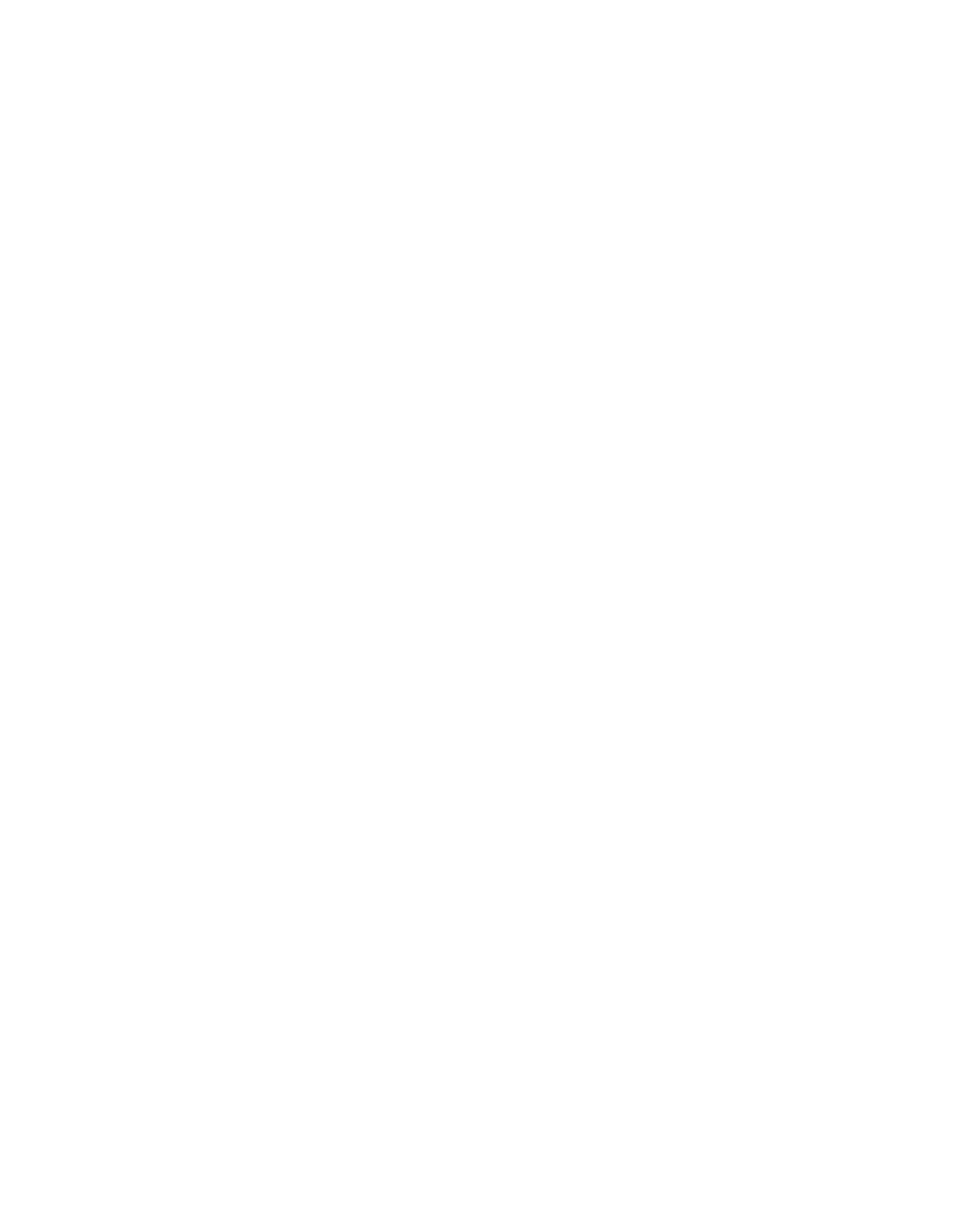## **IA. Introduction**

Asthma has been reported to affect 3.7 to 8.4 percent of pregnant women in the United States (Kwon et al. 2003), making it potentially the most common serious medical problem to complicate pregnancy. Although data have been conflicting, the largest and most recent studies (Demissie et al. 1998; Källén et al. 2000) suggest that maternal asthma increases the risk of perinatal mortality, preeclampsia, preterm birth, and low birth weight infants. More severe asthma is associated with increased risks, while better controlled asthma is associated with decreased risks (Schatz et al. 1995).

In 1993, the NAEPP published the *Report of the Working Group on Asthma and Pregnancy* (hereafter Asthma and Pregnancy Report 1993), which comprehensively reviewed the data to date and presented recommendations for the nonpharmacologic and pharmacologic management of asthma during pregnancy (Asthma and Pregnancy Report 1993). Since then, several changes have occurred: the severity classification of asthma has been revised (NAEPP Expert Panel Report 2 [EPR-2 1997]); general pharmacologic treatment guidelines have been modified and updated (NAEPP Expert Panel Report—Update 2002 [EPR—Update 2002]); new medications have become available (e.g., budesonide, fluticasone, leukotriene receptor antagonists, long-acting  $beta_2$ -agonists); and new gestational safety data have been published for both old and new medications. The NAEPP Coordinating Committee determined that, in light of these changes, this report—an evidence-based update of the pharmacologic management of asthma during pregnancy—was warranted.

The Asthma and Pregnancy Report 1993 also addressed the three other components of asthma management: (1) objective measures for assessment and monitoring, (2) control of "triggers" or factors that contribute to asthma severity, and (3) patient education.

Although pharmacotherapy was the focus of this update, brief highlights of the three other components of asthma management were taken from the NAEPP Expert Panel Reports in 1997 and 2002 (EPR-2 1997 and EPR— Update 2002, respectively) and included in this report because they should enhance the overall success and safety of asthma management during pregnancy.

The *NAEPP Working Group Report on Managing Asthma During Pregnancy: Recommendations for Pharmacologic Treatment—Update 2004* (hereafter Asthma and Pregnancy—Update 2004) represents the ongoing effort of the NAEPP to keep recommendations for clinical practice up to date and based on systematic reviews of the evidence (Asthma and Pregnancy—Update 2004). It was developed through the collective expertise of an expert panel on asthma and pregnancy (hereafter Working Group). The NAEPP Science Base Committee and NAEPP Coordinating Committee members provided review and comment. The recommendations made in Asthma and Pregnancy— Update 2004 are intended to *assist* clinical decisionmaking; the clinician and patient still need to develop individual treatment plans that are tailored to the specific needs and circumstances of the pregnant woman. The NAEPP, and all who participated in the development of this latest report, hope that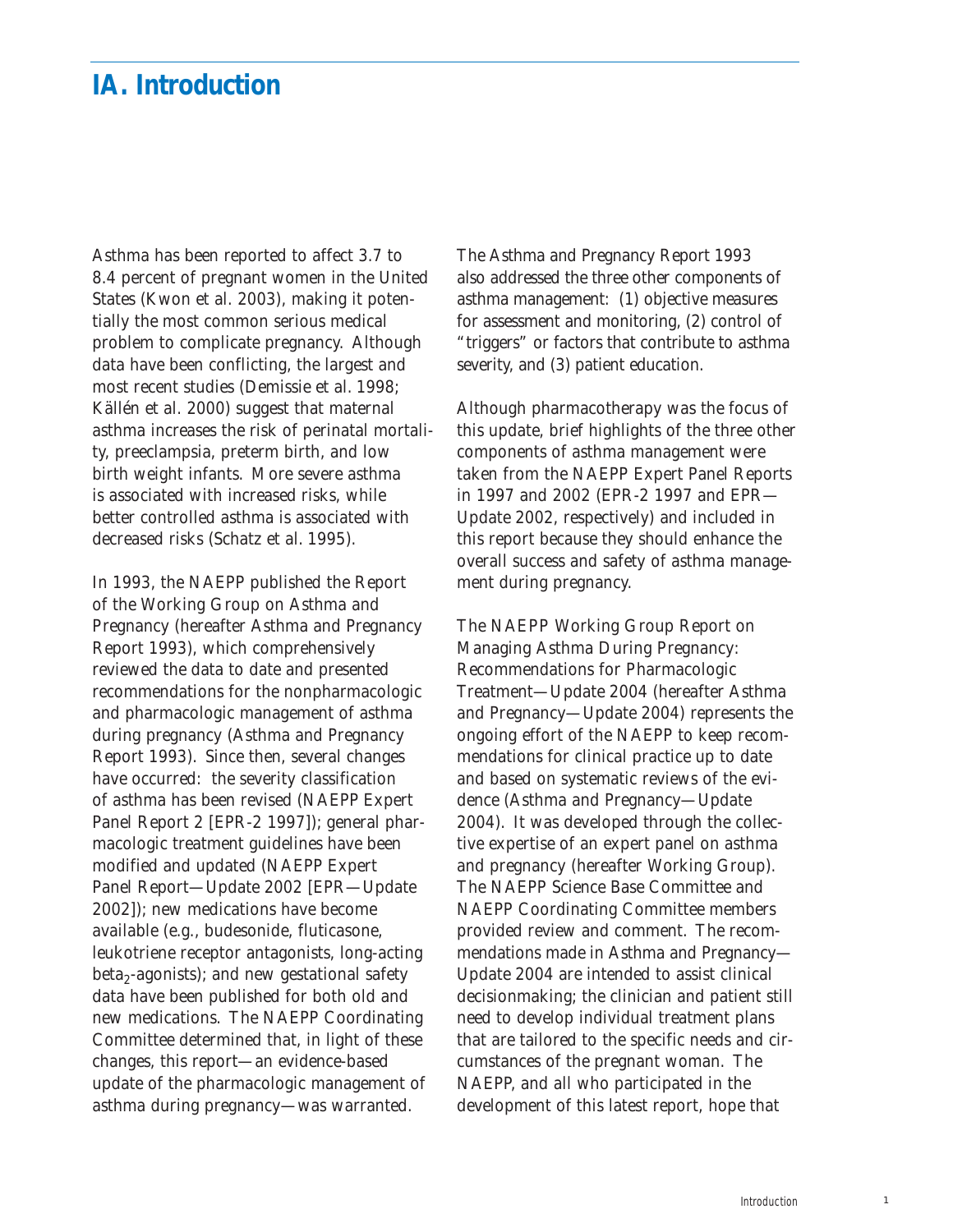the pregnant woman with asthma and her newborn will be the beneficiaries of the recommendations in this document. This report is not an official regulatory document of any government agency.

#### **REFERENCES**

- Asthma and Pregnancy Report. NAEPP Report of the Working Group on Asthma and Pregnancy: Management of Asthma During Pregnancy. NIH Publication No. 93-3279. Bethesda, MD: U.S. Department of Health and Human Services; National Institutes of Health; National Heart, Lung, and Blood Institute, 1993. Available from URL: http://www.nhlbi.nih. gov/health/prof/lung/asthma/astpreg.txt. Accessed July 8, 2004.
- Demissie K, Breckenridge MB, Rhoads GG. Infant and maternal outcomes in the pregnancies of asthmatic women. *Am J Respir Crit Care Med* 1998;158(4):1091–5.
- EPR-2. NAEPP Expert Panel Report 2: Guidelines for the Diagnosis and Treatment of Asthma. NIH Publication No. 97-4051. Bethesda, MD: U.S.Department of Health and Human Services; National Institutes of Health; National Heart, Lung, and Blood Institute, 1997. Available from URL: http://www.nhlbi. nih.gov/guidelines/asthma/asthgdln.htm. Accessed July 8, 2004.

EPR—Update 2002. NAEPP Expert Panel Report: Guidelines for the Diagnosis and Treatment of Asthma—Update on Selected Topics 2002. NIH Publication No. 02-5074. Bethesda, MD: U.S.Department of Health and Human Services; National Institutes of Health; National Heart, Lung, and Blood Institute, 2003. Available from URL: http://www.nhlbi. nih.gov/guidelines/asthma/asthupdt.htm. Accessed July 8, 2004.

- Asthma and Pregnancy—Update 2004. NAEPP Working Group Report on Managing Asthma During Pregnancy: Recommendations for Pharmacologic Treatment—Update 2004. NIH Publication No. 05-3279. Bethesda, MD: U.S. Department of Health and Human Services; National Institutes of Health; National Heart, Lung, and Blood Institute, 2004.
- Källén B, Rydhstroem H, Åberg A. Asthma during pregnancy—a population based study. *Eur J Epidemiol* 2000;16(2):167–71.
- Kwon HL, Belanger K, Bracken MB. Asthma prevalence among pregnant and childbearingaged women in the United States: estimates from national health surveys. *Ann Epidemiol* 2003;13(5):317–24.
- Schatz M, Zeiger RS, Hoffman CP, Harden K, Forsythe A, Chilingar L, Saunders B, Porreco R, Sperling W, Kagnoff M, et al. Perinatal outcomes in the pregnancies of asthmatic women: a prospective controlled analysis. *Am J Respir Crit Care Med* 1995;151(4):1170–4.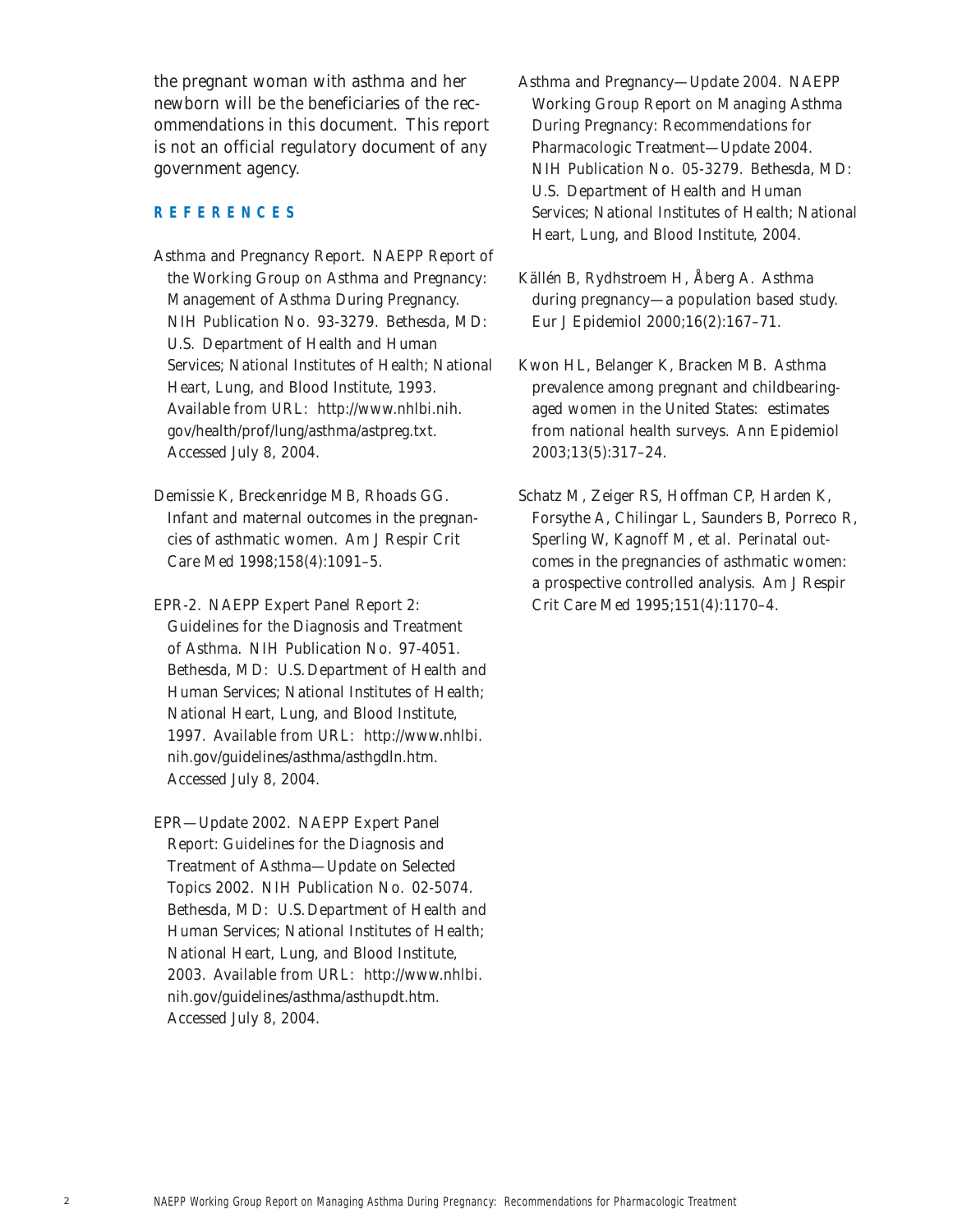## **IB. Methods Used To Develop This Report**

The NAEPP Science Base Committee met in December 2002 to consider the need for updating the NAEPP Report of the Working Group on Asthma and Pregnancy: Management of Asthma During Pregnancy that was published in 1993 (Asthma and Pregnancy Report 1993). The Science Base Committee conducted a preliminary scan of the scientific literature on asthma and pregnancy that had been published between 1998 and 2002. Members concluded that new information regarding pharmacologic management of asthma during pregnancy was sufficient to support a systematic review of the evidence on this topic. The Science Base Committee made its recommendation to the NAEPP Coordinating Committee, under the leadership of Claude Lenfant, M.D., Director of the National Heart, Lung, and Blood Institute (NHLBI). Dr. Lenfant convened a panel of experts (Working Group) to conduct the systematic review and to develop a position statement to bring up to date the recommendations for the pharmacologic management of asthma during pregnancy.

In March 2003, the Working Group began a series of meetings, by conference call, to carry out its task. Working Group members determined that the focus of the review should be on the safety and effectiveness of asthma medications, taken during pregnancy and lactation, for women and their fetuses/newborns. The Working Group noted that the use of antihistamines, decongestants, and inhaled nasal corticosteroids by pregnant women who have allergic rhinitis and asthma was addressed in the Asthma and Pregnancy Report 1993 and that several studies on these medications have been published since 1993. On the basis of these studies, the current Working Group offers recommendations

regarding the use of allergy medications in pregnancy; however, a systematic review of the evidence on allergy medications was not included in the scope of the current evidence review.

The Working Group proceeded to conduct the systematic review of the evidence on the safety of asthma medications during pregnancy. The systematic review of the evidence included a comprehensive search of the literature; preparation of evidence tables depicting study design, research variables, and reported outcomes; and a narrative report summarizing and interpreting the literature findings.

The methods for conducting the systematic review of the evidence are summarized here.

• The literature search, designed to be as comprehensive as possible, included both animal and human studies that were published in English in peer-reviewed medical journals. The search was performed by using key text words and Medical Subject Heading (MeSH) terms to identify all relevant studies. Key words included all anti-inflammatory and bronchodilator asthma medications (systemic beta-agonists were not included because they are not recommended therapies for managing asthma in adults), teratology, fetus, fetal outcomes, congenital abnormalities, lactation, breast milk, breast feeding, and pregnancy outcomes. Publications in 1990 through May 2003 were searched in five databases: PubMed, TOXLINE (core and special), and Developmental And Reproductive Toxicology (DART; core and special).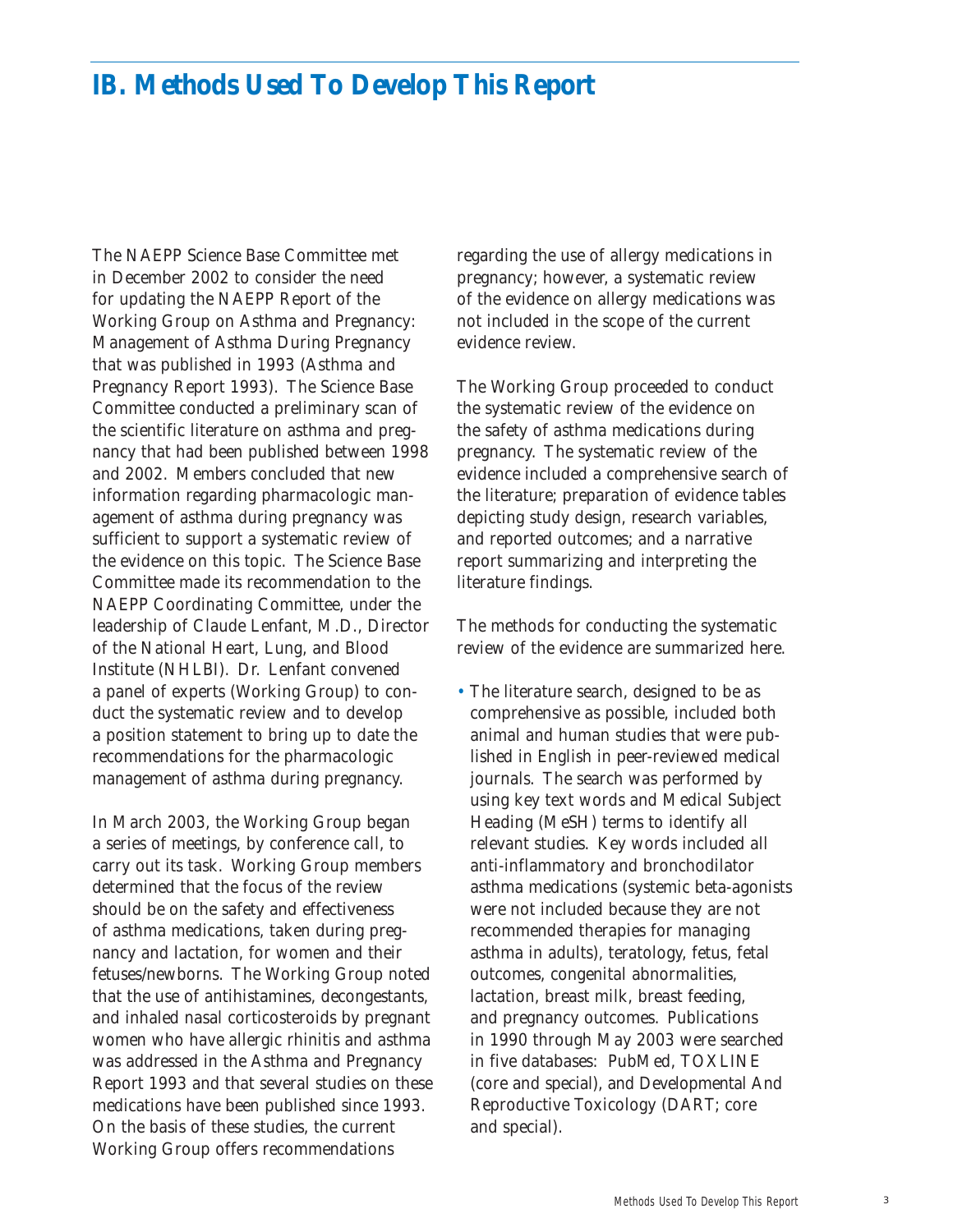- The search retrieved titles of 6,223 references. Of these, 100 references were identified as journal review articles and moved to a separate bibliography. References identified as letters, meeting abstracts, or book chapters were excluded. Titles of the remaining references were then screened for relevance to the topic of safety of asthma medication during pregnancy. Each title was considered by two reviewers; if both agreed the reference was relevant, it was flagged for subsequent abstract review. A difference of opinion between the reviewers also resulted in retaining a reference for abstract review.
- On the basis of the review of titles, 226 references were flagged, and abstracts for all were retrieved. Each abstract was rated independently by two Working Group members on the basis of relevance to the search question and whether the data appeared to support a change to current guidelines recommendations. A difference of opinion between two reviewers on the merits of an abstract was generally resolved by a larger group discussion. A few abstracts were rated as inconclusive, however, because information was insufficient without reviewing the full article. Abstracts rated as either relevant or inconclusive were flagged for subsequent review of the full article.
- After the review of abstracts, 55 references were flagged for review of the full article. At this point, a quality control measure also was implemented. To ensure further that no relevant studies were overlooked, this measure involved going back to the bibliography of 100 review articles and retrieving those articles with publication dates of 1998 or later. Twenty-two articles were retrieved; they were reviewed by Working Group members for the purpose of identifying possible citations missed during the basic review process. This step identified 25 potential new references; of these, 9 were deemed relevant and therefore were added to the full-article review.

• Sixty-four references underwent a fullarticle review by a primary and a secondary reviewer. Of these 64 references, 42 met the study selection criteria for inclusion in the systematic review of the evidence. Data from the 42 articles were abstracted to evidence tables by an outside contractor and were recorded in an electronic database. *All of the evidence tables are available for online retrieval at:* http://www.nhlbi.nih. gov/health/prof/lung/asthma/astpreg.htm. Subsequent to May 2003 and prior to a final draft of the report in March 2004, two additional articles that met the study selection criteria were published and included in the systematic review of the evidence. Thus, the total number of articles abstracted to evidence tables was 44. Data elements included categories such as study design and methods, patient characteristics, lung function outcomes, symptom outcomes, medication outcomes, utilization outcomes, and adverse events.

In August 2003, the Working Group met in Bethesda, MD, to discuss the systematic review of the evidence from safety studies and to interpret the implications for updating the recommendations of the Asthma and Pregnancy Report 1993 and adapting the recommendations for a stepwise approach to managing asthma presented in the EPR— Update 2002. The Working Group agreed to note the level of the evidence used to justify Working Group recommendations in parentheses following the initial recommendation for a specific medication. The level of evidence uses the categories A, B, C, or D as described below (Jadad et al. 2000).

• **Evidence Category A:** Randomized controlled trials, rich body of data. Evidence is from the endpoint of well-designed randomized controlled trials that provide a consistent pattern of findings in the population for which the recommendation is made. Category A requires substantial numbers of studies involving substantial numbers of participants.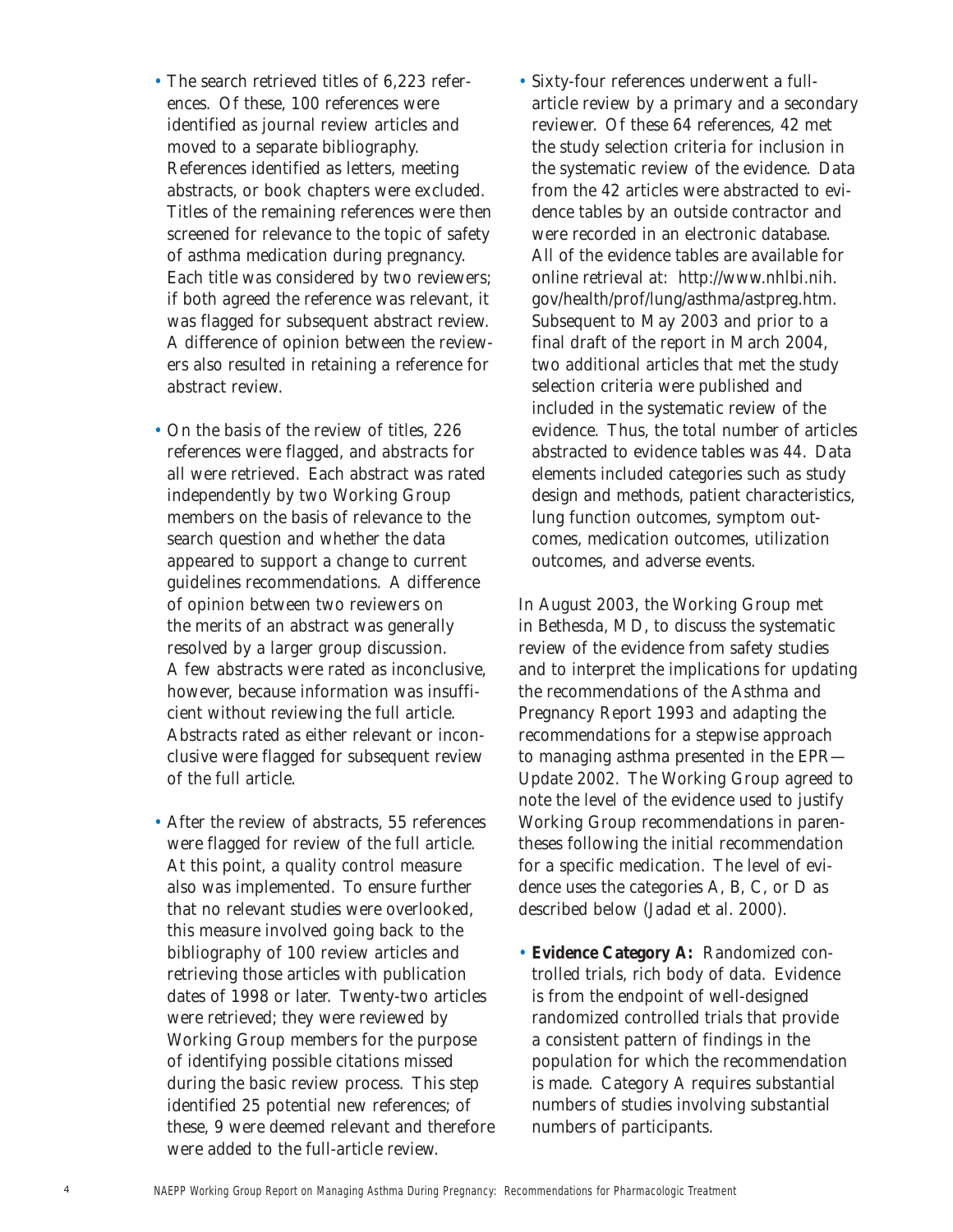- **Evidence Category B:** Randomized controlled trials, limited body of data. Evidence is from endpoints of intervention studies that include only a limited number of patients, post hoc or subgroup analysis of randomized controlled trials, or metaanalysis of randomized controlled trials. In general, Category B pertains when few randomized trials exist, they are small in size, they were undertaken in a population that differs from the target population of the recommendations, or the results are somewhat inconsistent.
- **Evidence Category C:** Nonrandomized trials and observational studies. Evidence is from outcomes of uncontrolled or nonrandomized trials or from observational studies.
- **Evidence Category D:** Panel consensus judgment. This category is used only where the provision of some guidance was deemed valuable, but the clinical literature addressing the subject was insufficient to justify placement in one of the other categories. The consensus is based on clinical experience or knowledge that does not meet the criteria for categories A through C.

Development of this report was an iterative process of drafting, reviewing, and building consensus. In the summer and fall of 2003, the Working Group writing committees drafted their respective sections of the report through electronic mail and telephone conference calls. The Working Group reviewed and revised drafts through telephone conference calls and subsequent electronic mails among the full Working Group membership. During the calls, votes were taken to ensure agreement with final recommendations. In November 2003, a draft report was mailed to the NAEPP Science Base Committee and three consultants with a specialty in maternal and fetal medicine. The Science Base Committee met by conference call to review the draft report, and the consultants mailed their comments. All comments were discussed by the Working Group in a December

2003 conference call, and agreement was reached on how to address the comments. In January 2004, a revised draft report was sent to the Science Base Committee for their final review, and in February 2004 the report was mailed to the NAEPP Coordinating Committee for its review and endorsement. In a March 2004 conference call, the Working Group reviewed and addressed all NAEPP Coordinating Committee comments, and the report was completed.

This report was funded entirely by the NHLBI, National Institutes of Health, Department of Health and Human Services. Working Group members disclosed relevant financial interests to the NHLBI and to each other before their deliberations. Working Group members and reviewers participated as volunteers and were reimbursed only for travel expenses related to the Working Group meeting.

#### **REFERENCES**

Asthma and Pregnancy Report. NAEPP Report of the Working Group on Asthma and Pregnancy: Management of Asthma During Pregnancy. NIH Publication No. 93-3279. Bethesda, MD: U.S. Department of Health and Human Services; National Institutes of Health; National Heart, Lung, and Blood Institute, 1993. Available from URL: http://www.nhlbi.nih. gov/health/prof/lung/asthma/astpreg.txt. Accessed July 8, 2004.

Jadad AR, Moher M, Browman GP, Booker L, Sigouin C, Fuentes M, Stevens R. Systematic reviews and meta-analyses on treatment of asthma: critical evaluation. *BMJ* 2000;320(7234):537–40.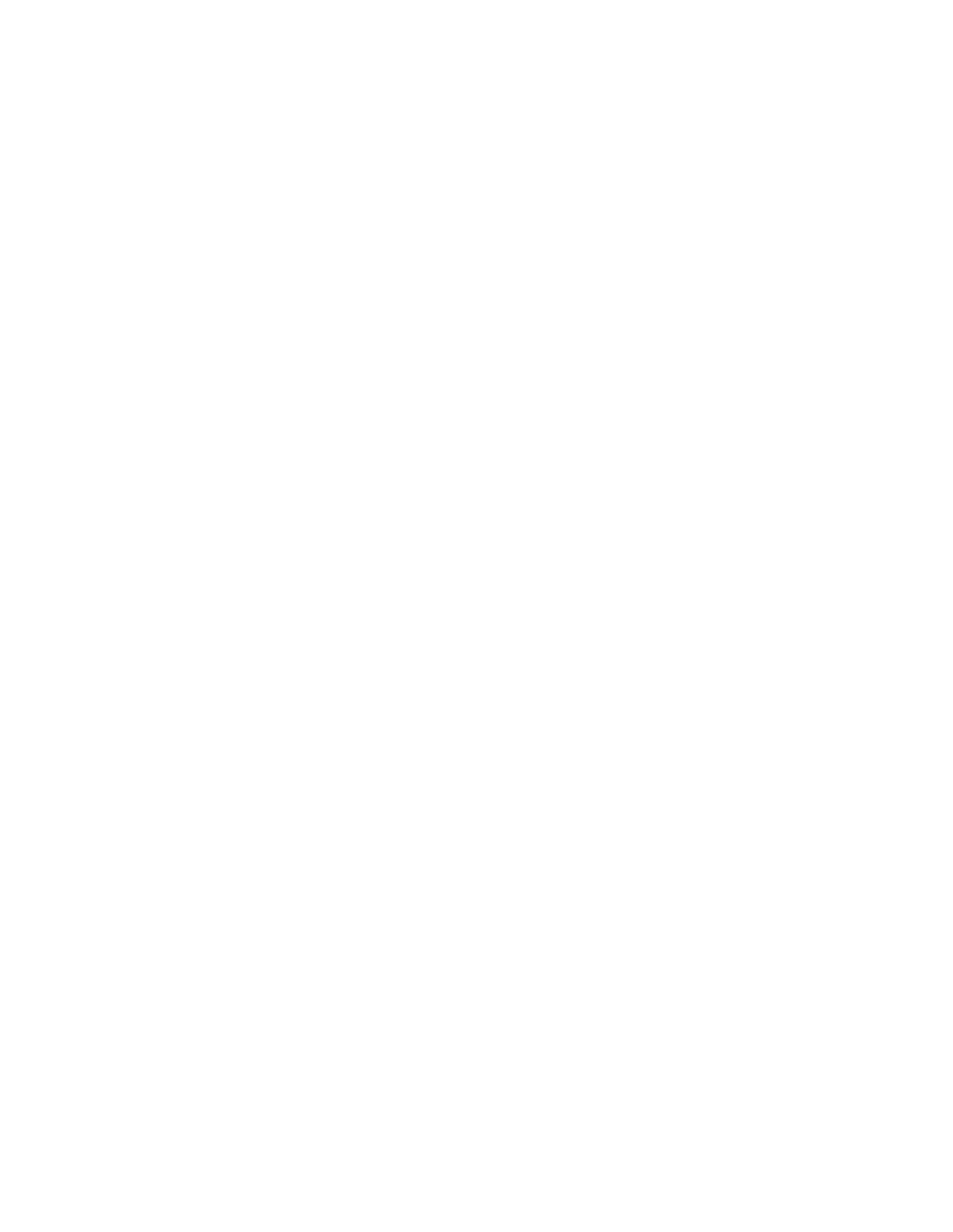## **IC. Executive Summary**

This section presents a summary of findings from the systematic review of the evidence and key recommendations for managing asthma during pregnancy.

#### **Systematic Review of the Evidence**

A systematic review of the evidence on the safety of asthma medications during pregnancy was conducted. Of 226 abstracts retrieved in the search of literature published in peerreviewed journals from January 1990 through May 2003, 42 met criteria for inclusion in the evidence review; 2 additional articles published after May 2003 were considered and included. A summary of the findings from the evidence, arranged by medication category, follows.

#### Beta<sub>2</sub>-Agonists

One experimental animal study and six human studies were included. The six human studies consisted of one case report and five clinical studies that included a total of 6,667 pregnant women, of whom 1,929 had asthma and 1,599 had taken beta<sub>2</sub>-agonists. The data were reassuring regarding the safety of beta $_2$ -agonists during pregnancy. More data were available for albuterol. Two long-acting inhaled beta<sub>2</sub>agonists have become available since 1993 salmeterol and formoterol. Limited data are available on their use during pregnancy. The pharmacologic and toxicologic profiles of these two drugs are similar to the short-acting inhaled beta $_2$ -agonists, with the exception of their prolonged retention in the lungs.

### **Theophylline**

Seven experimental animal studies and eight human studies were included. The experimental

animal studies confirm the association of high-dose theophylline and adverse pregnancy outcome in animals. The eight human studies, consisting of two case reports and six clinical studies (of which two were randomized controlled trials), included a total of 57,163 pregnant women, of whom 3,616 had asthma and 660 had taken theophylline. Studies and clinical experience confirm the safety of theophylline at recommended doses (to serum concentration of 5–12 mcg/mL) during pregnancy. In a randomized controlled trial, there were no differences in asthma exacerbations or maternal or perinatal outcomes in the theophylline versus the beclomethasone dipropionate treatment groups. However, in the theophylline treatment group, there were higher levels of reported side effects and discontinuation of the medication and an increase in the proportion of women with forced expiratory volume in 1 second  $(FEV_1)$  at less than 80 percent of that predicted.

#### **Anticholinergics**

No data on anticholinergics were available for the current evidence review.

#### **Inhaled Corticosteroids**

Three experimental animal studies and 10 human studies were included. The human studies included eight studies of pregnant women (five cohort studies, one controlled trial, and two randomized controlled trials) with a total of 21,072 pregnant women, of whom 16,900 had asthma and 6,113 had taken inhaled corticosteroids. Also included were two studies of newborns from the Swedish Birth Registry (one compared the rate of abnormalities among 2,014 newborns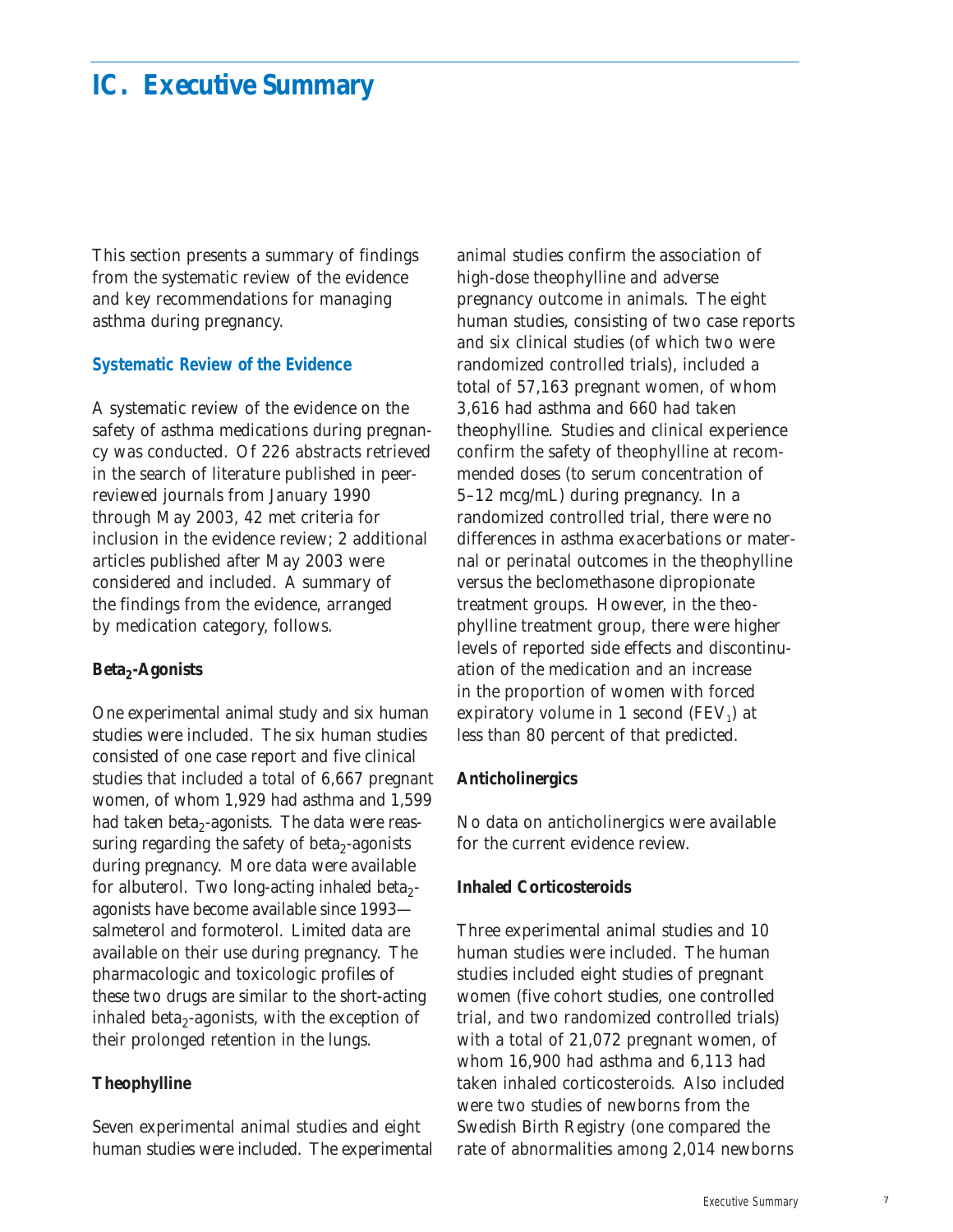whose mothers had taken budesonide to the rate of abnormalities in the total newborn population, although the number in that population was not reported; the other study compared 2,900 newborns whose mothers had taken budesonide to the 293,948 total newborn population; there may be some overlap in the populations of these two studies). There are three major conclusions from the evidence review: (1) the risk of asthma exacerbations associated with pregnancy can be reduced and lung function  $(FEV<sub>1</sub>)$  improved with the use of inhaled corticosteroid therapy; (2) no studies to date, including studies of large birth registries, have related inhaled corticosteroid use to any increases in congenital malformations or other adverse perinatal outcomes; and (3) the preponderance of data on use of inhaled corticosteroids during pregnancy is with budesonide (few or no studies are available on use of the other inhaled corticosteroid formulations during pregnancy).

#### **Oral (Systemic) Corticosteroids**

Nine experimental animal studies and eight human studies were included. The animal studies do not change the previous understanding (Asthma and Pregnancy Report 1993) of the steroid-mediated clefting or decreases in fetal growth in animals. The eight human studies in the current evidence review included one report of two metaanalyses: one used six cohort studies (one of which was eligible for inclusion in the evidence review) that included 51,380 pregnant women, of whom 535 had taken oral corticosteroids (number with asthma was not reported); the other used four case-control studies (each of these was also eligible for inclusion in the evidence review) that comprised 52,038 pregnant women, of whom 25 had taken oral corticosteroids (number with asthma was not reported). The remaining human reports include one case-control study and two prospective cohort studies that included a total of 4,321 pregnant women, of whom 1,998 had

asthma and 213 had taken oral corticosteroids. The findings from the current evidence review are conflicting. Oral corticosteroid use during the first trimester of pregnancy is associated with an increased risk for isolated cleft lip with or without cleft palate (the risk in the general population is 0.1 percent; the risk in women on oral corticosteroids is 0.3 percent). However, very few pregnant women who had oral steroiddependent asthma were included in the studies, and the length, timing, and dose of exposure to the drug were not well described. Oral corticosteroid use during pregnancy in patients who have asthma is associated with an increased incidence of preeclampsia and the delivery of both preterm and low birth weight infants. However, the available data make it difficult to separate the effects of the oral corticosteroid on these outcomes from the effects of severe or uncontrolled asthma, which has been associated with maternal and/or fetal mortality.

#### **Cromolyn**

No experimental animal studies and two human studies were included in the current review. The two human studies consisted of prospective cohort studies that included 4,110 pregnant women, of whom 1,917 had asthma and 318 had taken cromolyn. The safety of using cromolyn during pregnancy is supported by the current review of evidence.

#### **Leukotriene Modifiers**

Leukotriene modifiers include two compounds available as oral tablets: leukotriene receptor antagonists (e.g., montelukast and zafirlukast) and 5-lipoxygenase pathway inhibitors (e.g., zileuton). No animal studies and one human study were available for review. The human study was an observational study of 2,205 pregnant women, of whom 873 had asthma and 9 had taken leukotriene modifiers, but the specific agent was not identified. The conclusion is that minimal data are currently available on the use of leukotriene modifiers during pregnancy.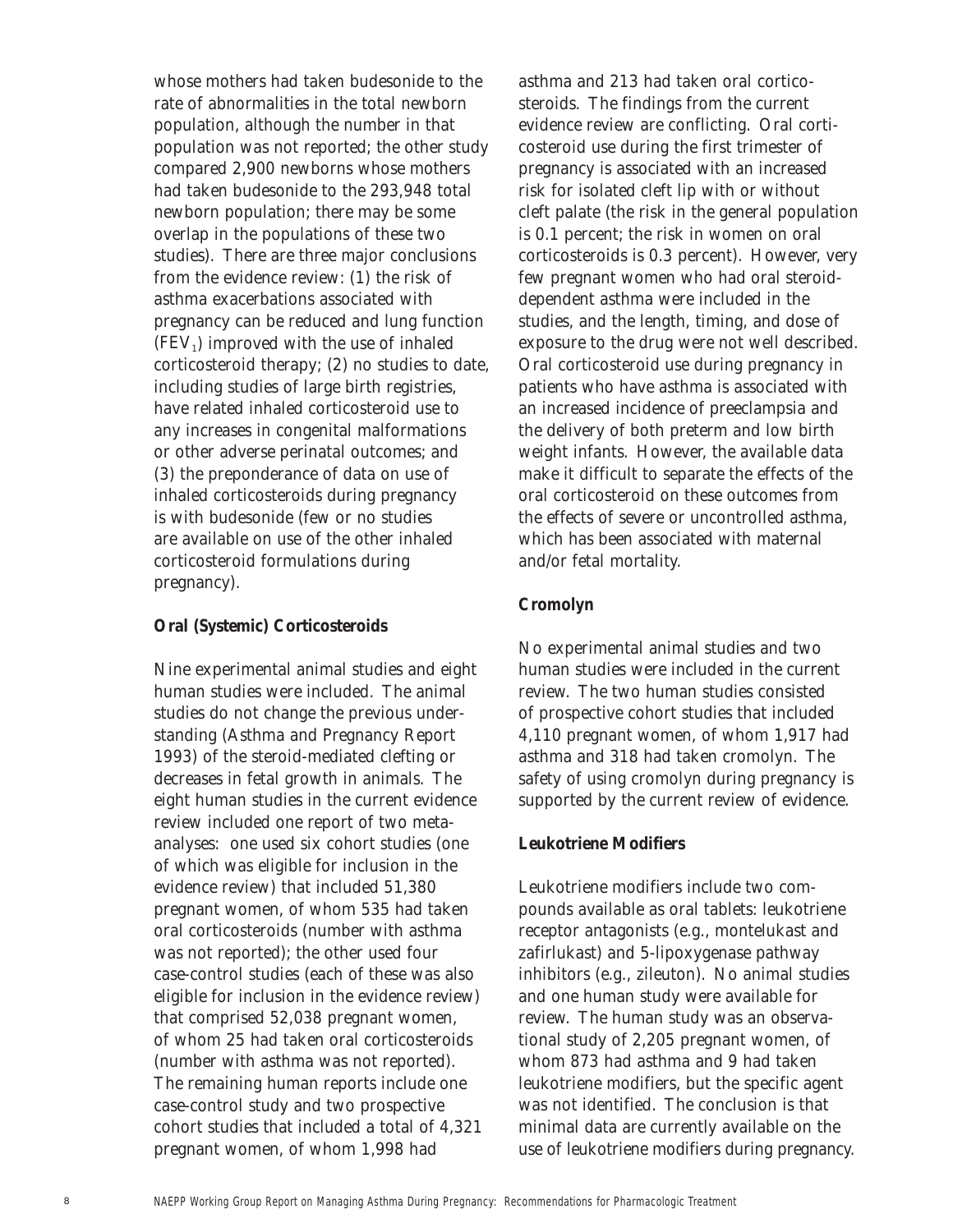Reassuring animal studies have been submitted to the Food and Drug Administration (FDA) for leukotriene receptor antagonists but not for the leukotriene lipoxygenase inhibitor.

## **Recommendations for Managing Asthma During Pregnancy**

The Working Group recommends the following principles and stepwise approach to pharmacologic therapy (see appendix B, figures 1–6) for managing asthma during pregnancy. The principles and approach are based on the Working Group's interpretation of the current scientific review of the evidence on the safety of asthma medications during pregnancy and consideration of previous NAEPP reports—the Asthma and Pregnancy Report 1993 and the Expert Panel Reports (EPR-2 1997 and the EPR— Update 2002).

## **General Principles**

- The treatment goal for the pregnant asthma patient is to provide optimal therapy to maintain control of asthma for maternal health and quality of life as well as for normal fetal maturation. Asthma control is defined as:
	- Minimal or no chronic symptoms day or night
	- Minimal or no exacerbations
	- No limitations on activities
	- Maintenance of (near) normal pulmonary function
	- Minimal use of short-acting inhaled  $beta_2$ -agonist
	- Minimal or no adverse effects from medications
- It is safer for pregnant women with asthma to be treated with asthma medications than it is for them to have asthma symptoms and exacerbations. Monitoring and making appropriate adjustments in therapy may be required to maintain lung function and, hence, blood oxygenation that ensures

oxygen supply to the fetus. Inadequate control of asthma is a greater risk to the fetus than asthma medications are. Proper control of asthma should enable a woman with asthma to maintain a normal pregnancy with little or no risk to her or her fetus.

- The obstetrical care provider should be involved in asthma care, including monitoring of asthma status during prenatal visits. A team approach is helpful if more than one clinician is managing the asthma and the pregnancy.
- Asthma treatment is organized around four components of management.
	- **Assessment and monitoring of asthma, including objective measures of pulmonary function.** In the opinion of the Working Group, women who have persistent asthma should be evaluated at least monthly during pregnancy by means of history (symptom frequency, nocturnal asthma, interference with activities, exacerbations, and medication use), lung auscultation, and pulmonary function. A major reason for this frequency of monitoring is that the course of asthma changes in approximately two-thirds of women during pregnancy. Spirometry tests are recommended at the time of initial assessment. For routine monitoring at most subsequent followup outpatient visits, spirometry is preferable, but measurement of peak expiratory flow (PEF) with a peak flow meter is generally sufficient. Patients should be instructed to be attentive to fetal activity. Serial ultrasound examinations starting at 32 weeks gestation may be considered for patients who have suboptimally controlled asthma and for women with moderate to severe persistent asthma. Ultrasound examinations are also helpful after recovery from a severe exacerbation.
	- **Control of factors contributing to asthma severity.** Identifying and controlling or avoiding such factors as allergens and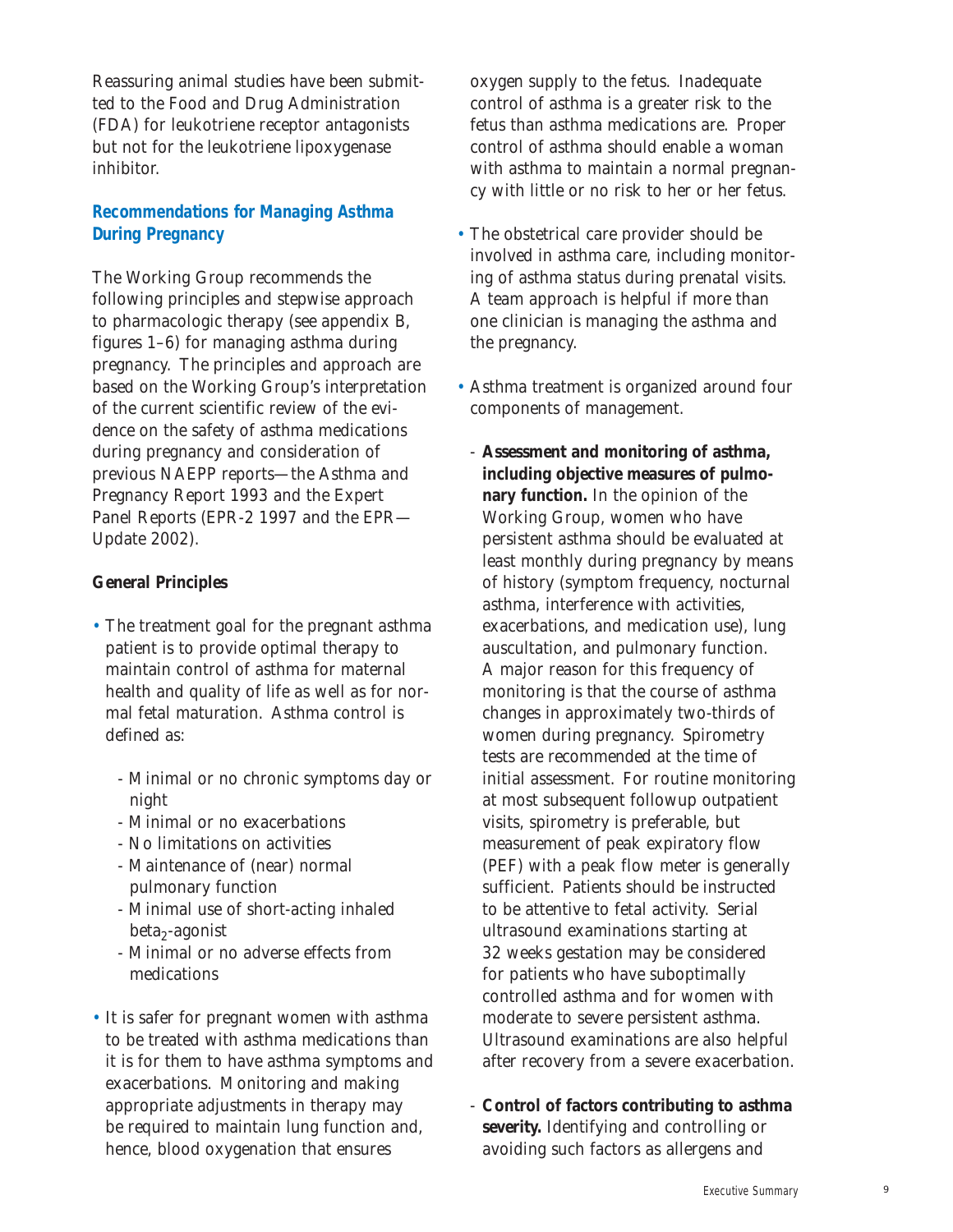irritants, particularly tobacco smoke, that contribute to asthma severity can lead to improved maternal well-being with less need for medications (see figure 7 in appendix B).

- **Patient education.** Asthma control is enhanced by ensuring access to education about asthma and about the skills necessary to manage it—such as selfmonitoring, correct use of inhalers, and following a plan for managing asthma long term and for promptly handling signs of worsening asthma. It is also important to work with patients to help identify and overcome barriers to adhering to the asthma management program.
- **A stepwise approach to pharmacologic therapy.** In this approach to achieving and maintaining asthma control, the dose and number of medications and the frequency of administration are increased as necessary, and are decreased when possible, based on the severity of the patient's asthma.

## **Recommendations for Pharmacologic Treatment of Asthma During Pregnancy**

### **Stepwise Approach for Managing Asthma**

To develop recommendations for the stepwise approach to the pharmacologic treatment of asthma in pregnant women, the Working Group first considered the stepwise approach in the EPR—Update 2002, which was based on a systematic review of the evidence from medication effectiveness studies in nonpregnant adults and children. The Working Group also considered the EPR-2 1997 and the Asthma and Pregnancy Report 1993. The effectiveness of medications is assumed to be the same in pregnant women as in nonpregnant women, although there are no studies that directly test this assumption. Based on their current systematic review of evidence from safety studies of asthma medications during pregnancy, the Working Group then tailored those recommendations for stepwise therapy.

Refer to figures 1 through 6 in appendix B and to the discussion in the section of this report, Managing Asthma During Pregnancy, for recommended therapies and medication dosages in the stepwise approach to managing asthma. The differences between recommendations in this current report and those made in the Asthma and Pregnancy Report 1993 and the EPR—Update 2002 are summarized in table 1.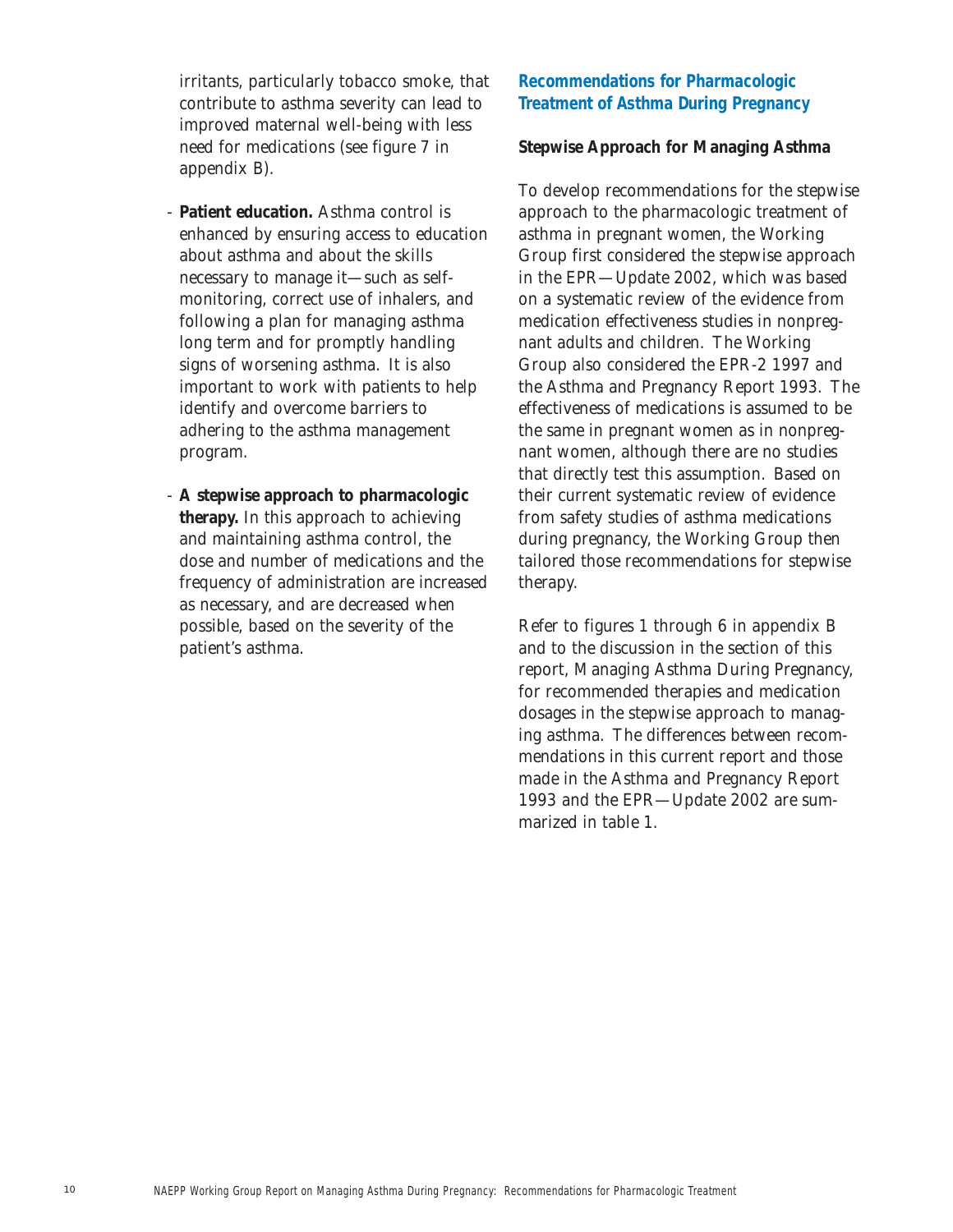#### **Differences Between Recommendations in Asthma and Pregnancy—Update 2004 and Those Made in A. Asthma and Pregnancy Report 1993 and B. EPR—Update 2002 Table 1**

|        | A. Current Recommendations' Differences<br>from Asthma and Pregnancy Report 1993                                                                                                                                                                                                                                                                                                                                                                                                                                                                                                                | <b>B. Current Recommendations' Differences</b><br>from EPR-Update 2002                                                                                                                                                                                                                                                                                                                                                                 |
|--------|-------------------------------------------------------------------------------------------------------------------------------------------------------------------------------------------------------------------------------------------------------------------------------------------------------------------------------------------------------------------------------------------------------------------------------------------------------------------------------------------------------------------------------------------------------------------------------------------------|----------------------------------------------------------------------------------------------------------------------------------------------------------------------------------------------------------------------------------------------------------------------------------------------------------------------------------------------------------------------------------------------------------------------------------------|
| Step 1 | ("Mild" in 1993.) Intermittent asthma is a new<br>category in EPR-2 1997 and EPR-Update<br>2002. It is noted that patients in this category<br>can have severe attacks. Albuterol, rather than<br>terbutaline, is now preferred during pregnancy.                                                                                                                                                                                                                                                                                                                                               | Albuterol is the preferred inhaled beta <sub>2</sub> -<br>agonist, based on safety studies during<br>pregnancy.                                                                                                                                                                                                                                                                                                                        |
| Step 2 | ("Moderate" in 1993.) Inhaled corticosteroids<br>are now the preferred treatment (starting with<br>cromolyn is no longer recommended). Inhaled<br>budesonide is preferred rather than beclometha-<br>sone dipropionate. Data are now available on<br>budesonide, although clinical experience with<br>beclomethsone dipropionate remains reassuring.<br>(See note in next column.) New alternative<br>treatment options: cromolyn, sustained-release<br>theophylline, or leukotriene receptor antagonist.<br>Dose for theophylline is to serum concentration<br>of 5 (rather than 8)-12 mcg/mL. | Budesonide is the preferred inhaled cortico-<br>steroid because safety studies in pregnancy are<br>available and are reassuring. Few or no data<br>are available on other formulations during<br>pregnancy, but no data indicate they are<br>unsafe. Thus, other formulations may be<br>continued in patients well controlled by those<br>agents prior to pregnancy. Nedocromil is no<br>longer available as an alternative treatment. |
| Step 3 | ("Moderate with additional therapy" in 1993.)<br>Cromolyn and oral beta <sub>2</sub> -agonist are no longer<br>recommended. New preferred treatment is a<br>choice: either medium-dose inhaled cortico-<br>steroids (as in 1993) OR a combination of<br>inhaled corticosteroids with long-acting inhaled<br>beta <sub>2</sub> -agonist. Theophylline is an alternative<br>(no longer preferred) adjunctive treatment,<br>and leukotriene receptor antagonist is a new<br>alternative adjunctive treatment.                                                                                      | Two preferred treatment options are available<br>rather than one: either a combination of<br>low-dose inhaled corticosteroids and long-<br>acting beta <sub>2</sub> -agonist (based on effectiveness<br>studies in EPR-Update 2002, but no safety<br>studies in pregnancy are available) OR medi-<br>um-dose inhaled corticosteroids. Budesonide<br>is the preferred inhaled corticosteroid-<br>see note above.                        |
| Step 4 | ("Severe" in 1993.) Cromolyn and oral beta <sub>2</sub><br>agonist are no longer recommended. Preferred<br>treatment is now a combination of inhaled<br>corticosteroids and long-acting inhaled beta <sub>2</sub> -<br>agonists. Theophylline is now an alternative,<br>not preferred, adjunctive therapy.                                                                                                                                                                                                                                                                                      | No differences.                                                                                                                                                                                                                                                                                                                                                                                                                        |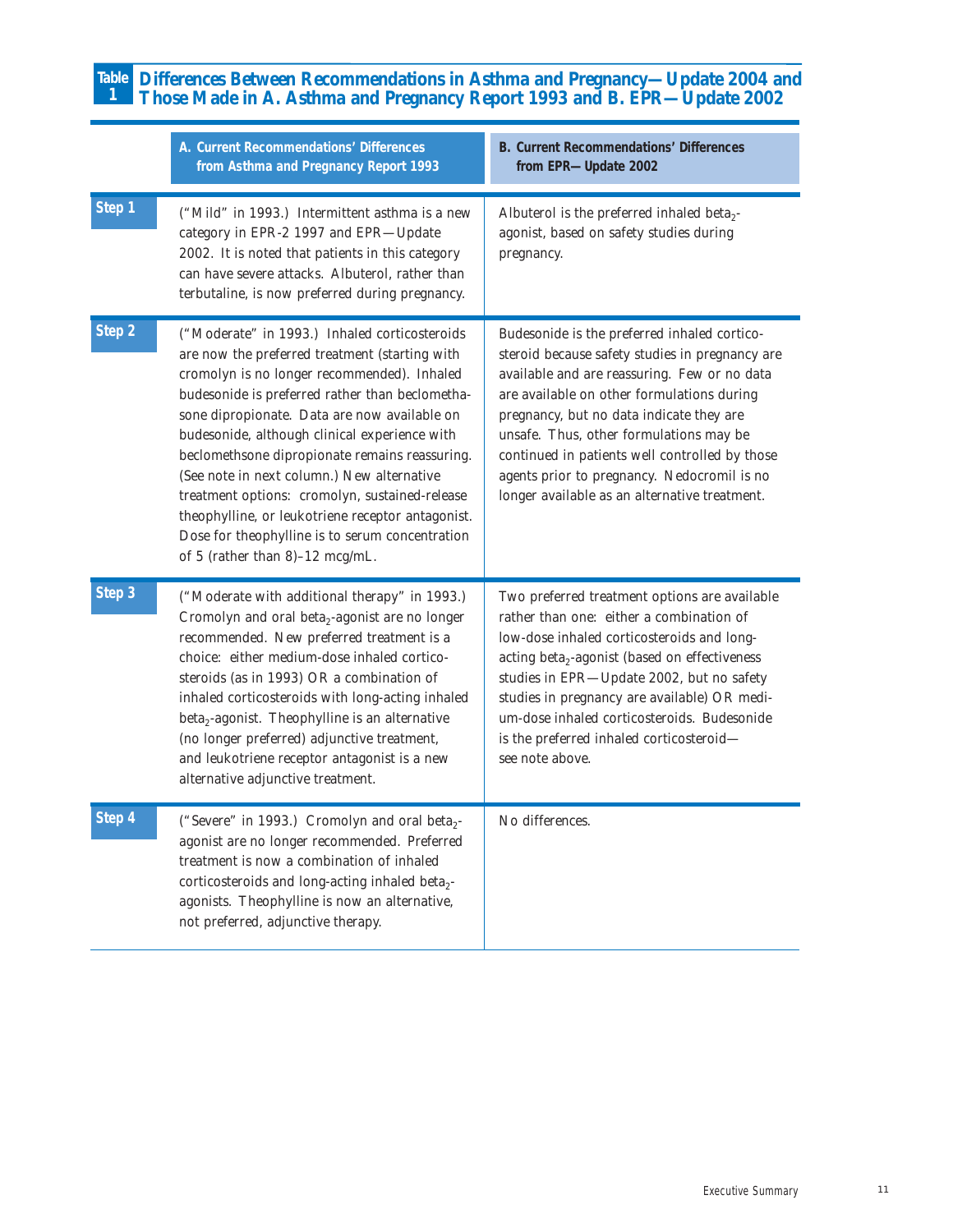#### **REFERENCES**

Asthma and Pregnancy Report. NAEPP Report of the Working Group on Asthma and Pregnancy: Management of Asthma During Pregnancy. NIH Publication No. 93-3279. Bethesda, MD: U.S. Department of Health and Human Services; National Institutes of Health; National Heart, Lung, and Blood Institute, 1993. Available from URL: http://www.nhlbi.nih. gov/health/prof/lung/asthma/astpreg.txt. Accessed July 8, 2004.

EPR-2. NAEPP Expert Panel Report 2: Guidelines for the Diagnosis and Treatment of Asthma. NIH Publication No. 97-4051. Bethesda, MD: U.S. Department of Health and Human Services; National Institutes of Health; National Heart, Lung, and Blood Institute, 1997. Available from URL: http://www.nhlbi. nih.gov/guidelines/asthma/asthgdln.htm. Accessed July 8, 2004.

EPR—Update 2002. NAEPP Expert Panel Report: Guidelines for the Diagnosis and Treatment of Asthma—Update on Selected Topics 2002. NIH Publication No. 02-5074. Bethesda, MD: U.S. Department of Health and Human Services; National Institutes of Health; National Heart, Lung, and Blood Institute, 2003. Available from URL: http://www.nhlbi. nih.gov/guidelines/asthma/asthupdt.htm. Accessed July 8, 2004.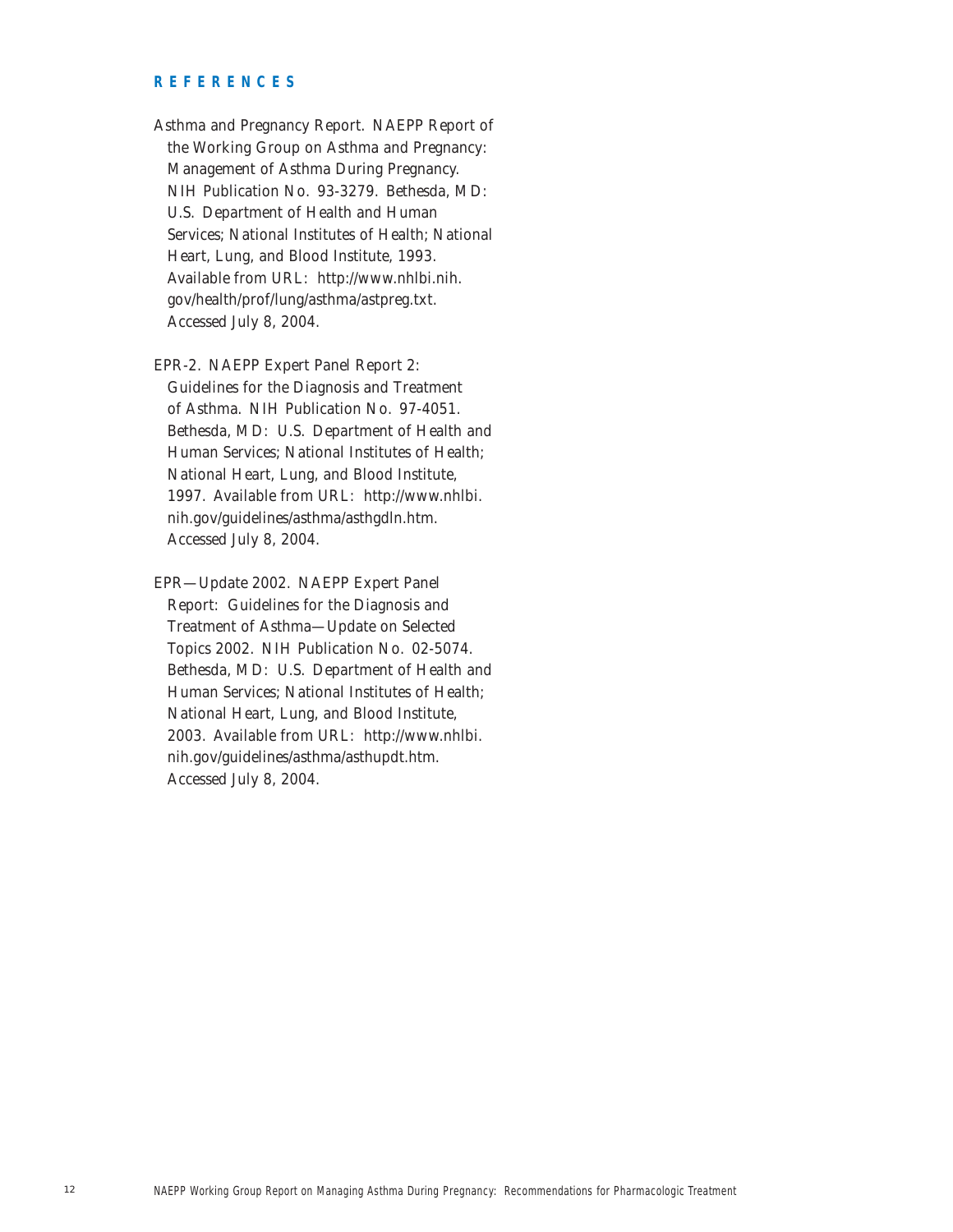## **II. Systematic Review of the Evidence**

## **A. Considerations in Evaluating Medication Effects on Pregnancy Outcome**

The prescribing of medication, during pregnancy or otherwise, involves consideration of risks and benefits. Benefits are usually seen as better control of a disease state and improved health of the patient. These benefits for a pregnant woman also may accrue to the embryo or fetus she is carrying, because the best environment for growing a healthy baby is a healthy mother. The question in therapeutics during pregnancy is whether adverse effects of medication on embryo or fetal development may counter the substantial potential benefit of improving the mother's health. The estimation of possible risks on pregnancy outcome through medication exposure makes use of data from several sources, including human and experimental animal studies.

Although it is preferable to use data on humans to estimate human risk, studies in humans may not be practical or informative. The most highly valued study design for evaluating drug therapy, the randomized controlled trial, is often avoided in pregnant subjects, particularly for medications for which the effects on pregnancy are not well characterized. Often, human data are restricted to pregnancy outcome after inadvertent exposure to a medication during an unplanned pregnancy. These human reports may be limited in their interpretability. Potential problems include:

• Confounding by indication. Women exposed to medication usually have a disease or other condition. If the effects of the disease or condition on pregnancy outcome cannot be separated from the effects

of the medication on pregnancy outcome, the wrong conclusion can be drawn.

- Ascertainment bias. Women who come to attention in a study because they have been exposed to a medication may differ in important ways from women with the same exposure who do not come to the same attention.
- Other exposures. Human beings are exposed to myriad chemicals (nicotine, alcohol, caffeine, other medications). These other exposures make analysis of human reports challenging.
- Misidentification of outcomes. Unless followup of pregnancy is complete and standardized, some outcomes may come to attention while others are missed. Under ideal circumstances, all babies born to women who are exposed to a medication of interest are examined by a small number of clinicians using the same protocol at the same postnatal age (because birth defects are more readily diagnosed as children get older). In many followup studies, however, outcome is evaluated on the basis of the mother's report about what she understands her pediatrician to have said about the baby. In other studies, outcome information on the baby may be solicited from the obstetrician, who may not have evaluated the infant.
- Low power. The baseline incidence of all congenital anomalies identified at birth is about 3 percent. To identify an important increase in this incidence requires a large number of exposures, particularly if the increase is in a small fraction of total birth defects. For example, valproic acid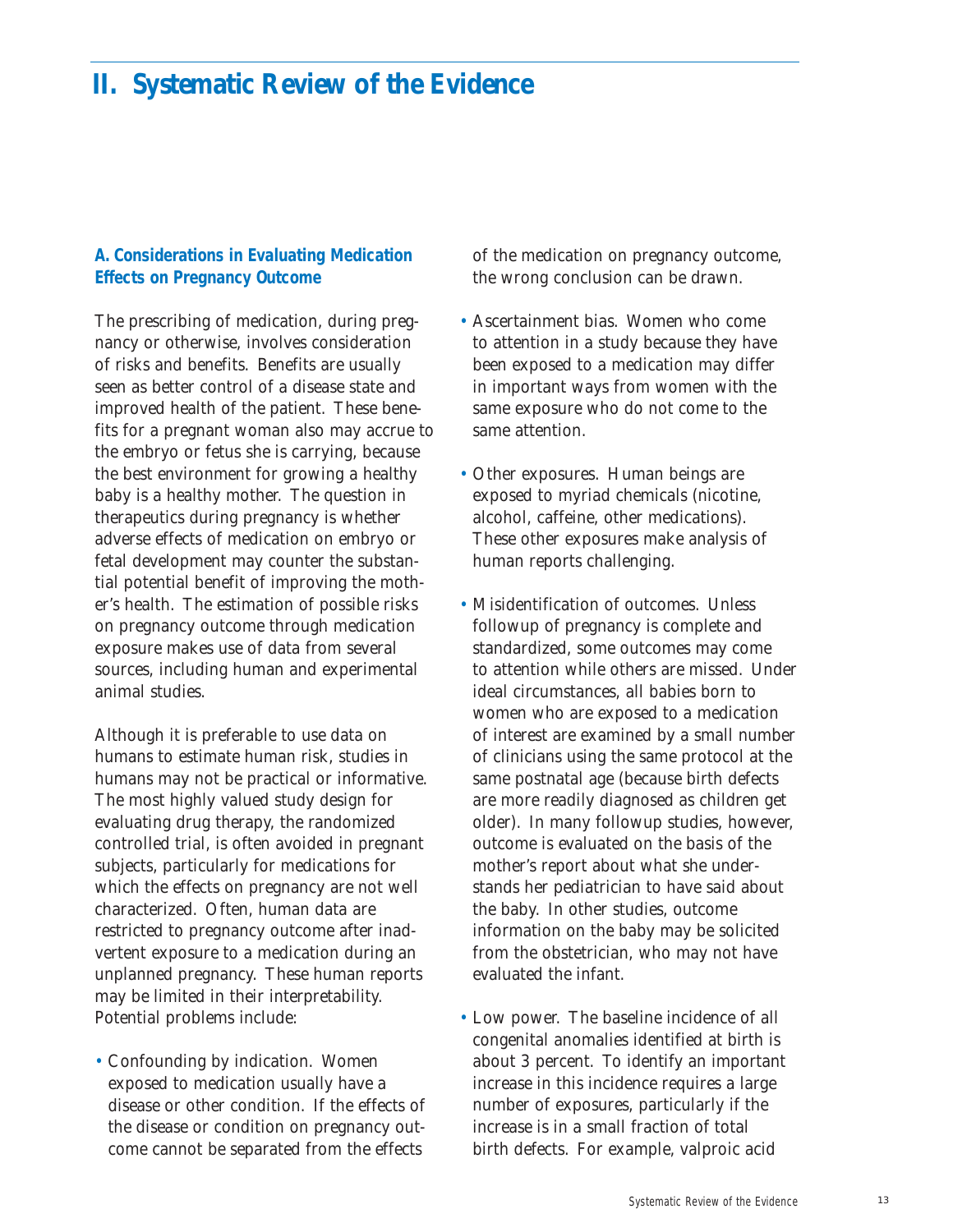exposure increases the incidence of lumbar meningomyelocele from a background rate of 1/1,000 to about 1/100. Such an increase will not measurably increase the total rate of congenital malformations until hundreds of pregnancies have been exposed to that drug.

Experimental animal studies offer the availability of well-defined, genetically homogeneous populations. Single or multiple doses of a medication can be carefully controlled. Outcomes can be evaluated in detail, using standard dissection and tissue-preparation techniques. However, experimental animal studies also have important limitations:

- Interspecies extrapolation. Mechanisms of embryogenesis are highly conserved across species; however, differences in genetic programs and differences in drug handling by the mother may make extrapolation among species unreliable.
- Limited endpoints. Many experimental studies use anatomic endpoints rather than functional endpoints. Important outcome measures, such as cognitive function, may not be evaluated at all.
- Interpretation of effects at high-dose exposures. Experimental animal studies use a range of doses that typically include a high dose that causes some degree of maternal toxicity. Developmental effects that occur in relation to maternal toxicity may be difficult to interpret. Such effects might be due to the effects of the medication on embryo development or to the effects of maternal impairment on embryo development. For example, if a high dose of a drug causes a pregnant rodent not to eat, a reduction of birth weight in the offspring would not be surprising.
- Questionably relevant dosing patterns. Sometimes experimental animal studies are performed using dosing regimens based on practical considerations rather than aptness

for human exposure. For example, a single daily oral bolus of a corticosteroid might be used in an experimental study to model the bid or tid use of an inhaled corticosteroid.

In spite of these limitations, human risk assessment makes use of experimental animal studies and accepts several assumptions:

- A medication exposure that causes abnormal development in humans is highly likely to do so also in experimental animals (although the converse is not true).
- In the absence of other information, an adverse outcome in any whole-animal mammalian study is taken to represent possible human developmental risk, although features of the experiment, such as the dose given to the animal, may substantially modify the level of concern.
- The endpoint of an experimental animal study that is affected by an exposure does not necessarily predict the endpoint that should be anticipated with human exposure. In other words, if a medication causes limb defects in mice, it cannot be concluded that the developing human limb is at risk. Abnormal development in an experimental study is taken as evidence that the exposure can disrupt embryonic processes, not as an indication of which processes will be disrupted.
- Nontraditional models (e.g., chick eggs, in vitro embryos, fish embryos) may be useful for evaluating mechanisms of abnormal development, but they are not used for predicting human response.

In 1979, the U.S. Food and Drug Administration (FDA) introduced a Drugs in Pregnancy category system in which one of five letter designations (A, B, C, D, X) and associated standard text is used to summarize pregnancy information on a medication. The following considerations are made regarding the FDA category system.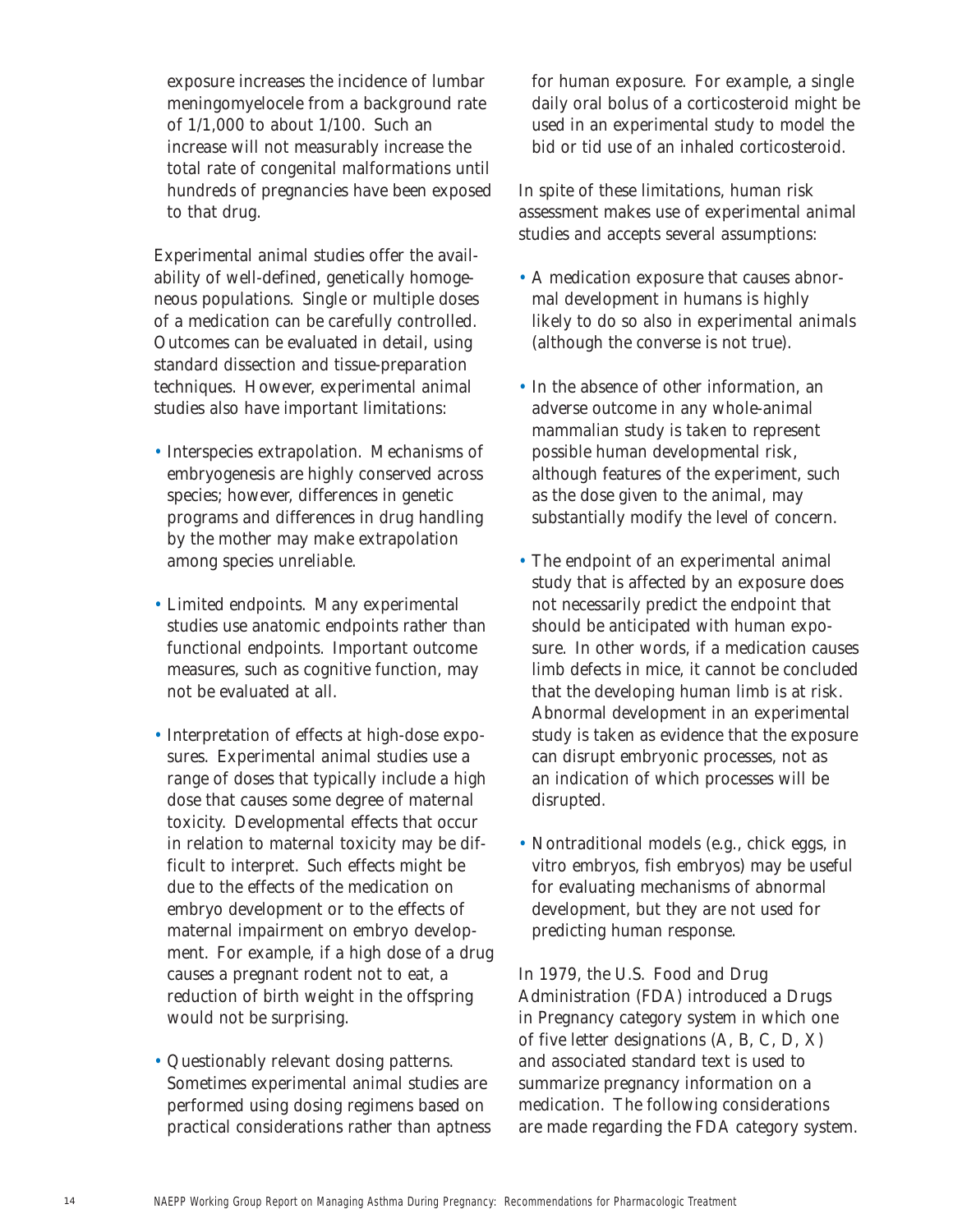- These categories are based on experimental animal and human gestational data submitted to the FDA (but not necessarily published in the scientific literature) as well as a consideration as to whether the benefit of the drug's use during pregnancy outweighs the risk.
- No asthma medication has been placed in category A, which requires adequate and controlled human data and reassuring experimental animal studies (if animal studies have been conducted). Most asthma medications are category B (reassuring experimental animal studies) or C (absent or nonreassuring experimental animal studies), but these animal studies often are not published, and they may not be uniformly conducted or interpreted. Cromolyn, ipratropium bromide, and leukotriene receptor antagonists are labeled category B, based on experimental animal studies submitted to the FDA. Only budesonide has been labeled category B based on reassuring human data (with nonreassuring animal data based on systemic exposure). Albuterol, salmeterol, and inhaled corticosteroids other than budesonide are labeled category C. No current asthma medication is labeled category D (shown to cause problems in human pregnancy, but the benefit may outweigh the risk). Iodides are the only example of a medication for asthma with a category X (in this case, shown to cause problems in human pregnancy, and benefits for asthma do not outweigh risks).
- Because these categories do not take into consideration all published human or animal gestational data, the route of administration, or the efficacy of a given drug, they have limited usefulness for clinical decisionmaking in pregnant patients who need medical therapy (Addis et al. 2000; Boothby and Doering 2001; Doering et al. 2002; Teratology Society Public Affairs Committee 1994). The FDA is currently revising its pregnancy labeling system to replace category designations with narrative text that

more accurately and completely conveys the available information.

• The Working Group recommends using the available information on pregnancy effects of a medication, rather than its category designation, in the consideration of therapeutic options in pregnant women and women of childbearing age.

## **REFERENCES**

- Addis A, Sharabi S, Bonati M. Risk classification systems for drug use during pregnancy: are they a reliable source of information? *Drug Saf* 2000;23(3):245–53.
- Boothby LA, Doering PL. FDA labeling system for drugs in pregnancy. *Ann Pharmacother* 2001;35(11):1485–9.
- Doering PL, Boothby LA, Cheok M. Review of pregnancy labeling of prescription drugs: is the current system adequate to inform of risks? *Am J Obstet Gynecol* 2002;187(2):333–9.
- Teratology Society Public Affairs Committee. FDA classification of drugs for teratogenic risk. *Teratology* 1994;49(6):446–7.

## **B. Systematic Review of the Evidence by Drug Class**

#### **Bronchodilators: Beta-Adrenergic Agonists**

Evidence tables are online at: http://www.nhlbi. nih.gov/health/prof/lung/asthma/astpreg.htm

The principal action of beta<sub> $2$ </sub>-agonists is to relax airway smooth muscle by stimulating  $beta_2$ -receptors, thus increasing cyclic AMP and producing functional antagonism to bronchoconstriction.

One experimental animal study and six human studies were included in the evidence tables for review. The animal study (Alexander et al. 1997) was an experiment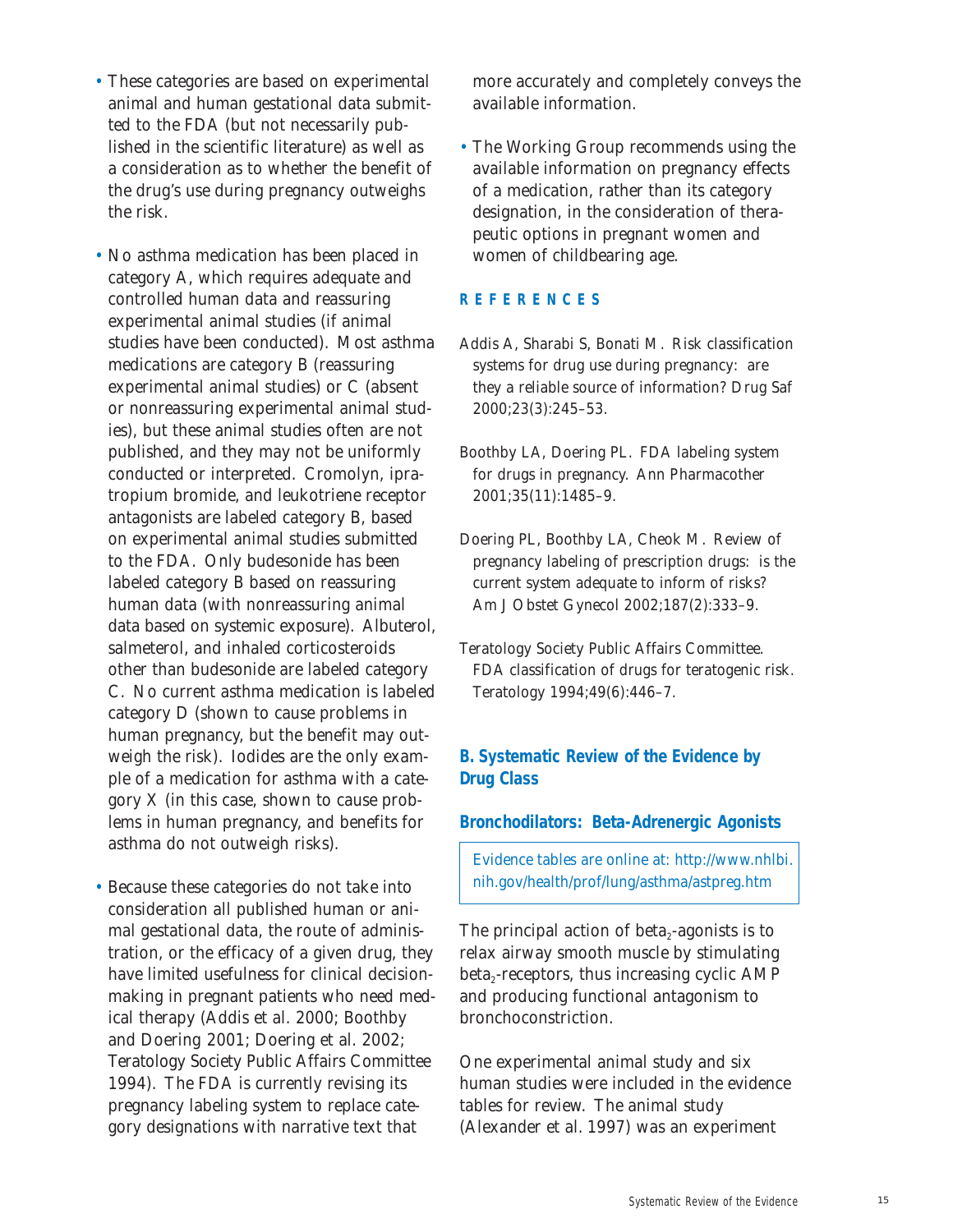to test an inhalation exposure system. Salmeterol and other beta<sub>2</sub>-agonists have produced pharmacologic effects in experimental animal pregnancy that are similar to effects seen in human pregnancy tocolytic use of these agents. The production of adverse effects on development with sympathomimetic agents in experimental animals is believed to be associated with vasoconstrictive properties that are absent with beta<sub> $2$ -selective</sub> agents. Since the Asthma and Pregnancy Report (1993), no data have been found that modify this assessment. The six human studies included in the current evidence review comprised one case report and five clinical studies that included 6,667 pregnant women, of whom 1,929 had asthma and 1,599 were exposed to beta $_2$ -agonists.

Of these studies, two reported on transient cardiovascular changes in the fetus as a result of short-acting beta<sub>2</sub>-agonists (Baker and Flanagan 1997; Rayburn et al. 1994). Two prospective cohort studies examined the safety of asthma medications throughout pregnancy (Bracken et al. 2003; Schatz et al. 1997). A retrospective study in England examined the proportion and nature of congenital anomalies in babies born to women exposed during the first trimester to newly marketed drugs (Wilton et al. 1998). Finally, a postmarketing surveillance study of formoterol in England included a small number of women who took the drug during pregnancy (Wilton and Shakir 2002). There were no studies of pregnant patients taking the currently available oral formulation of longacting beta $_2$ -agonists.

#### **Systematic Review of the Evidence: Findings**

A single case report documents a transient episode of fetal atrial flutter in the 33rd week of gestation. The mother had received an overdose of albuterol over a 24-hour period. The fetal rhythm returned to normal 8 hours after albuterol was stopped, and no longterm complications occurred (Baker and Flanagan 1997). In another study, 12 women received 2 inhalations of albuterol between

the 33rd and 39th weeks of gestation; after the inhalations, each woman and fetus were monitored for 2.25 hours (Rayburn et al. 1994). The mean maternal blood pressures and heart rates, systolic/diastolic flow velocity ratios of the uterine arcuate and umbilical arteries, as well as fetal heart rates and aortic flow velocities, were unaffected.

A prospective study compared outcomes in 824 pregnant women who had asthma and 678 pregnant women who did not (Schatz et al. 1997). Exposure to beta-adrenergic agonists was recorded in 488 women during the first trimester and in 667 overall. Drugs used included inhaled metaproterenol in 309, inhaled terbutaline in 316, and inhaled albuterol in 129. Fifty-one received injected epinephrine or Susphrine. No significant relationship was identified between major congenital malformations or other adverse perinatal outcomes and exposure during the first trimester or at any time to beta $_2$ -agonists.

A second prospective study examining preterm delivery and intrauterine growth restriction (IUGR) enrolled 873 pregnant women with a history of asthma, 449 pregnant women with asthma symptoms but not with an asthma diagnosis, and 884 pregnant women with neither an asthma diagnosis nor symptoms (Bracken et al. 2003). Shortacting beta $_2$ -agonist use was recorded in 529 women and long-acting beta<sub> $2$ </sub>-agonist use in 64 women. No significant effect of either class of beta<sub>2</sub>-agonist on preterm delivery rate or IUGR was reported.

Prescription-event monitoring in England identified 65 women who took salmeterol during the first trimester of pregnancy (Wilton et al. 1998). The outcomes of 47 babies were determined. One congenital anomaly occurred—a full-term infant with Aarsgog syndrome, which is considered to have a genetic basis. Of the 47 children, 3 were premature. In a postmarketing surveillance study of formoterol, also conducted in England (Wilton and Shakir 2002), 30 women were identified who took formoterol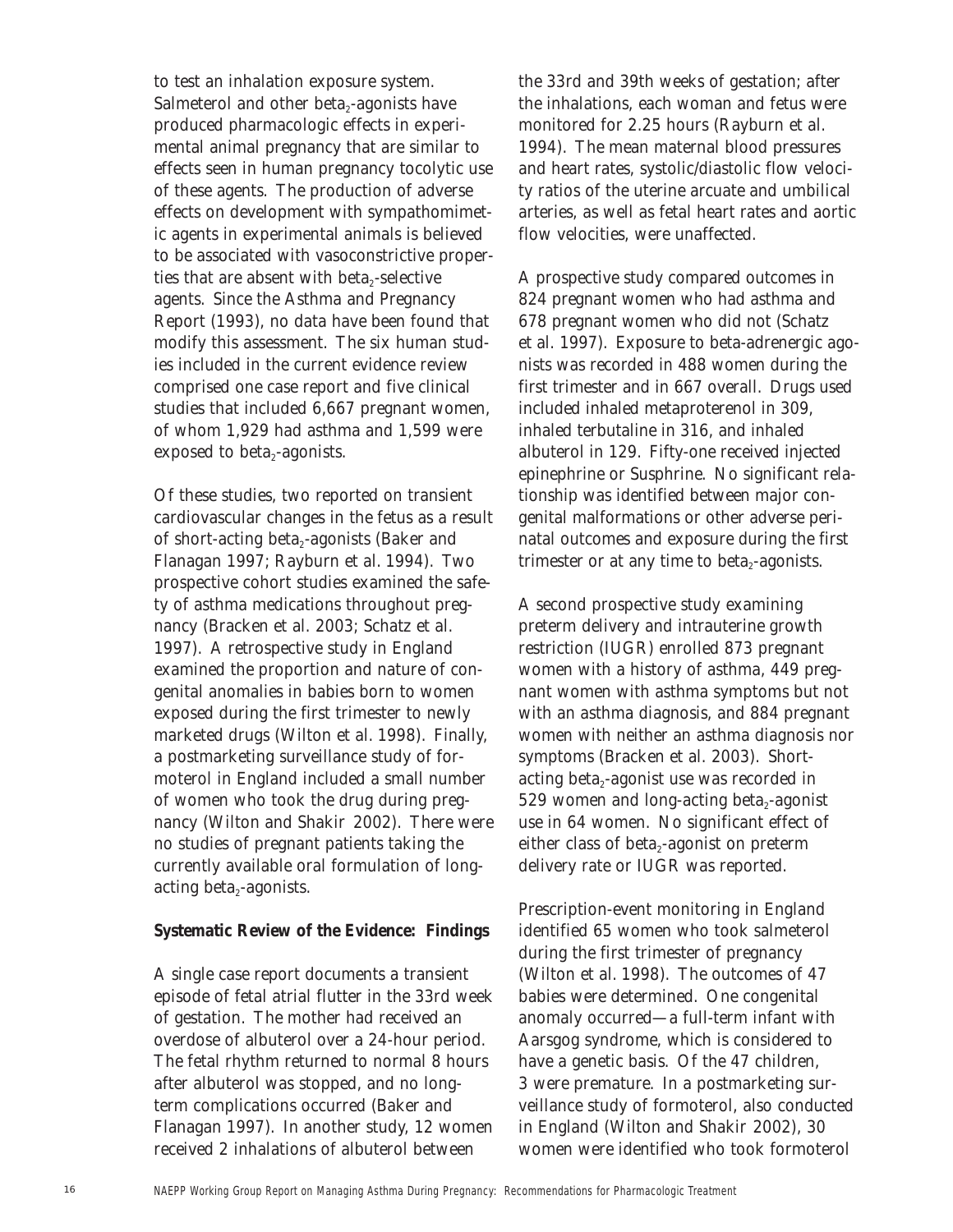during the first trimester. Of the 25 live births, 5 children were born prematurely. Two congenital anomalies occurred: one was a fetal heart rate anomaly, the other was pyloric stenosis. Although slightly more abnormalities occurred with formoterol, the data do not support a substantial difference between the two drugs because the numbers were small for each drug.

## **Conclusions**

Although limited in amount, all of the additional data on short-acting beta<sub>2</sub>-selective adrenergic bronchodilators are reassuring regarding their safety in pregnancy. No changes are required, therefore, in the previous recommendations regarding their use in pregnancy.

The Asthma and Pregnancy Report 1993 addressed only short-acting beta<sub>2</sub>-selective and nonselective beta-adrenergic agonists. For the short-acting beta<sub>2</sub>-selective agonists, it was concluded that animal studies were generally negative, although some of these agents produce anomalies at high doses. Experience of women with these drugs was extensive, especially as to tocolytics in the latter part of pregnancy. No evidence was found of fetal injury from the use of these drugs, either systemically or by inhalation, and no contraindication to their use during lactation was found. It was noted that concern had been raised about uterine vasoconstriction due to the alpha-adrenergic effects of epinephrine and about the effects of nonselective adrenergic agonists in experimental animals. It was concluded, however, that the occasional, episodic use of epinephrine for severe, acute exacerbations of asthma is unlikely to produce chronic hemodynamic changes such as those seen in the animal studies.

Evidence from the current review does not change these conclusions. Two long-acting, inhaled beta $_2$ -agonists have become available since 1993—salmeterol and, just recently, for-

moterol—although limited data are available on their use during pregnancy. Their pharmacologic and toxicologic profiles are similar to the short-acting beta<sub>2</sub>-agonists. Salmeterol might be chosen for asthma treatment during pregnancy because it has been available longer in the United States.

## **REFERENCES**

- Alexander DJ, Mather A, Dines GD. A snoutonly inhalation exposure system for use in rabbit teratology studies. *Inhal Toxicol* 1997;9(5):477–90.
- Asthma and Pregnancy Report. NAEPP Report of the Working Group on Asthma and Pregnancy: Management of Asthma During Pregnancy. NIH Publication No. 93-3279. Bethesda, MD: U.S. Department of Health and Human Services; National Institutes of Health; National Heart, Lung, and Blood Institute, 1993. Available from URL: http://www.nhlbi.nih.gov/ health/prof/lung/asthma/astpreg.txt. Accessed July 8, 2004.
- Baker ER, Flanagan MF. Fetal atrial flutter associated with maternal beta-sympathomimetic drug exposure. *Obstet Gynecol* 1997;89(5 Pt 2):861.
- Bracken MB, Triche EW, Belanger K, Saftlas A, Beckett WS, Leaderer BP. Asthma symptoms, severity, and drug therapy: a prospective study of effects on 2205 pregnancies. *Obstet Gynecol* 2003;102(4):739–52.
- Rayburn WF, Atkinson BD, Gilbert K, Turnbull GL. Short-term effects of inhaled albuterol on maternal and fetal circulations. *Am J Obstet Gynecol* 1994;171(3):770–3.
- Schatz M, Zeiger RS, Harden K, Hoffman CC, Chilingar L, Petitti D. The safety of asthma and allergy medications during pregnancy. *J Allergy Clin Immunol* 1997;100(3):301–6.
- Wilton LV, Pearce GL, Martin RM, Mackay FJ, Mann RD. The outcomes of pregnancy in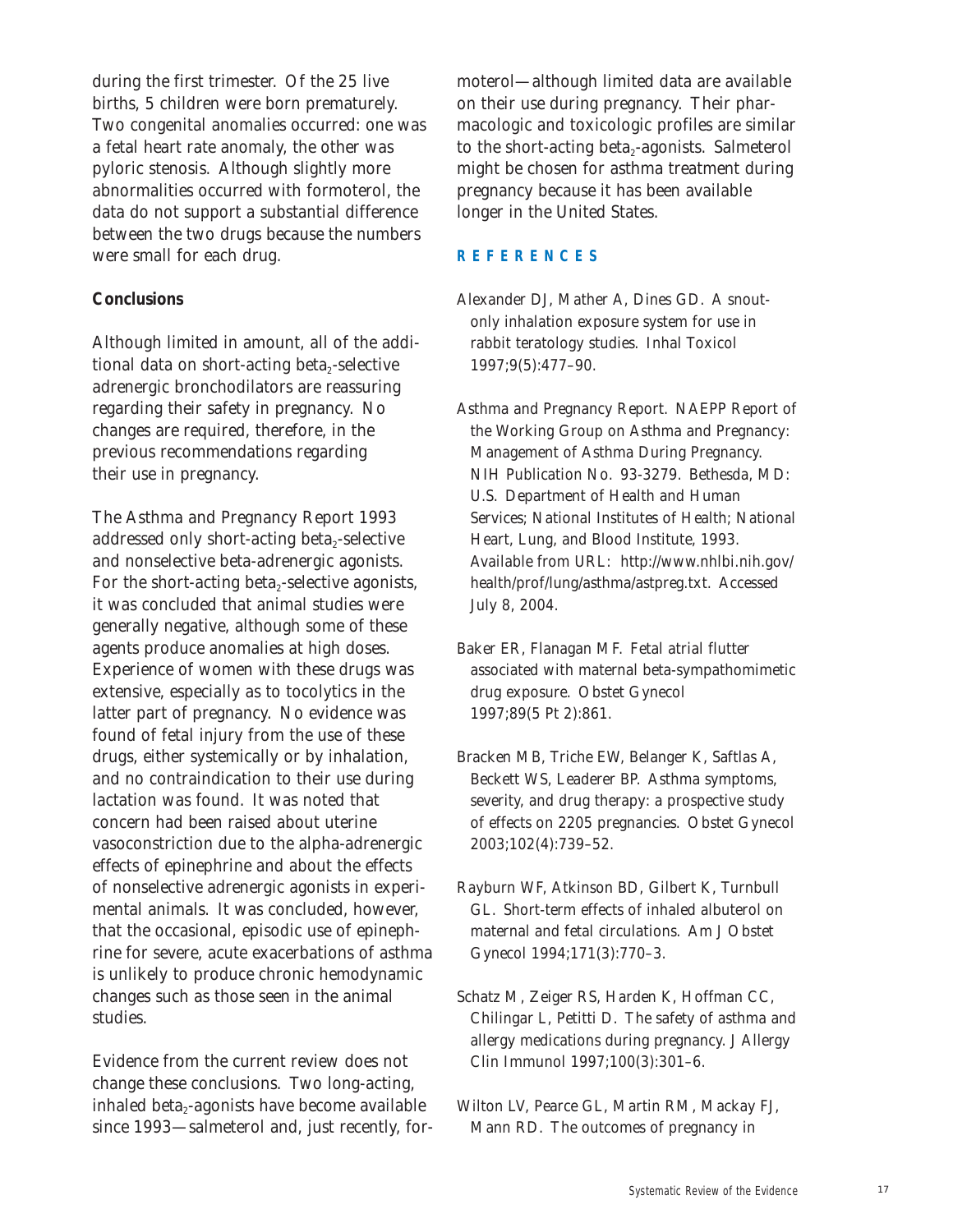women exposed to newly marketed drugs in general practice in England. *Br J Obstet Gynaecol* 1998;105(8):882–9.

Wilton LV, Shakir SA. A post-marketing surveillance study of formoterol (Foradil): its use in general practice in England. *Drug Saf* 2002;25(3):213–23.

### **Bronchodilator: Theophylline**

Evidence tables are online at: http://www.nhlbi. nih.gov/health/prof/lung/asthma/astpreg.htm

Theophylline, the principally used methlyxanthine, provides mild-to-moderate bronchodilation in asthma. Although its mechanism of action has yet to be established, low serum concentrations of theophylline may be mildly anti-inflammatory (Barnes 2003; Hidi et al. 2000).

Seven experimental animal studies and eight human studies were included in the evidence tables for review. The animal studies were preclinical toxicity or teratology studies (Harris et al. 1992; Hart and Grimble 1990*a*, *b*; Lamb et al. 1997; León et al. 2002; Lindström et al. 1990; Shibata et al. 2000). Theophylline can produce abnormal effects on experimental animal development. The adverse effects of theophylline require the production of blood concentrations in the pregnant animal that are considerably higher than clinically achieved levels. Since the last report, additional experimental animal work has confirmed the association of high-dose theophylline and adverse pregnancy outcome in experimental animals. The eight human studies, consisting of two case reports (Agarwal et al. 1998; Park et al. 1990) and six clinical studies, included 57,167 pregnant women, of whom 3,616 had asthma and 660 were exposed to theophylline. Of the six clinical studies, one was a case-control study (Stenius-Aarniala et al. 1995), three were prospective cohort studies (Bracken et al. 2003; Neff and Leviton 1990; Schatz et al. 1997); and two were prospective randomized controlled trials (Dombrowski et al. 2004;

Wendel et al. 1996). The Neff and Leviton study was a review of data systematically collected as part of a large standardized longitudinal study (the Collaborative Perinatal Project). Neff and Leviton reviewed data on a sample of 51,830 singleton pregnancies of women who either had or did not have a diagnosis of asthma and who were either taking or not taking theophylline during pregnancy.

### **Systematic Review of the Evidence: Findings**

For many decades, theophylline has been used with no proven human teratogenic effects. In a prospective cohort study (Neff and Leviton 1990), administration of theophylline during pregnancy, for both chronic and acute care of asthma, was not associated with an increased risk of stillbirth. That study, however, had only 50 percent power because of the low incidence of stillbirth. In another study of 824 pregnant women who had asthma and 678 women who did not have asthma, theophylline was used by 429 of the women and was not associated with increased incidences of major congenital malformations, maternal preeclampsia, preterm birth, low birth weight, or being small for gestational age (Schatz et al. 1997). In a case-control study of 212 pregnant women who had asthma, use of slow-release theophylline in the first trimester was associated with an increase in preeclampsia but was not associated with prematurity or low birth weight (Stenius-Aarniala et al. 1995). The possibility of these results being confounded by oral steroid use or asthma severity was not excluded in this study. The rate of malformations did not increase, but the study did not have sufficient power to detect a difference in the rate of congenital malformations with first trimester use of theophylline.

Another case report described three infants who had complex congenital heart disease (double outlet right ventricle, hypoplastic left ventricle, and transposition of the great vessels) born to mothers who had asthma and who had taken theophylline throughout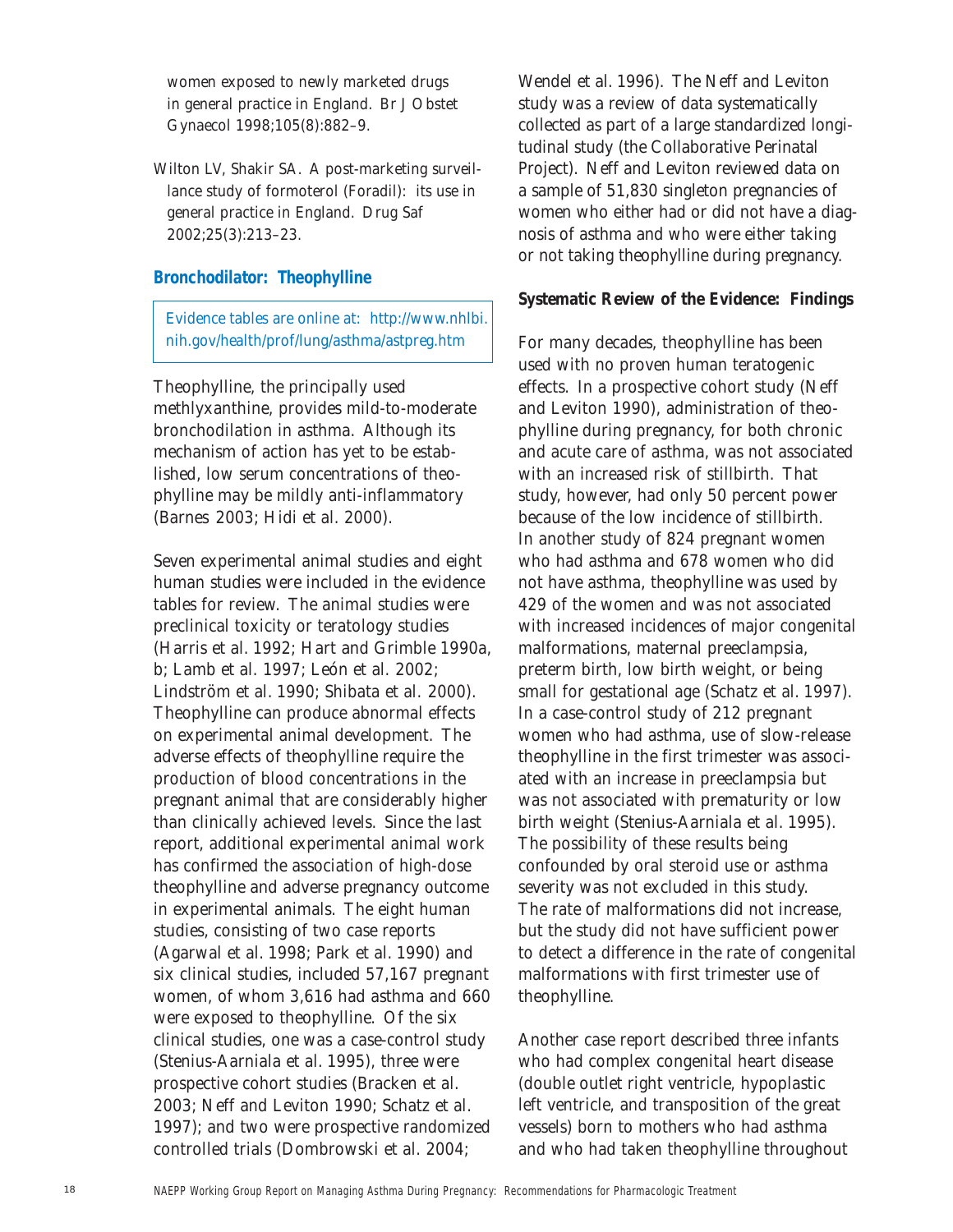pregnancy (Park et al. 1990). One study identified an increased risk for preterm delivery but not for IUGR (Bracken et al. 2003), although only 15 patients were using theophylline in this study.

Pregnancy is associated with hypoalbuminemia and decreased theophylline binding. The Working Group's opinion is that when theophylline is used during pregnancy, low doses of theophylline are recommended, with maintenance of serum theophylline levels at 5–12 mcg/mL. Side effects of theophylline include insomnia, heartburn, palpitations, and nausea that may be difficult to differentiate from typical pregnancy symptoms. High doses have been observed to cause jitteriness, tachycardia, and vomiting in mothers and neonates. A case of transplacental theophylline toxicity also has been reported (Agarwal et al. 1998), with fetal theophylline levels of 8.6 mcg/mL at 1 hour of life. Other drugs can decrease theophylline clearance and result in toxicity. Two of those commonly used drugs are cimetidine, which can cause a 70 percent increase in theophylline serum levels, and erythromycin, which can cause a 35 percent increase (Hendeles et al. 1995).

The main potential advantage of theophylline is the long duration of action (10–12 hours with the use of sustained-release preparations), which may be useful in the management of nocturnal asthma. In a prospective, double-blind randomized controlled trial of pregnant women with moderate asthma, no difference was found in asthma exacerbations, treatment failures, or maternal or perinatal outcomes among the women in the beclomethasone dipropionate versus the theophylline (used as monotherapy) cohort (Dombrowski et al. 2004). Women taking theophylline, however, reported a higher frequency of side effects and discontinuation of the medication. Also, there was an increase in the proportion of women with  $FEV<sub>1</sub>$  at less than 80 percent of that predicted in the theophylline cohort.

Theophylline is not useful as adjunctive therapy for the treatment of acute exacerbations during pregnancy. Addition of aminophylline to inhaled albuterol and intravenous methylprednisolone during a hospitalization for an acute asthma exacerbation had no effect on length of hospitalization in a prospective, randomized study of 84 pregnant women (Wendel et al. 1996).

## **Conclusions**

Decades of experience with theophylline have confirmed its safety during pregnancy. Serum concentrations of theophylline must be closely monitored, however, to avoid theophylline toxicity. Low-dose theophylline (to serum concentration of theophylline of 5–12 mcg/mL) is an alternative, but not preferred, therapy for mild persistent asthma. The 1993 report recommended serum concentration of theophylline ranging from 8–12 mcg/mL (Asthma and Pregnancy Report 1993); the change to 5–12 mcg/mL is based on the current Working Group's opinion.

For moderate or severe asthma, theophylline may be considered as alternative, but not preferred, adjunctive long-acting bronchodilator therapy when inhaled corticosteroids alone do not provide adequate control of the patient's asthma. Theophylline is not useful as adjunctive therapy for the treatment of acute exacerbations.

#### **REFERENCES**

- Agarwal HS, Nanavati RN, Bhagwat MS, Kabra NS, Udani RH.Transplancental aminophylline toxicity. *Indian Pediatr* 1998;35(5):467–70.
- Asthma and Pregnancy Report. NAEPP Report of the Working Group on Asthma and Pregnancy: Management of Asthma During Pregnancy. NIH Publication No. 93-3279. Bethesda, MD: U.S. Department of Health and Human Services; National Institutes of Health; National Heart, Lung, and Blood Institute, 1993. Available from URL: http://www.nhlbi.nih.gov/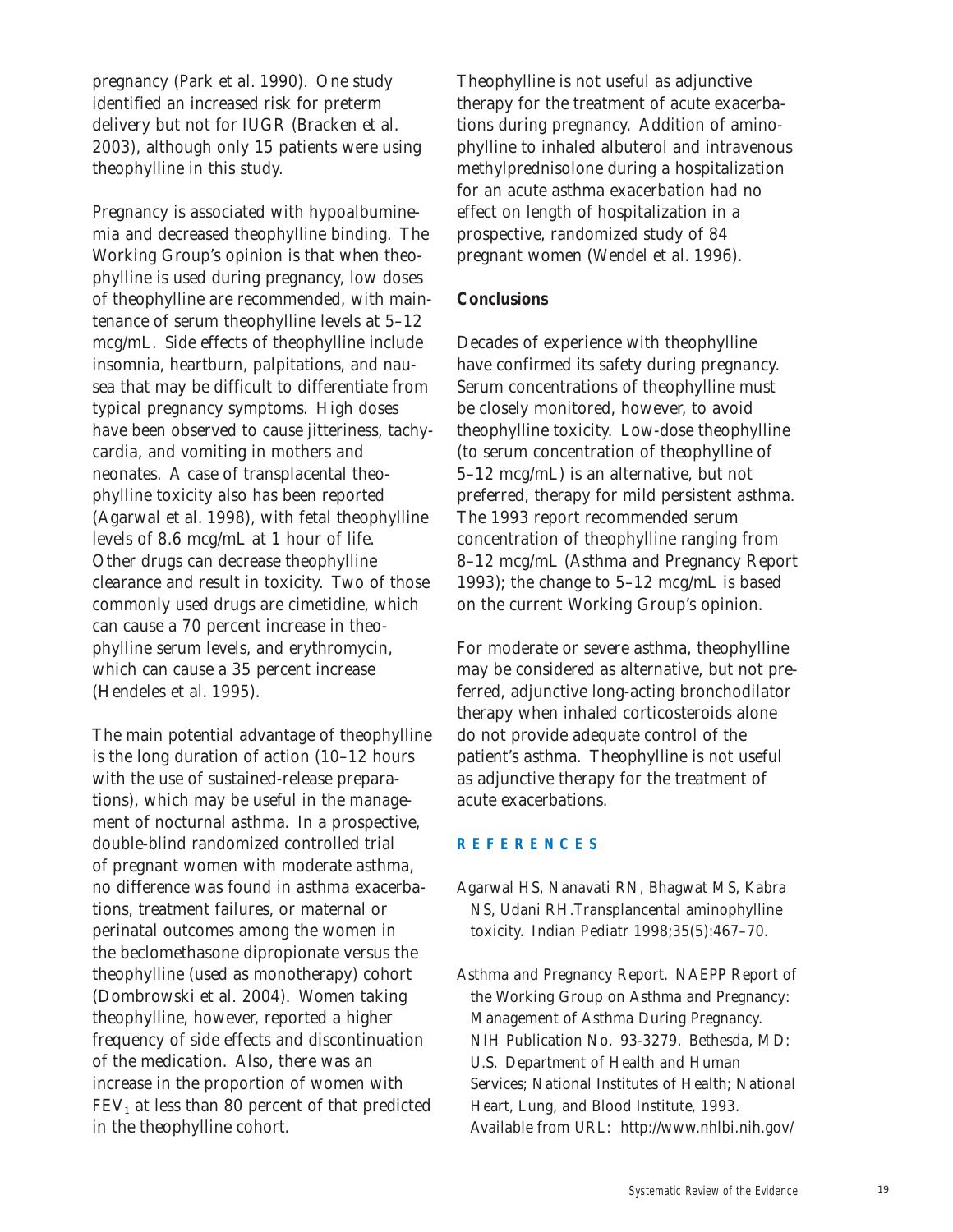health/prof/lung/asthma/astpreg.txt. Accessed July 8, 2004.

Barnes PJ. Theophylline: new perspectives for an old drug. *Am J Respir Crit Care Med* 2003;167(6):813–8.

Bracken MB, Triche EW, Belanger K, Saftlas A, Beckett WS, Leaderer BP. Asthma symptoms, severity, and drug therapy: a prospective study of effects on 2205 pregnancies. *Obstet Gynecol* 2003;102(4):739–52.

Dombrowski MP, Schatz M, Wise R, Thom EA, Landon M, Mabie W, Newman RB, McNellis D, Hauth JC, Lindheimer M, et al. Randomized trial of inhaled beclomethasone dipropionate versus theophylline for moderate asthma during pregnancy. *Am J Obstet Gynecol* 2004;190(3):737–44.

Harris MW, Chapin RE, Lockhart AC, Jokinen MP. Assessment of a short-term reproductive and developmental toxicity screen. *Fundam Appl Toxicol* 1992;19(2):186–96.

Hart AD, Grimble RF. Effect of methylxanthines on lactational performance of rats. *Ann Nutr Metab* 1990*a*;34(5):297–302.

Hart AD, Grimble RF. The effect of methylxanthines on milk volume and composition, and growth of rat pups. *Br J Nutr*  1990*b*;64(2):339–50.

Hendeles L, Jenkins J, Temple R. Revised FDA labeling guideline for theophylline oral dosage forms. *Pharmacotherapy* 1995;15(4):409–27.

Hidi R, Timmermans S, Liu E, Schudt C, Dent G, Holgate ST, Djukanovic R. Phosphodiesterase and cyclic adenosine monophosphate-dependent inhibition of T-lymphocyte chemotaxis. *Eur Respir J* 2000;15(2):342–9.

Lamb J, Gulati D, Chambers R, Shaver S, Sabharwal P. Reproductive toxicology.

Theophylline. *Environ Health Perspect* 1997;105(Suppl):1355–6.

León D, Albasanz JL, Ruiz MA, Fernandez M, Martin M. Adenosine A1 receptor down-regulation in mothers and fetal brain after caffeine and theophylline treatments to pregnant rats. *J Neurochem* 2002;82(3):625–34.

Lindström P, Morrissey RE, George JD, Price CJ, Marr MC, Kimmel CA, Schwetz BA. The developmental toxicity of orally administered theophylline in rats and mice. *Fundam Appl Toxicol* 1990;14(1):167–78.

Neff RK, Leviton A. Maternal theophylline consumption and the risk of stillbirth. *Chest* 1990;97(5):1266–7.

Park JM, Schmer V, Myers TL. Cardiovascular anomalies associated with prenatal exposure to theophylline. *South Med J* 1990;83(12): 1487–8.

Schatz M, Zeiger RS, Harden K, Hoffman CC, Chilingar L, Petitti D. The safety of asthma and allergy medications during pregnancy. *J Allergy Clin Immunol* 1997;100(3):301–6.

Shibata M, Wachi M, Kawaguchi M, Kojima J, Onodera K. Teratogenic and fetal toxicity following intravenous theophylline administration in pregnant rabbits is related to maternal drug plasma levels. *Methods Find Exp Clin Pharmacol* 2000;22(2):101–7.

Stenius-Aarniala B, Riikonen S, Teramo K. Slow-release theophylline in pregnant asthmatics. *Chest* 1995;107(3):642–7.

Wendel PJ, Ramin SM, Barnett-Hamm C, Rowe TF, Cunningham FG. Asthma treatment in pregnancy: a randomized controlled study. *Am J Obstet Gynecol* 1996;175(1):150–4.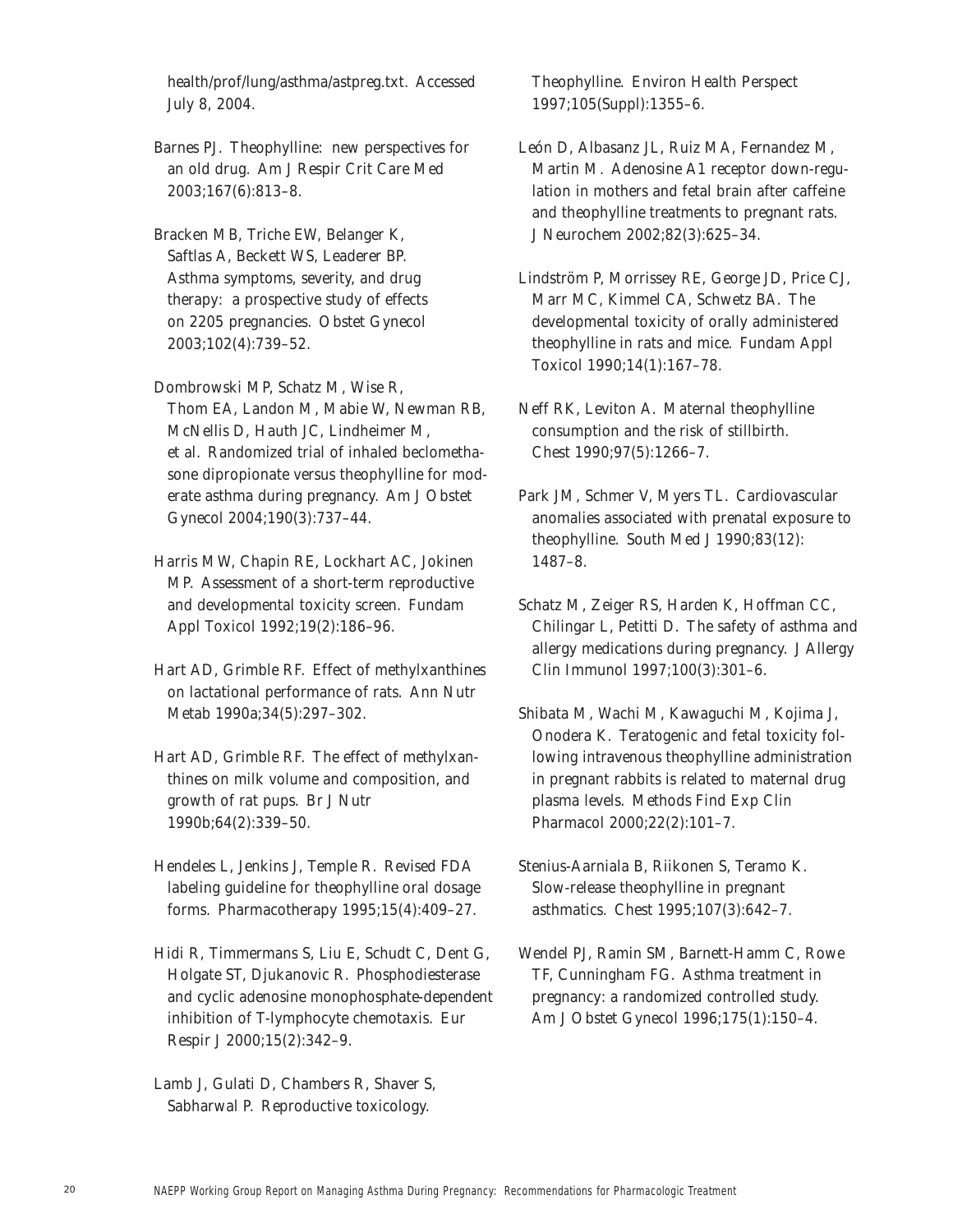### **Anticholinergics**

Cholinergic innervation is an important factor in the regulation of airway smooth muscle tone. Anticholinergics are used as adjunctive therapy for acute exacerbations of asthma. Ipratropium bromide is a quaternary derivative of atropine that does not cross membranes well and therefore does not have many of atropine's side effects. No recently published data on anticholinergics in pregnancy were available for the current evidence review.

#### **Inhaled Corticosteroids and Pregnancy**

Evidence tables are online at: http://www.nhlbi. nih.gov/health/prof/lung/asthma/astpreg.htm

Inhaled corticosteroids are currently used for the management of persistent asthma because they are the most effective anti-inflammatory medication. Their broad action on the inflammatory process may account for their efficacy as preventive therapy. Their clinical effects include reduction in severity of symptoms, improvement in peak expiratory flow and spirometry, diminished airway hyperresponsiveness, prevention of exacerbations, and possibly the prevention of airway wall remodeling. Which of these clinical effects depend on specific anti-inflammatory actions of corticosteroids is not yet clear. Corticosteroids suppress the generation of cytokines, recruitment of airway eosinophils, and release of inflammatory mediators (EPR-2 1997). Five inhaled corticosteroids are currently available in the United States: beclomethasone dipropionate, triamcinolone acetonide, flunisolide, fluticasone propionate, and budesonide.

Three experimental animal studies and 10 human studies were included in the key evidence tables for review. In all the animal studies (Rotschild et al. 1997; Sakamoto et al. 1991; Wise et al. 1991), the corticosteroids were administered by routes other than inhaled. The 10 human studies with inhaled corticosteroids included 8 studies

of pregnant women as well as 2 studies of newborns from the Swedish Birth Registry. The eight studies of pregnant women enrolled a total of 21,072 pregnant women, of whom 16,900 had asthma and 6,113 had taken inhaled corticosteroids. These studies include a retrospective population-based cohort study (Alexander et al. 1998), one retrospective cohort study (Dombrowski et al. 1996), three prospective cohort studies (Bracken et al. 2003; Schatz et al. 1997; Stenius-Aarniala et al. 1996), one controlled trial (Murphy et al. 2002), and two clinical randomized controlled trials (Dombrowski et al. 2004; Wendel et al. 1996). Of the two studies using the Swedish Birth Registry, one compared rates of abnormalities among 2,014 newborns whose mothers had taken budesonide to rates of abnormalities among the total newborn population for the duration of the study, although the number in that population was not reported (Källén et al. 1999); the other study compared 2,900 newborns whose mothers had taken budesonide to the 293,948 total newborn population for the duration of the study (Norjavaara and de Verdier 2003). The populations of the two studies may overlap, and neither study reported the number of women with asthma.

### **Systematic Review of the Evidence: Findings**

Two reports (Stenius-Aarniala et al. 1996; Wendel et al. 1996) provide data indicating that the risk of asthma exacerbations can be reduced with inhaled corticosteroid therapy during pregnancy. Stenius-Aarniala et al. (1996) reported on followup of 504 asthmatic subjects who were prospectively followed (1) to determine the effect of an asthma exacerbation during pregnancy on the course of the pregnancy or delivery, or the health of the newborn infant, and (2) to identify undertreatment as a possible cause of exacerbations. The researchers reported a higher incidence of asthma exacerbations in those who were not initially treated with inhaled corticosteroid in comparison with patients who had been on an inhaled corticosteroid from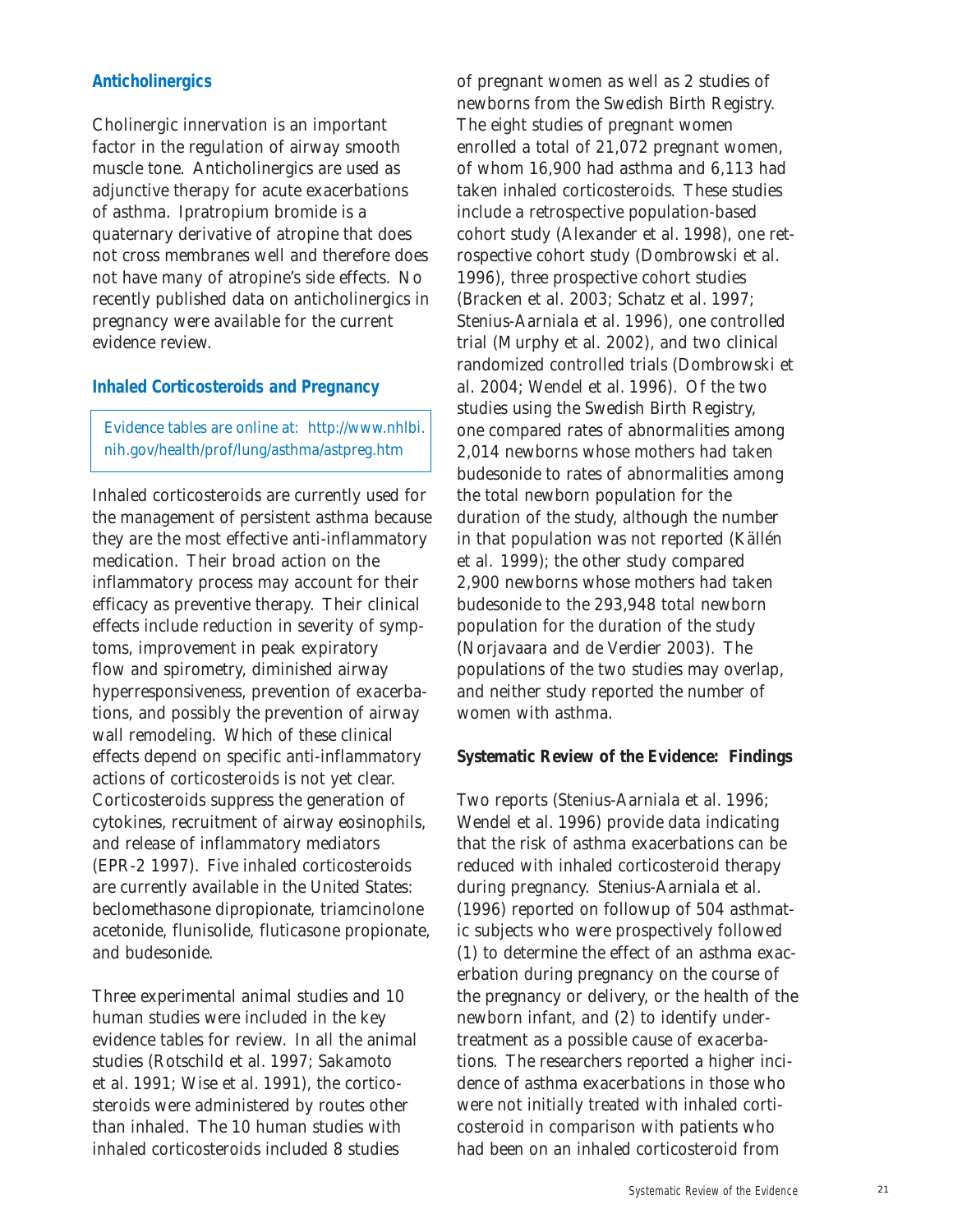the beginning of pregnancy. The researchers reported no differences between pregnancies with and without an exacerbation with regard to perinatal complications. The researchers concluded that patients with inadequate inhaled anti-inflammatory treatment during pregnancy run a higher risk of an acute attack of asthma than those who use an anti-inflammatory agent. If the acute attack is mild and promptly treated, however, it does not have a serious effect on the pregnancy, delivery, or health of the newborn infant. Similarly, a randomized controlled trial found that the readmission rate was decreased by 55 percent in women given inhaled beclomethasone dipropionate in addition to oral corticosteroid and beta $_2$ -agonist compared with women treated with oral corticosteroid and beta<sub>2</sub>-agonist alone (Wendel et al. 1996). A randomized controlled trial comparing the use of beclomethasone dipropionate versus theophylline during pregnancy found no differences between the treatment groups in asthma exacerbations, treatment failures, or maternal or perinatal outcomes. However, there were fewer reported side effects, less discontinuation of the medications, and a lower proportion of women with  $FEV<sub>1</sub>$  less than 80 percent predicted in the beclomethasone dipropionate treatment group as compared to the theophylline treatment group (Dombrowski et al. 2004). Murphy et al. (2002) evaluated mechanisms for the observation that pregnancies complicated by asthma are associated with an increased risk of low birth weight. They observed a 25 percent reduction in neonatal birth weight centile in asthmatic women who did not use inhaled corticosteroid treatment. This was accompanied by both significantly reduced placental 11ß-hydroxysteroid dehydrogenase type 2 (11ß-HSD2) activity and significantly increased fetal cortisol. The use of inhaled corticosteroid for asthma treatment was associated with outcomes similar to a nonasthmatic control group, for birth weight centile, 11ß-HSD2 activity, placental CRH mRNA, and fetal cortisol and estriol concentrations.

Four reports (Alexander et al. 1998; Bracken et al. 2003; Dombrowski et al. 1996; Schatz et al. 1997) were identified that addressed the effect of asthma management on neonatal outcomes. Alexander and colleagues conducted a retrospective cohort study to determine the risk of adverse effects on the mothers and infants if asthma medications are taken during pregnancy. In a comparison of women who had or did not have asthma, women who had asthma and were taking corticosteroid medication appeared to be at increased risk for pregnancy-induced hypertension, although the confidence intervals in the data and the smaller number of patients in this group do not indicate a significantly increased risk. The only significant difference in neonatal outcome was an increased risk of hyperbilirubinemia in infants of women who were taking corticosteroid medication. It was not clear whether these adverse effects were related to the corticosteroid medication or to poorly controlled asthma. In addition, the investigators did not differentiate between oral and inhaled corticosteroid use. On the basis of a prospectively monitored cohort of 824 pregnant women who had asthma and 678 pregnant women who did not have asthma, Schatz et al. (1997) concluded that there was no significant relationship between congenital malformations and exposure to corticosteroids (oral, inhaled, or intranasal) in the first trimester or at any gestational age. They also found no independent relationships between inhaled corticosteroids and preeclampsia, preterm births, infants who were small for gestational age, or low birth weight infants. In a retrospective cohort study, Dombrowski et al. (1996) reported on the use of triamcinolone acetonide during pregnancy. Although limited by a small sample size, the researchers reported no significant difference in birth weight among the groups receiving triamcinolone acetonide, beclomethasone dipropionate, or theophylline; however, the birth weight was 500 gm less in newborns of mothers receiving beclomethasone dipropionate compared to those whose mothers received triamcinolone acetonide; however, the sample size was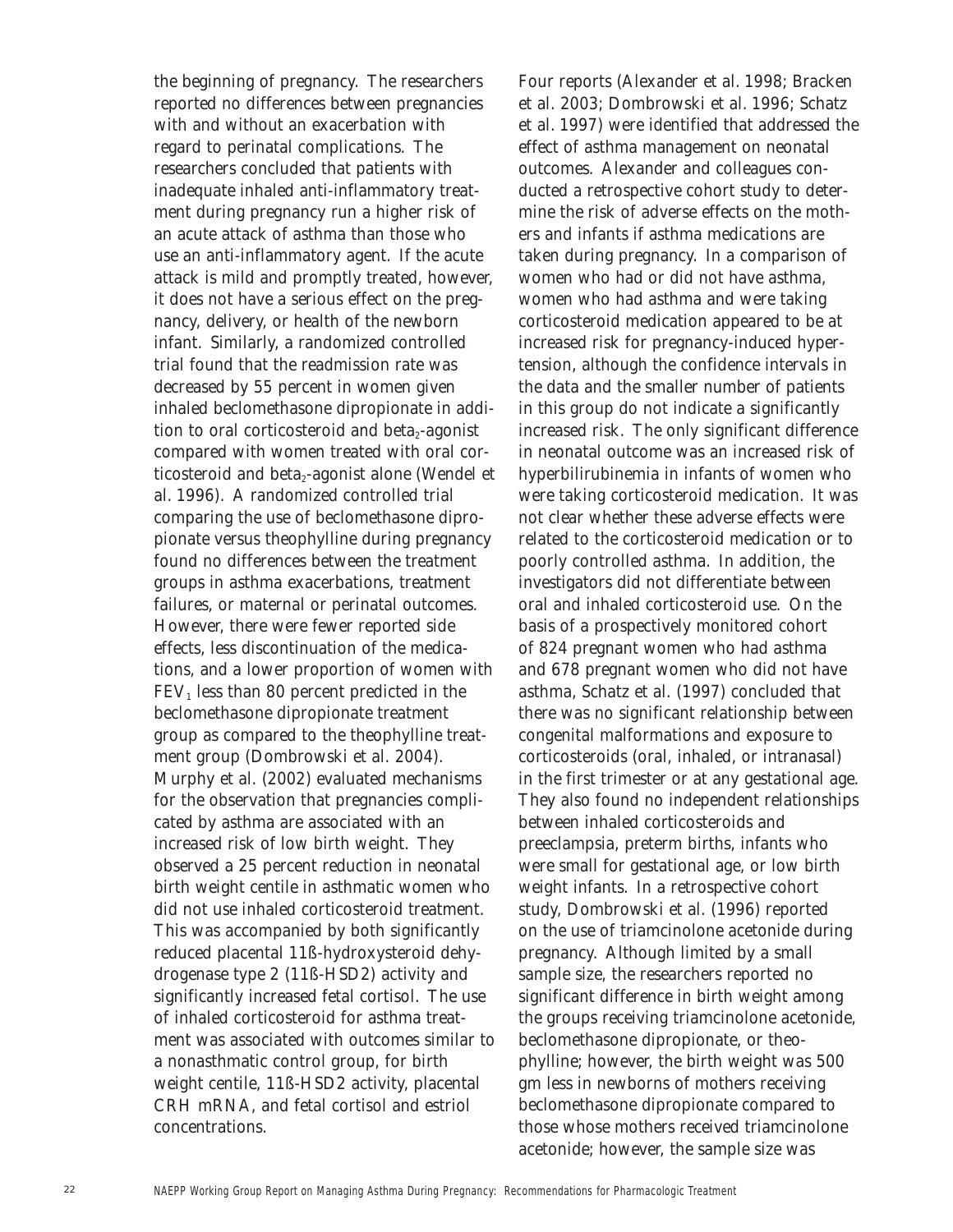small and this difference was not statistically significant. In a recent report, Bracken et al. (2003) provided reassuring information based on a prospective study of 873 pregnant women with asthma (778 of whom experienced symptoms) and 1,333 women with no history of asthma. In the 176 women who received inhaled corticosteroids, the researchers found no indication of preterm delivery or IUGR in the newborn infants.

Two studies (Källén et al. 1999; Norjavaara and de Verdier 2003) specifically reported on the experience of neonatal outcomes after the use of budesonide for asthma management during pregnancy. Källén and colleagues (1999) examined the potential teratogenic risks associated with the use of an inhaled corticosteroid, budesonide, by women in first trimester of pregnancy. Using the Swedish Medical Birth Registry, they found no increase, compared to the total population, in the overall rate of congenital malformations, oral clefts, or cardiovascular malformations associated with maternal use of inhaled budesonide. Norjavaara and de Verdier (2003) investigated whether the use of inhaled budesonide during pregnancy influenced birth outcome. Again, data were obtained from the Swedish Medical Birth Registry. The study found that inhaled budesonide was not linked to any clinically relevant effects on pregnancy outcome, including fetal mortality, gestational age, birth weight, and birth length of the newborn.

#### **Conclusions**

The Working Group reached three major conclusions from the systematic review of the evidence on the use of inhaled corticosteroids during pregnancy. (1) The risk of asthma exacerbations associated with pregnancy can be reduced and lung function  $(FEV_1)$ improved with the use of inhaled corticosteroid therapy. (2) To date, no studies have related inhaled corticosteroid use to any increased congenital malformations or other

adverse perinatal outcomes. (3) In studies using birth registries of newborns whose mothers were exposed to budesonide, information is reassuring regarding the use of this medication during pregnancy.

In 1993, the Working Group on Asthma and Pregnancy stated that corticosteroids are among the most effective anti-inflammatory drugs for the treatment of asthma. The Working Group recognized three agents available at the time in the United States for inhalation treatment: beclomethasone dipropionate, triamcinolone, and flunisolide. They concluded that, of the three inhaled corticosteroids available, the most extensive experience in pregnancy was with beclomethasone dipropionate. They indicated that the use of triamcinolone and flunisolide during pregnancy had not been studied. They stated that because of its reassuring clinical experience, beclomethasone dipropionate is the preferred inhaled corticosteroid during pregnancy. They also concluded that, although systemic absorption of inhaled corticosteroids can occur, the low plasma concentrations achieved by inhalation make it unlikely that fetal effects will be seen. Neither systemic nor inhaled corticosteroid use by the mother is a contraindication to breast-feeding.

The data reviewed for the 1993 report indicated a risk for fetal resorption and cleft palate in experimental animal studies with high doses of corticosteroids, including beclomethasone dipropionate. The report also noted that triamcinolone was 200 times more potent than cortisone in producing palatal clefts in mice. Triamcinolone was 10,000 times more potent a teratogen than hydrocortisone in an avian model. The 1993 Working Group concluded that extensive experience with humans had failed to suggest any increase in facial clefts or other birth defects from the use of corticosteroids (Asthma and Pregnancy Report 1993). Any potential adverse effect reported was limited to case reports. They concluded that, in general, nonhalogenated corticosteroids do not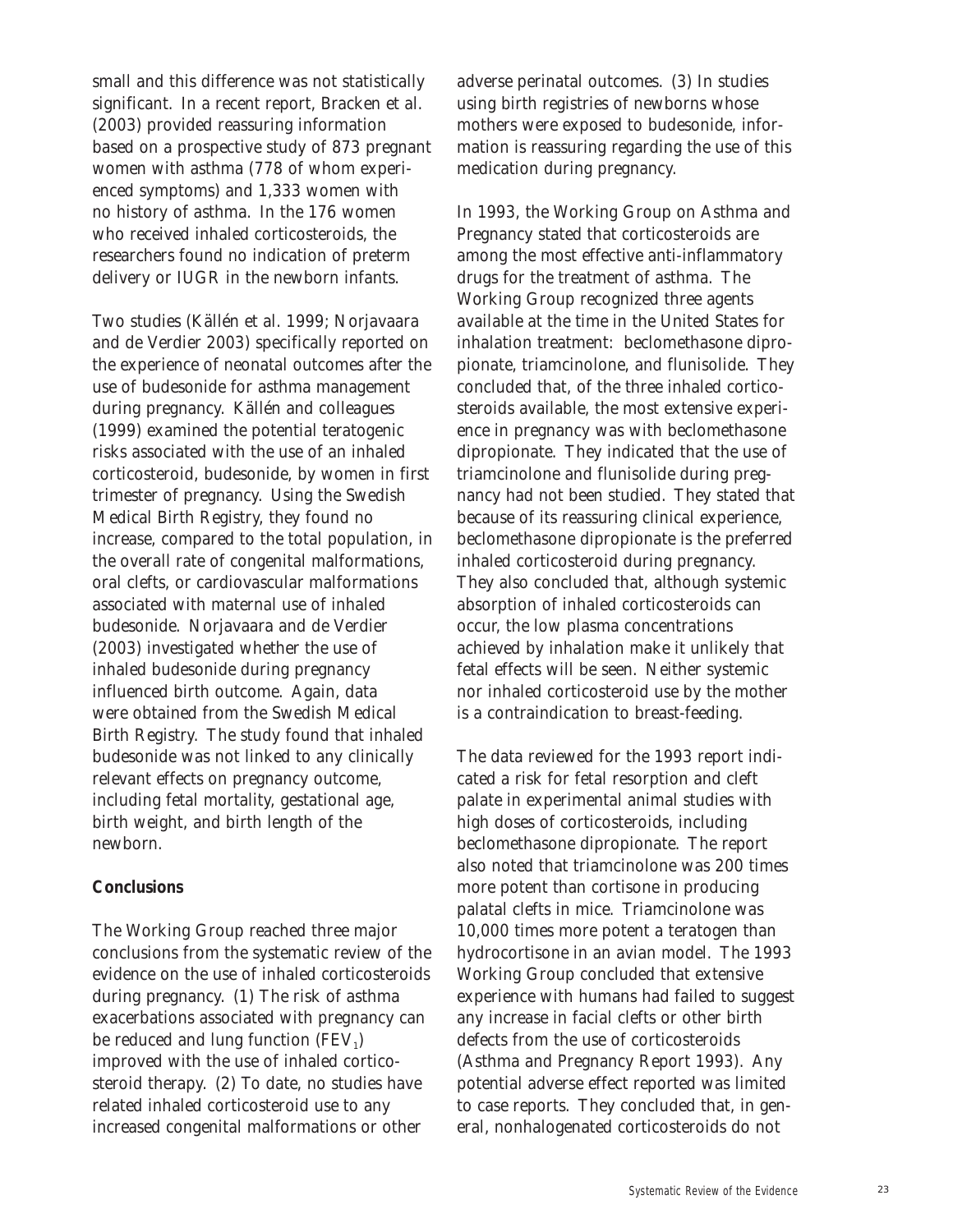cross the placenta well, and there is no reason to believe that fetal or neonatal adrenal suppression will occur with maternal therapy.

In the 10 years since the Working Group published their conclusions, a revision (EPR-2 1997) and an update (EPR—Update 2002) to the asthma guidelines have been published. Inhaled corticosteroids are now recognized as the preferred treatment for the management of all levels of persistent asthma in adults and children of all ages. In addition, two inhaled corticosteroids (fluticasone propionate and budesonide) have been approved for use in the United States within the last 10 years.

**In summary,** the 1993 *NAEPP Report of the Working Group on Asthma and Pregnancy* recommended beclomethasone dipropionate as the preferred inhaled steroid for asthma management, primarily because the largest amount of clinical experience in pregnant women at that time was with beclomethasone dipropionate. The current evidence-based review of recent publications supports the overall safety of inhaled corticosteroid use in pregnancy and notes that the preponderence of data now available in the published literature is from studies with budesonide. Fewer published data are available with beclomethasone dipropionate, and few or no data are available for the other inhaled steroid formulations that could be used for asthma management during pregnancy.

## **REFERENCES**

- Alexander S, Dodds L, Armson BA. Perinatal outcomes in women with asthma during pregnancy. *Obstet Gynecol* 1998;92(3):435–40.
- Asthma and Pregnancy Report. NAEPP Report of the Working Group on Asthma and Pregnancy: Management of Asthma During Pregnancy. NIH Publication No. 93-3279. Bethesda, MD: U.S. Department of Health and Human Services; National Institutes of Health; National

Heart, Lung, and Blood Institute, 1993. Available from URL: http://www.nhlbi.nih.gov/ health/prof/lung/asthma/astpreg.txt. Accessed July 8, 2004.

- Bracken MB, Triche EW, Belanger K, Saftlas A, Beckett WS, Leaderer BP. Asthma symptoms, severity, and drug therapy: a prospective study of effects on 2205 pregnancies. *Obstet Gynecol* 2003;102(4):739–52.
- Dombrowski MP, Brown CL, Berry SM. Preliminary experience with triamcinolone acetonide during pregnancy. *J Matern Fetal Med* 1996;5(6):310–3.
- Dombrowski MP, Schatz M, Wise R, Thom EA, Landon M, Mabie W, Newman RB, McNellis D, Hauth JC, Lindheimer M, et al. Randomized trial of inhaled beclomethasone dipropionate versus theophylline for moderate asthma during pregnancy. *Am J Obstet Gynecol*  2004;190(3):737–44.
- EPR-2. NAEPP Expert Panel Report 2: Guidelines for the Diagnosis and Treatment of Asthma. NIH Publication No. 97-4051. Bethesda, MD: U.S. Department of Health and Human Services; National Institutes of Health; National Heart, Lung, and Blood Institute, 1997. Available from URL: http://www.nhlbi. nih.gov/guidelines/asthma/asthgdln.htm. Accessed July 8, 2004.
- EPR—Update 2002. NAEPP Expert Panel Report: Guidelines for the Diagnosis and Treatment of Asthma—Update on Selected Topics 2002. NIH Publication No. 02-5074. Bethesda, MD: U.S. Department of Health and Human Services; National Institutes of Health; National Heart, Lung, and Blood Institute, 2003. Available from URL: http://www.nhlbi.nih.gov/guidelines/asthma/ asthupdt.htm. Accessed July 8, 2004.
- Källén B, Rydhstroem H, Åberg A. Congenital malformations after the use of inhaled budesonide in early pregnancy. *Obstet Gynecol* 1999;93(3):392–5.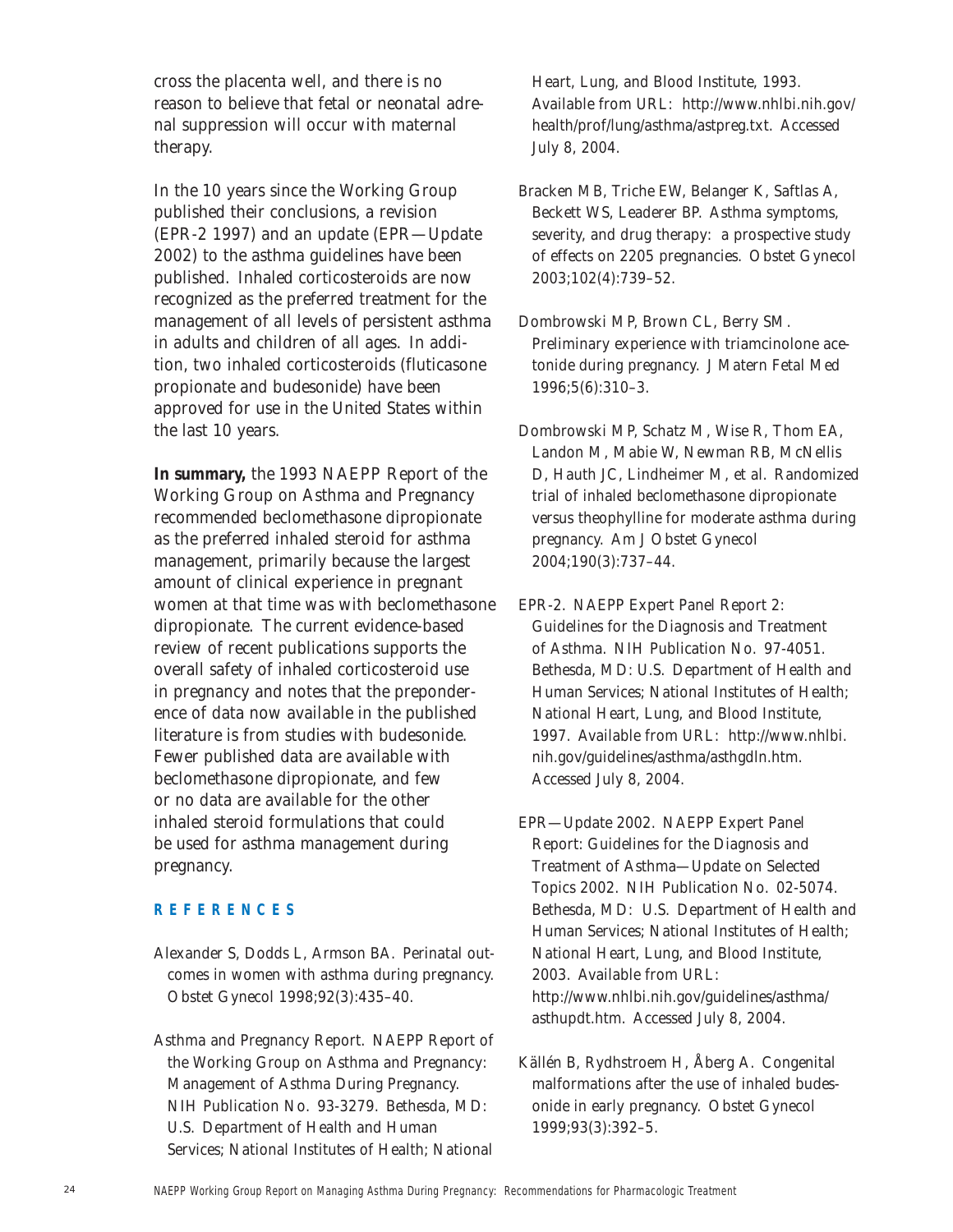- Murphy VE, Zakar T, Smith R, Giles WB, Gibson PG, Clifton VL. Reduced 11beta-hydroxysteroid dehydrogenase type 2 activity is associated with decreased birth weight centile in pregnancies complicated by asthma. *J Clin Endocrinol Metab* 2002;87(4):1660–8.
- Norjavaara E, de Verdier MG. Normal pregnancy outcomes in a population-based study including 2,968 pregnant women exposed to budesonide. *J Allergy Clin Immunol*  2003;111(4):736–42.
- Rotschild A, Solimano A, Sekhon HS, Massoud EA, Thurlbeck WM. Effect of triamcinolone acetonide on the development of the pulmonary airways in the fetal rat. *Pediatr Pulmonol* 1997;23(2):76–86.
- Sakamoto MK, Nakamura K, Handa J, Kihara T, Tanimura T. Studies of variant palatal rugae in normal and corticosteroid-treated mouse embryos. *Anat Rec* 1991;230(1):121–30.
- Schatz M, Zeiger RS, Harden K, Hoffman CC, Chilingar L, Petitti D. The safety of asthma and allergy medications during pregnancy. *J Allergy Clin Immunol* 1997;100(3):301–6.
- Stenius-Aarniala BS, Hedman J, Teramo KA. Acute asthma during pregnancy. *Thorax* 1996;51(4):411–4.
- Wendel PJ, Ramin SM, Barnett-Hamm C, Rowe TF, Cunningham FG. Asthma treatment in pregnancy: a randomized controlled study. *Am J Obstet Gynecol* 1996;175(1):150–4.
- Wise LD, Vetter CM, Anderson CA, Antonello JM, Clark RL. Reversible effects of triamcinolone and lack of effects with aspirin or L-656,224 on external genitalia of male Sprague-Dawley rats exposed in utero. *Teratology* 1991;44(5):507–20.

# **Oral (Systemic) Corticosteroids and Pregnancy**

Evidence tables are online at: http://www.nhlbi. nih.gov/health/prof/lung/asthma/astpreg.htm

Nine experimental animal studies (Abbott et al. 1992*a*, *b*; Abbott et al. 1994; Abbott et al. 1999; Dodic et al. 1998; Jobe et al. 1998; Tangalakis et al. 1992; Uno et al. 1994; Watanabe et al. 1995) and eight human studies were included in the key evidence tables. In five of the nine animal studies, the corticosteroids were administered by routes other than oral. It has been known for decades that administration of corticosteroids to susceptible strains of mice and rats will increase palatal clefting. Nonhuman primates also have shown clefting with potent corticosteroid exposure during pregnancy. Since the 1993 Asthma and Pregnancy Report, there have been no studies that change our understanding of steroid-mediated clefting in experimental animals. A decrease in fetal growth that in the older literature had been associated with corticosteroid exposure in experimental animal pregnancies has been confirmed in a more recent study in sheep.

Eight human studies were identified. One report (Park-Wyllie et al. 2000) included two meta-analyses. One of these meta-analyses used six cohort studies that included 51,380 pregnant women, of whom 535 had taken oral corticosteroids (the number with asthma was not reported). Five of these cohort studies were published prior to 1990 and, therefore, were not eligible for inclusion in the current systematic review of the evidence; one study published after 1990 was included in the evidence review (Park-Wyllie et al. 2000). The other meta-analysis in the Park-Wyllie report used four case-control studies (Carmichael and Shaw 1999; Czeizel and Rockenbauer 1997; Robert et al. 1994; Rodríguez-Pinilla and Martinez-Frias 1998) that included 52,038 pregnant women, of whom 25 were exposed to oral corticosteroids (the number with asthma was not reported). These four case-control studies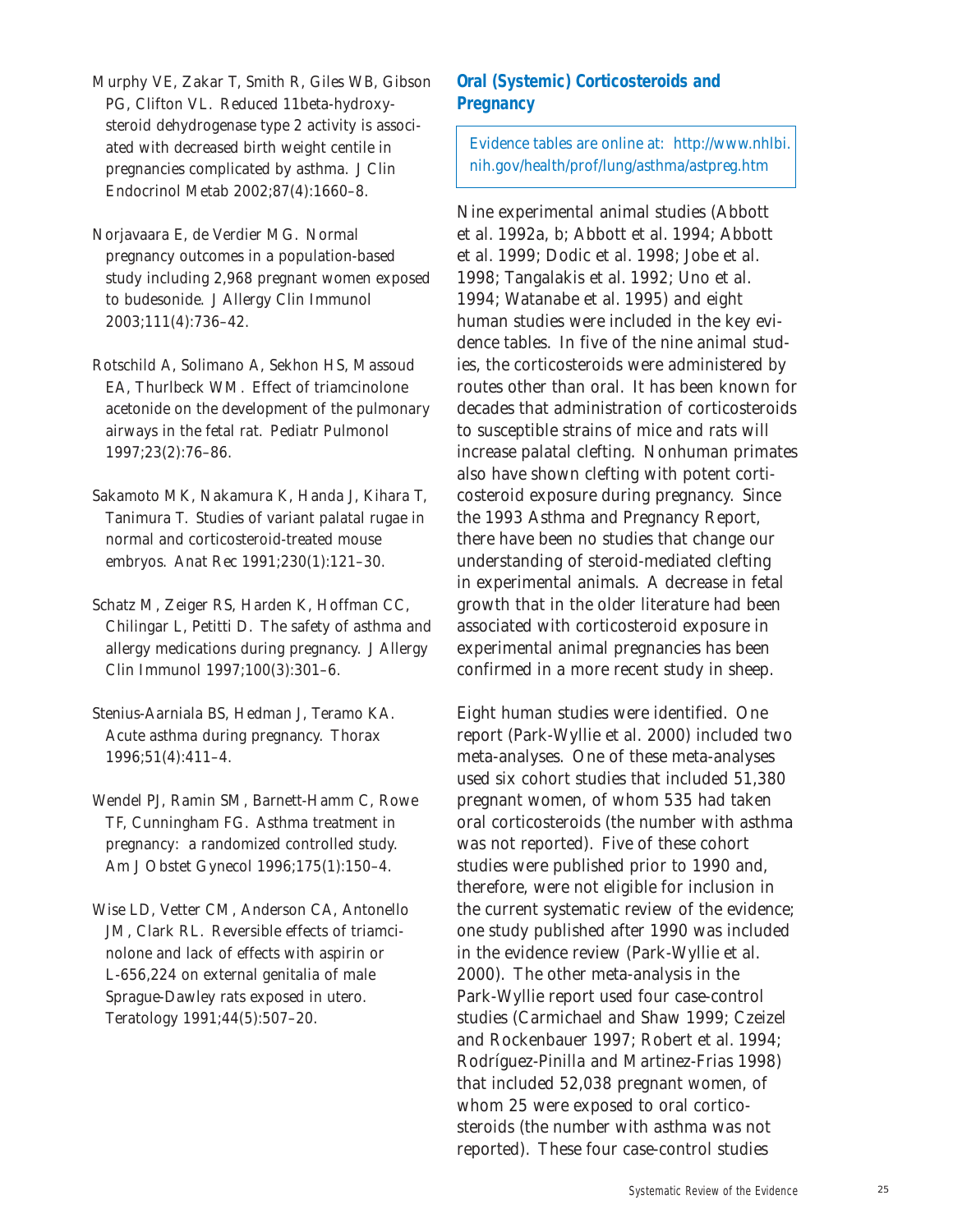were eligible for inclusion in the current systematic review of the evidence. The three remaining human studies in the systematic review of the evidence are a case-control study (Perlow et al. 1992) and two prospective cohort studies (Bracken et al. 2003; Schatz et al. 1997) that included a total of 4,321 pregnant women, of whom 1,998 had asthma and 213 had taken oral corticosteroid medication.

# **Systematic Review of the Evidence: Findings**

The two meta-analyses study of Park-Wyllie et al. (2000) found no increased risk of major fetal malformations associated with first trimester systemic (oral) corticosteroid exposure. The two meta-analyses consisted of 10 articles (six cohort studies, four casecontrol studies) culled from 455 articles (1966–1999). Study sample sizes ranged from 22 to more than 50,000 neonates. The specific oral corticosteroid and dosage regimens used by the mothers were not detailed in 3 of the 10 studies. However, the metaanalysis of Park-Wyllie and colleagues that included four case-control studies— Carmichael and Shaw (1999); Czeizel and Rockenbauer (1997); Robert et al. (1994); and Rodríguez-Pinilla et al. (1998)—did show a greater than threefold increase in the risk of oral clefts, specifically, when the fetus was exposed to oral corticosteroids during the first trimester. With a background incidence of oral clefting of about 0.1 percent, the excess risk attributable to corticosteroid therapy during pregnancy would be 0.2–0.3 percent.

A case-controlled study by Perlow et al. (1992), as well as prospective studies by Schatz et al. (1997), Park-Wyllie et al. (2000), and Bracken et al. (2003), all identified an increased risk of adverse perinatal outcomes for infants born to mothers who had asthma and were exposed to oral corticosteroids during pregnancy. Both Perlow et al. and Park-Wyllie et al. identified an increased risk for low birth weight and preterm delivery. Bracken et al. identified an increased risk for preterm delivery but not for decreased IUGR. Schatz et al. identified an increased risk for preeclampsia. In the study by Perlow et al., of mothers who had asthma and were dependent on oral corticosteroids, complications also included: gestational diabetes, insulin-dependent diabetes, and an increased incidence of primary cesarean sections.

# **Conclusions**

The Asthma and Pregnancy Report of 1993 stated that chronic administration of oral or parenteral (systemic) corticosteroid to women who were pregnant was associated with decreased birth weight of their infants. Experimental animal studies showed palatal clefting in species sensitive to this anomaly, but no increase in birth defects had appeared in humans. The Report cited clinical observations suggesting that prenatal exposure to systemic corticosteroid was associated with a 300- to 400-gm decrease in birth weight and a small increase in "small-for-dates" babies. The Report also stated that systemic and inhaled corticosteroid use by the mother was not a contraindication to breast-feeding.

The findings from the current review of the evidence on the safety of oral corticosteroids during pregnancy are conflicting. Oral corticosteroid use, especially during the first trimester of pregnancy, is associated with an increased risk (estimated excess risk of 0.2–0.3 percent) for isolated cleft lip with or without cleft palate. Very few pregnant women who have oral steroid-dependent asthma were included in the studies, however, and the length of exposure, the dose, and the timing of oral steroid administration were not well described in any of the studies reviewed for this evidence-based report. Oral corticosteroid use during pregnancy in patients who have asthma is associated with an increased incidence of preeclampsia and the delivery of both preterm and low birth weight infants. The available data, however, make it difficult to separate the effects of the corticosteroids on these outcomes from the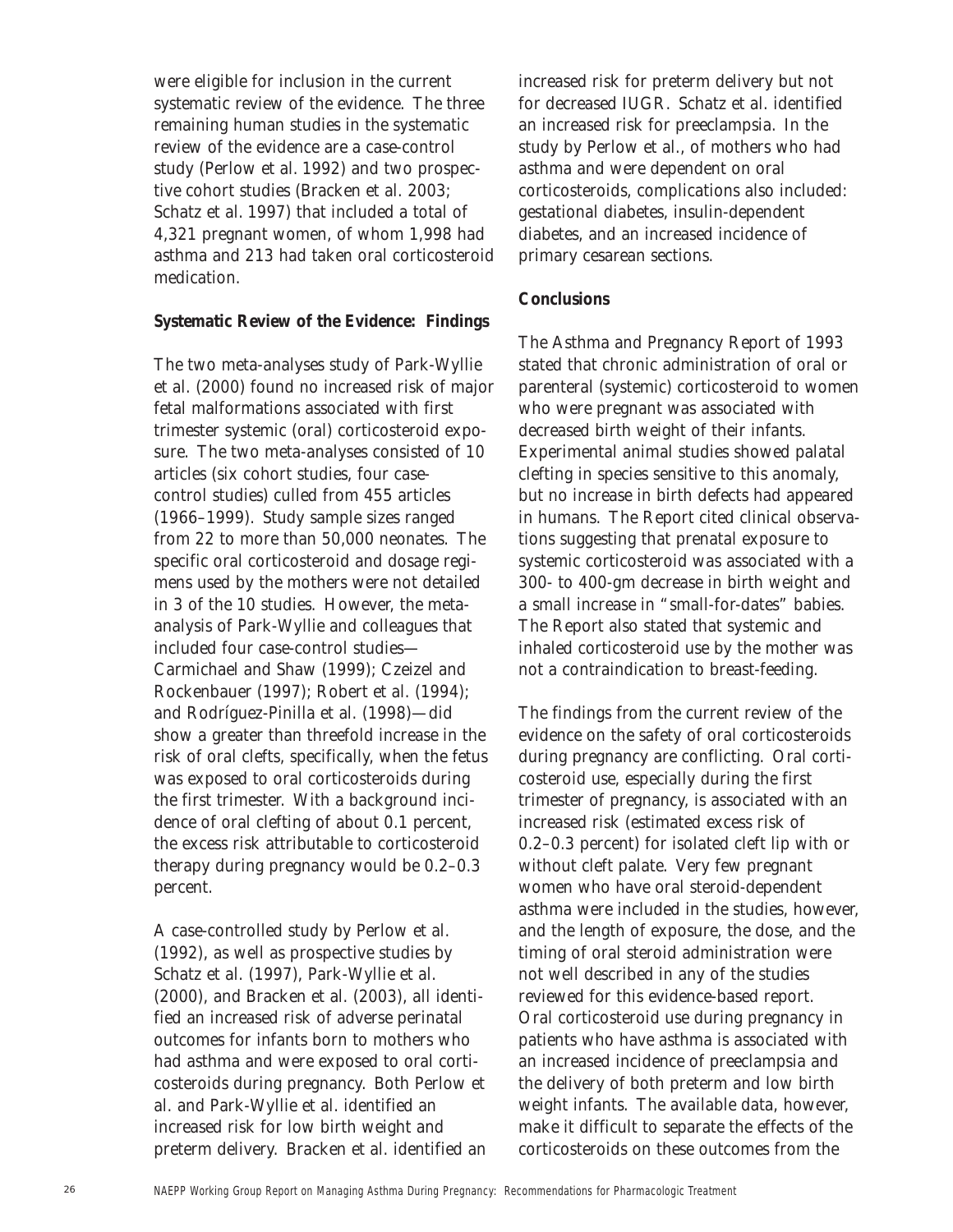effects of severe or uncontrolled asthma. Moreover, because severe asthma has been associated with maternal and/or fetal mortality, risk-benefit considerations favor the use of oral corticosteroid medication when indicated in the long-term management of severe asthma or severe exacerbations during pregnancy.

# **REFERENCES**

Abbott BD, Diliberto JJ, Birnbaum LS. Mechanisms of TCDD-induction of cleft palate: insights from in vivo and in vitro approaches. *Chemosphere* 1992*a*;25(1-2):75–8.

Abbott BD, Harris MW, Birnbaum LS. Comparisons of the effects of TCDD and hydrocortisone on growth factor expression provide insight into their interaction in the embryonic mouse palate. *Teratology* 1992*b*;45(1):35–53.

Abbott BD, Perdew GH, Buckalew AR, Birnbaum LS. Interactive regulation of Ah and glucocorticoid receptors in the synergistic induction of cleft palate by 2,3,7,8-tetrachlorodibenzop-dioxin and hydrocortisone. *Toxicol Appl Pharmacol* 1994;128(1):138–50.

Abbott BD, Schmid JE, Brown JG, Wood CR, White RD, Buckalew AR, Held GA. RT-PCR quantification of AHR, ARNT, GR, and CYP1A1 mRNA in craniofacial tissues of embryonic mice exposed to 2,3,7,8-tetrachlorodibenzo-p-dioxin and hydrocortisone. *Toxicol Sci* 1999;47(1):76–85.

Asthma and Pregnancy Report. NAEPP Report of the Working Group on Asthma and Pregnancy: Management of Asthma During Pregnancy. NIH Publication No. 93-3279. Bethesda, MD: U.S. Department of Health and Human Services; National Institutes of Health; National Heart, Lung, and Blood Institute, 1993. Available from URL: http://www.nhlbi.nih.gov/ health/prof/lung/asthma/astpreg.txt. Accessed July 8, 2004.

Bracken MB, Triche EW, Belanger K, Saftlas A, Beckett WS, Leaderer BP. Asthma symptoms, severity, and drug therapy: a prospective study of effects on 2205 pregnancies. *Obstet Gynecol* 2003;102(4):739–52.

Carmichael SL, Shaw GM. Maternal corticosteroid use and risk of selected congenital anomalies. *Am J Med Genet* 1999;86(3):242–4.

Czeizel AE, Rockenbauer M. Population-based case-control study of teratogenic potential of corticosteroids. *Teratology* 1997;56(5):335–40.

Dodic M, May CN, Wintour EM, Coghlan JP. An early prenatal exposure to excess glucocorticoid leads to hypertensive offspring in sheep. *Clin Sci (Lond)* 1998;94(2):149–55.

Jobe AH, Wada N, Berry LM, Ikegami M, Ervin MG. Single and repetitive maternal glucocorticoid exposures reduce fetal growth in sheep. *Am J Obstet Gynecol* 1998;178(5):880–5.

Park-Wyllie L, Mazzotta P, Pastuszak A, Moretti ME, Beique L, Hunnisett L, Friesen MH, Jacobson S, Kasapinovic S, Chang D, et al. Birth defects after maternal exposure to corticosteroids: prospective cohort study and metaanalysis of epidemiological studies. *Teratology* 2000;62(6):385–92.

Perlow JH, Montgomery D, Morgan MA, Towers CV, Porto M. Severity of asthma and perinatal outcome. *Am J Obstet Gynecol* 1992;167(4 Pt 1):963–7.

Robert E, Vollset SE, Botto L, Lancaster PAL, Merlob P, Mastroiacovo P, Cocchi G, Ashizawa M, Sakamoto S, Orioli I. Malformation surveillance and maternal drug exposure: the MADRE project. 1995. *Int J Risk Safe Med* 1994;6:75–118.

Rodríguez-Pinilla E, Martinez-Frias ML. Corticosteroids during pregnancy and oral clefts: a case-control study. *Teratology* 1998;58(1):2–5.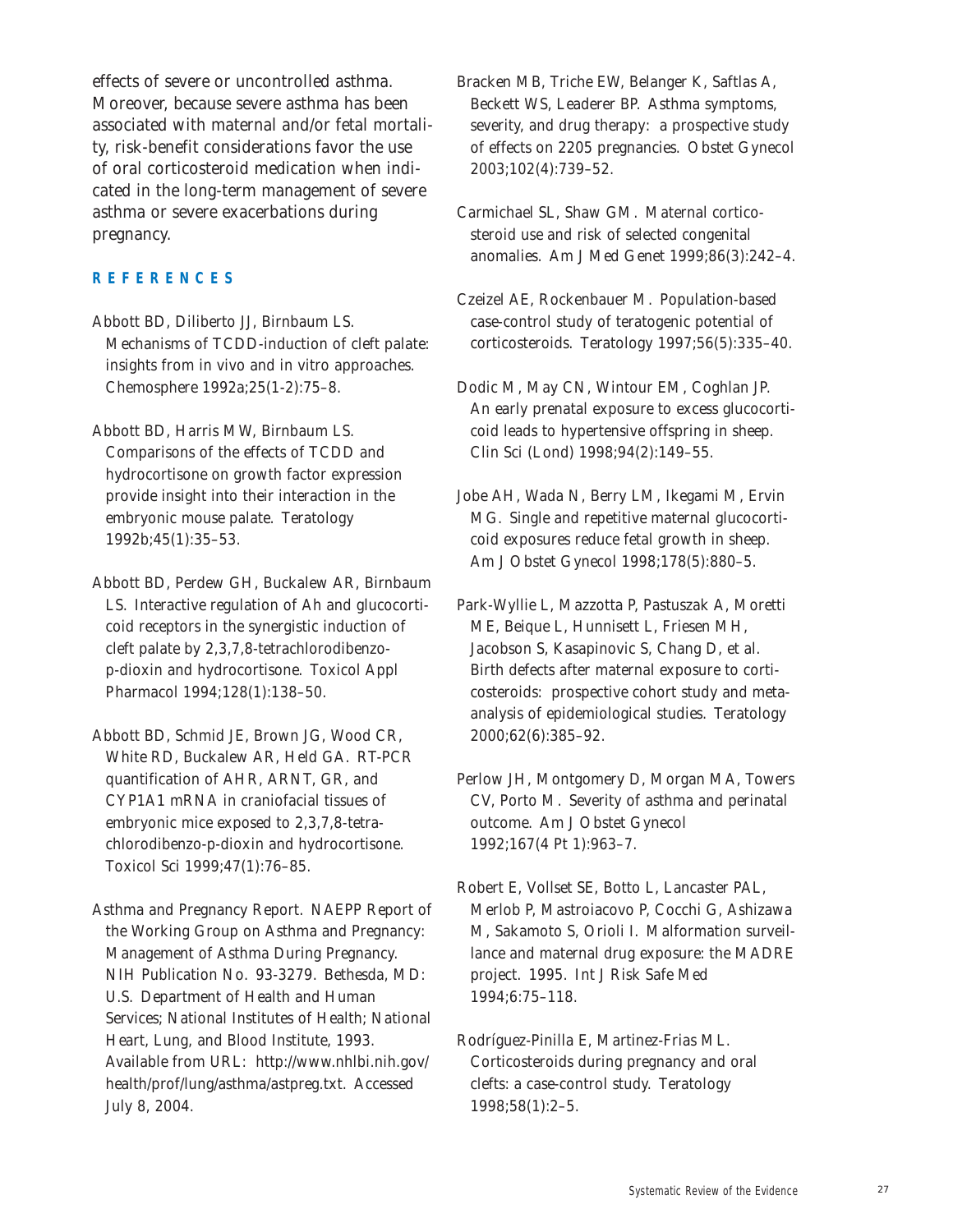- Schatz M, Zeiger RS, Harden K, Hoffman CC, Chilingar L, Petitti D. The safety of asthma and allergy medications during pregnancy. *J Allergy Clin Immunol* 1997;100(3):301–6.
- Tangalakis K, Lumbers ER, Moritz KM, Towstoless MK, Wintour EM. Effect of cortisol on blood pressure and vascular reactivity in the ovine fetus. *Exp Physiol* 1992;77(5):709–17.
- Uno H, Eisele S, Sakai A, Shelton S, Baker E, DeJesus O, Holden J. Neurotoxicity of glucocorticoids in the primate brain. *Horm Behav* 1994;28(4):336–48.
- Watanabe C, Ishizuka Y, Nagao T. Palatal slit and cleft palate in rats treated with glucocorticoids--II. Comparative teratogenicity of prednisolone, triamcinolone acetonide and hydrocortisone. *Congenital Anomalies*  1995;35(1):133–40.

# **Cromolyn Sodium**

Evidence tables are online at: http://www.nhlbi. nih.gov/health/prof/lung/asthma/astpreg.htm

Cromolyn sodium has anti-inflammatory properties; its mechanism appears to involve the blockade of chloride channels.

No experimental animal studies and two human studies were included in the key evidence table. Since the 1993 Asthma and Pregnancy Report, no publications have changed the conclusion in 1993 that experimental animal studies did not suggest an increase in abnormal development, except with very high doses of nedocromil (a related cromone). The two human studies were prospective cohort studies that included 4,110 pregnant women, of whom 1,917 had asthma and 318 had taken cromolyn (Bracken et al. 2003; Schatz et al. 1997).

# **Systematic Review of the Evidence: Findings**

One prospective cohort study found no significant relationship between use of cromolyn in the first trimester or any time in the pregnancy and increased incidences of major congenital malformations, maternal preeclampsia, preterm birth, low birth weight, or being small for gestational age (Schatz et al. 1997). A recent study (Bracken et al. 2003) found no evidence of preterm delivery or fetal growth restriction among 22 pregnant women who were treated with either cromolyn or nedocromil. Both animal and human experience suggest little potential for fetal harm from cromolyn sodium.

# **Conclusions**

Cromolyn sodium is well tolerated and has an excellent safety profile. Nevertheless, cromolyn sodium is less effective than inhaled corticosteroids in reducing objective and subjective manifestations of asthma. The 1993 report recommended that daily longterm-control therapy be initiated with cromolyn due to its safety (Asthma and Pregnancy Report 1993). The safety of using cromolyn during pregnancy is supported by the current review of the evidence, but strong evidence demonstrates that cromolyn is not as effective as inhaled corticosteroids (EPR-2 1997; EPR—Update 2002). As noted in the section on Inhaled Corticosteroids in this report, evidence supports the use of inhaled corticosteroids in pregnancy. Therefore, cromolyn is an alternative, but not preferred, treatment for mild persistent asthma.

#### **REFERENCES**

Asthma and Pregnancy Report. NAEPP Report of the Working Group on Asthma and Pregnancy: Management of Asthma During Pregnancy. NIH Publication No. 93-3279. Bethesda, MD: U.S. Department of Health and Human Services; National Institutes of Health; National Heart, Lung, and Blood Institute, 1993. Available from URL: http://www.nhlbi.nih. gov/health/prof/lung/asthma/astpreg.txt. Accessed July 8, 2004.

Bracken MB, Triche EW, Belanger K, Saftlas A, Beckett WS, Leaderer BP. Asthma symptoms,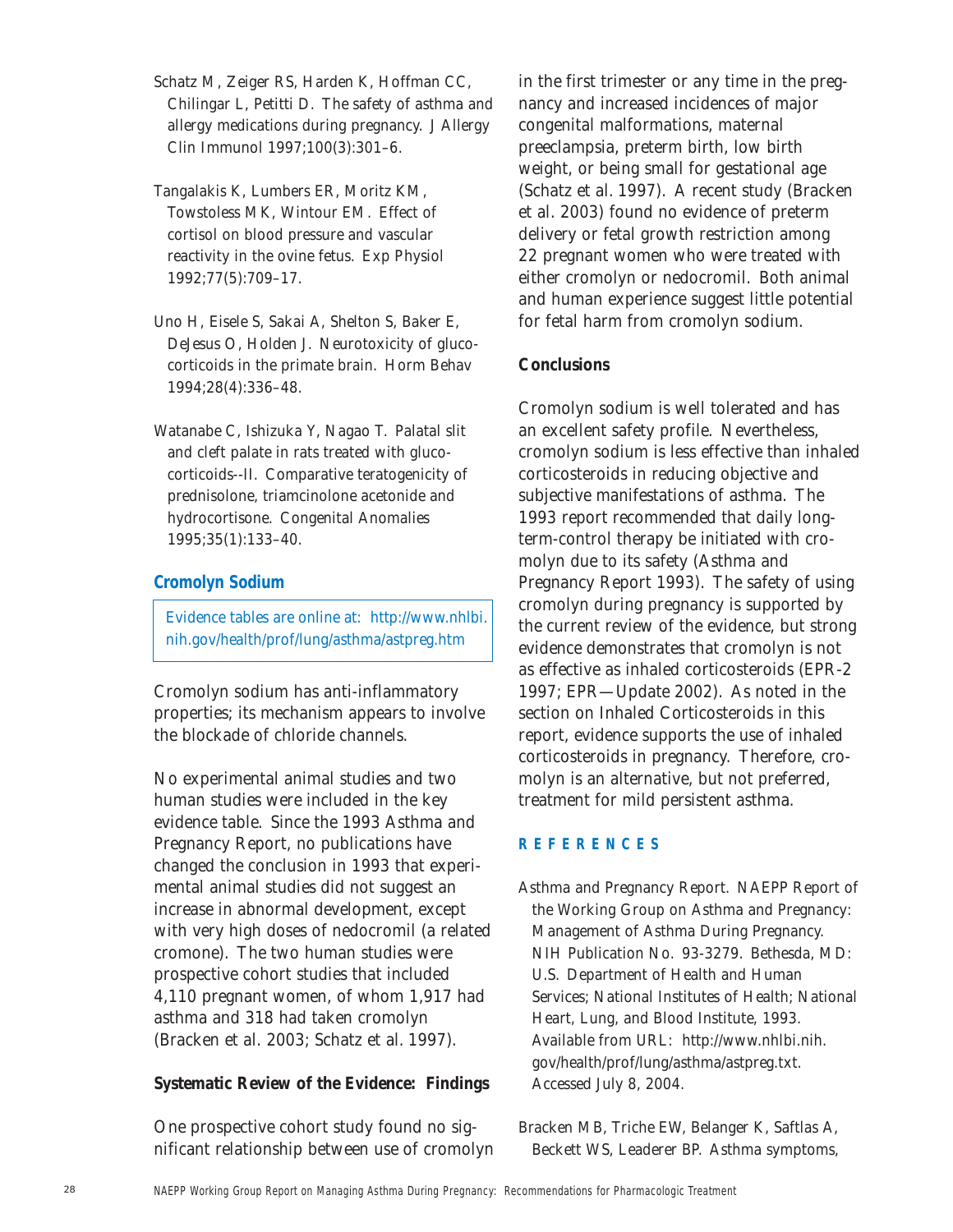severity, and drug therapy: a prospective study of effects on 2205 pregnancies. *Obstet Gynecol* 2003;102(4):739–52.

EPR-2. NAEPP Expert Panel Report 2: Guidelines for the Diagnosis and Treatment of Asthma. NIH Publication No. 97-4051. Bethesda, MD: U.S. Department of Health and Human Services; National Institutes of Health; National Heart, Lung, and Blood Institute, 1997. Available from URL: http://www.nhlbi. nih.gov/guidelines/asthma/asthgdln.htm. Accessed July 8, 2004.

EPR—Update 2002. NAEPP Expert Panel Report: Guidelines for the Diagnosis and Treatment of Asthma—Update on Selected Topics 2002. NIH Publication No. 02-5074. Bethesda, MD: U.S. Department of Health and Human Services; National Institutes of Health; National Heart, Lung, and Blood Institute, 2003. Available from URL: http://www.nhlbi.nih.gov/guidelines/asthma/ asthupdt.htm. Accessed July 8, 2004.

Schatz M, Zeiger RS, Harden K, Hoffman CC, Chilingar L, Petitti D. The safety of asthma and allergy medications during pregnancy. *J Allergy Clin Immunol* 1997;100(3):301–6.

# **Leukotriene Modifiers**

Evidence tables are online at: http://www.nhlbi. nih.gov/health/prof/lung/asthma/astpreg.htm

Leukotriene modifiers comprise two pharmacologic classes of compounds available as oral tablets: leukotriene receptor antagonists (e.g., montelukast and zafirlukast) and 5-lipoxygenase pathway inhibitors (e.g., zileuton). No experimental animal studies were available for the key evidence tables. The one human study available was a prospective observational study of 2,205 pregnant women, of whom 873 had asthma and 9 had taken leukotriene modifiers during pregnancy. No other published data are available on the safety or efficacy of these agents during pregnancy.

### **Systematic Review of the Evidence: Findings**

Minimal data are available on the safety of these agents during pregnancy. In the one observational study of 873 pregnant women with asthma, the 9 women who used leukotriene modifiers did not experience adverse effects, but the number of women was small and the specific agent was not identified (Bracken et al. 2003).

### **Conclusions**

Minimal human data are currently available on the use of leukotriene modifiers during pregnancy. Data from experimental animal studies submitted to the FDA are reassuring. The two earlier reports (EPR-2 1997; EPR— Update 2002) both noted that leukotriene receptor antagonists (montelukast and zafirlukast) have been shown to be more effective than placebo in the management of mild to moderate asthma in nonpregnant adults and children, although they are less effective than inhaled corticosteroids. Reports on nonpregnant adults and children also show that these oral medications are well tolerated, with few side effects. Zileuton, a 5-lipoxygenase inhibitor, has been shown to be effective for mild persistent asthma, but data submitted to the FDA and based on animal studies are not reassuring, and thus zileuton should be avoided during pregnancy.

The opinion of the Working Group is that leukotriene receptor antagonists may be considered for use during pregnancy for patients who had a favorable response to the drug before they became pregnant. In this case, it would be preferable to maintain the therapy that successfully controlled the patient's asthma before pregnancy. However, in the opinion of the Working Group, when initiating new treatment for asthma during pregnancy, leukotriene receptor antagonists are an alternative, not preferred, treatment option for mild persistent asthma.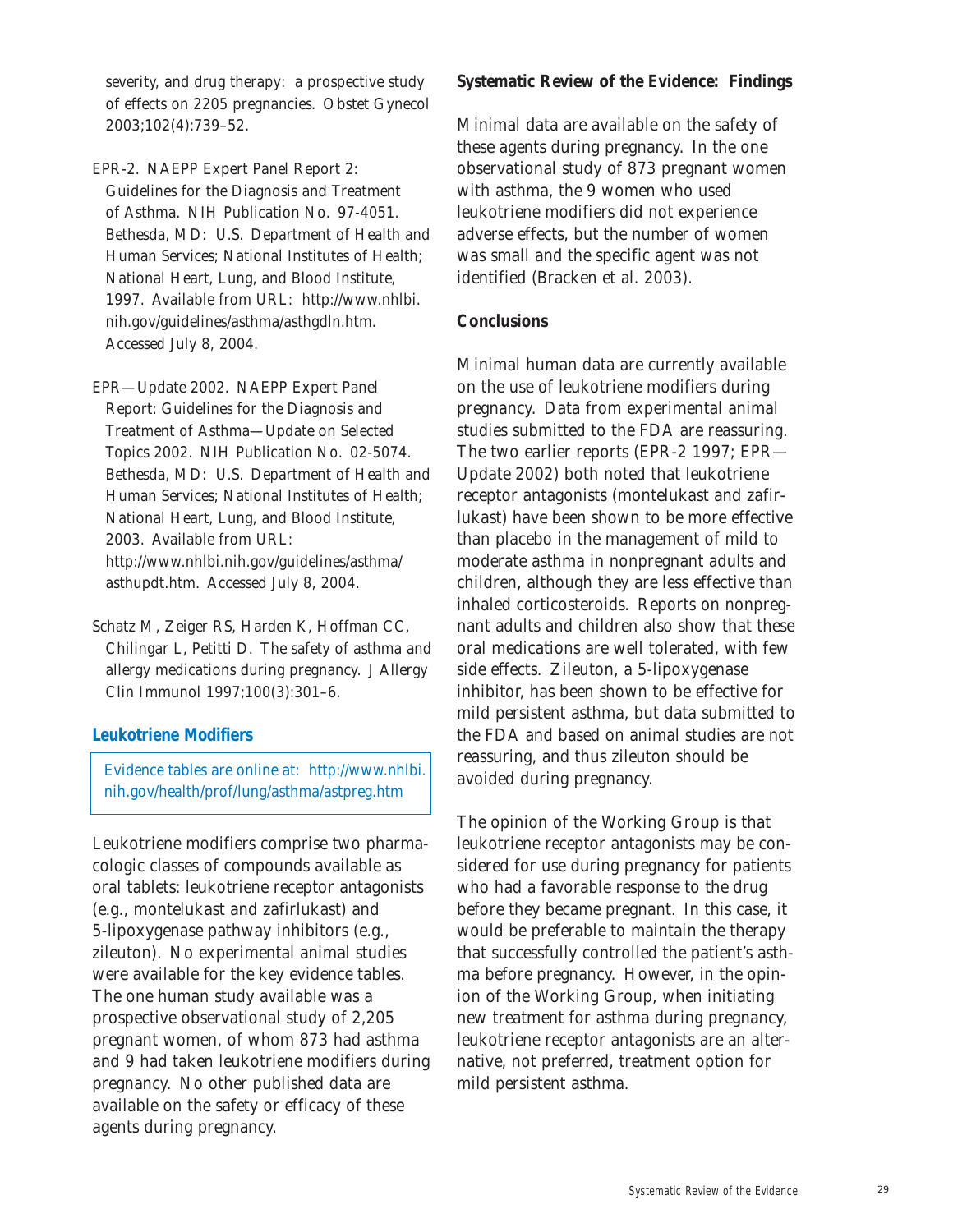#### **REFERENCES**

- Bracken MB, Triche EW, Belanger K, Saftlas A, Beckett WS, Leaderer BP. Asthma symptoms, severity, and drug therapy: a prospective study of effects on 2205 pregnancies. *Obstet Gynecol* 2003;102(4):739–52.
- EPR-2. NAEPP Expert Panel Report 2: Guidelines for the Diagnosis and Treatment of Asthma. NIH Publication No. 97-4051. Bethesda, MD: U.S. Department of Health and Human Services; National Institutes of Health; National Heart, Lung, and Blood Institute, 1997. Available from URL: http://www.nhlbi. nih.gov/guidelines/asthma/asthgdln.htm. Accessed July 8, 2004.
- EPR—Update 2002. NAEPP Expert Panel Report: Guidelines for the Diagnosis and Treatment of Asthma—Update on Selected Topics 2002. NIH Publication No. 02-5074. Bethesda, MD: U.S. Department of Health and Human Services; National Institutes of Health; National Heart, Lung, and Blood Institute, 2003. Available from URL: http://www.nhlbi. nih.gov/guidelines/asthma/asthupdt.htm. Accessed July 8, 2004.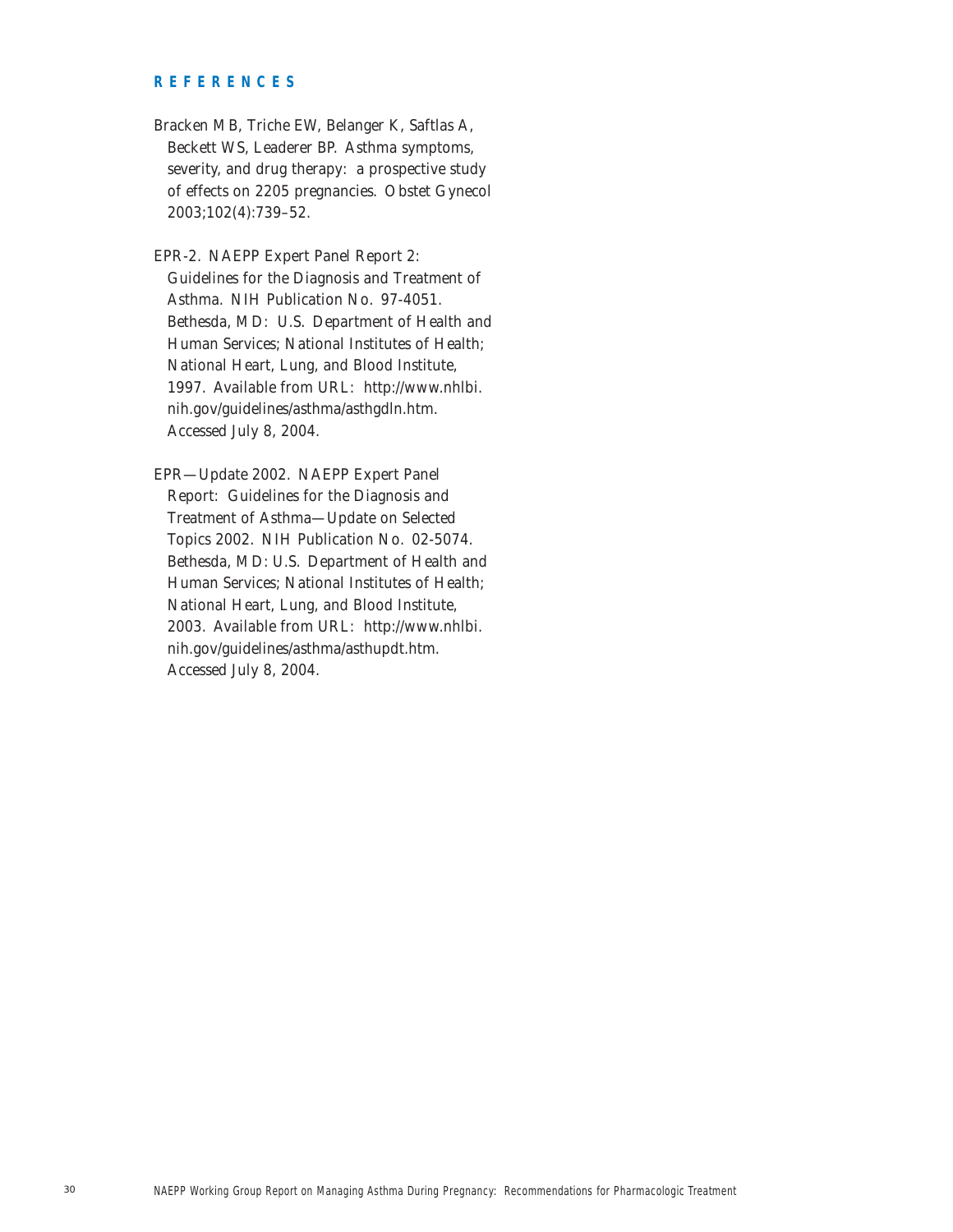# **III. Managing Asthma During Pregnancy**

Uncontrolled maternal asthma increases the risk of perinatal mortality, preeclampsia, preterm birth, and low birth weight infants; the magnitude of risk is related to the severity of the maternal asthma. Nevertheless, most pregnant women with asthma can successfully control their asthma and have a healthy baby. Proper control of asthma should allow a woman with asthma to maintain a normal pregnancy with little or no increased risk to herself or her fetus.

This section discusses the general principles for gaining and maintaining control of asthma and presents the stepwise approach to pharmacologic treatment during pregnancy.

#### **General Principles**

- The treatment goal for the pregnant asthma patient is to provide optimal therapy to maintain control of asthma for maternal health and quality of life as well as for normal fetal maturation throughout gestation. Asthma control is defined as:
	- Minimal or no chronic symptoms day or night
	- Minimal or no exacerbations
	- No limitations on activities; no school or work missed
	- Maintenance of (near) normal pulmonary function
	- Minimal use of short-acting inhaled beta<sub>2</sub>-agonist
	- Minimal or no adverse effects from medications
- Recommendations for pharmacologic therapy are intended to be general guidelines to assist clinical decisionmaking. They are not

intended to be prescriptions for treatment or to replace individualized treatment plans. Asthma is highly variable. Specific therapy should be tailored to the needs and circumstances of individual patients. A general stepwise approach to therapy is recommended in which the number and dose of medications used are increased as necessary and decreased when possible, based on the severity of the patient's asthma. (See appendix B, figures 1, 2, and 3 for long-term asthma management and figures 4, 5, and 6 for management of acute exacerbations.)

- Pharmacologic therapy should be accompanied at every step of severity by patient education and measures to control those factors that contribute to the severity of the asthma (EPR-2 1997; EPR—Update 2002).
- Asthma care should be integrated with obstetrics care, in the opinion of the Working Group. The obstetrical care provider should be involved in asthma care and should obtain information on asthma status during prenatal visits. Information should include day and nighttime symptoms, peak flow measures or spirometry reading, and medication usage. Consultation or comanagement with an asthma specialist is appropriate, as indicated, for evaluation of the role of allergy and irritants, complete pulmonary function studies, or evaluation of the medication plan if there are complications in achieving the goals of therapy or the patient has severe asthma. A team approach is helpful if more than one clinician is managing the asthma and the pregnancy.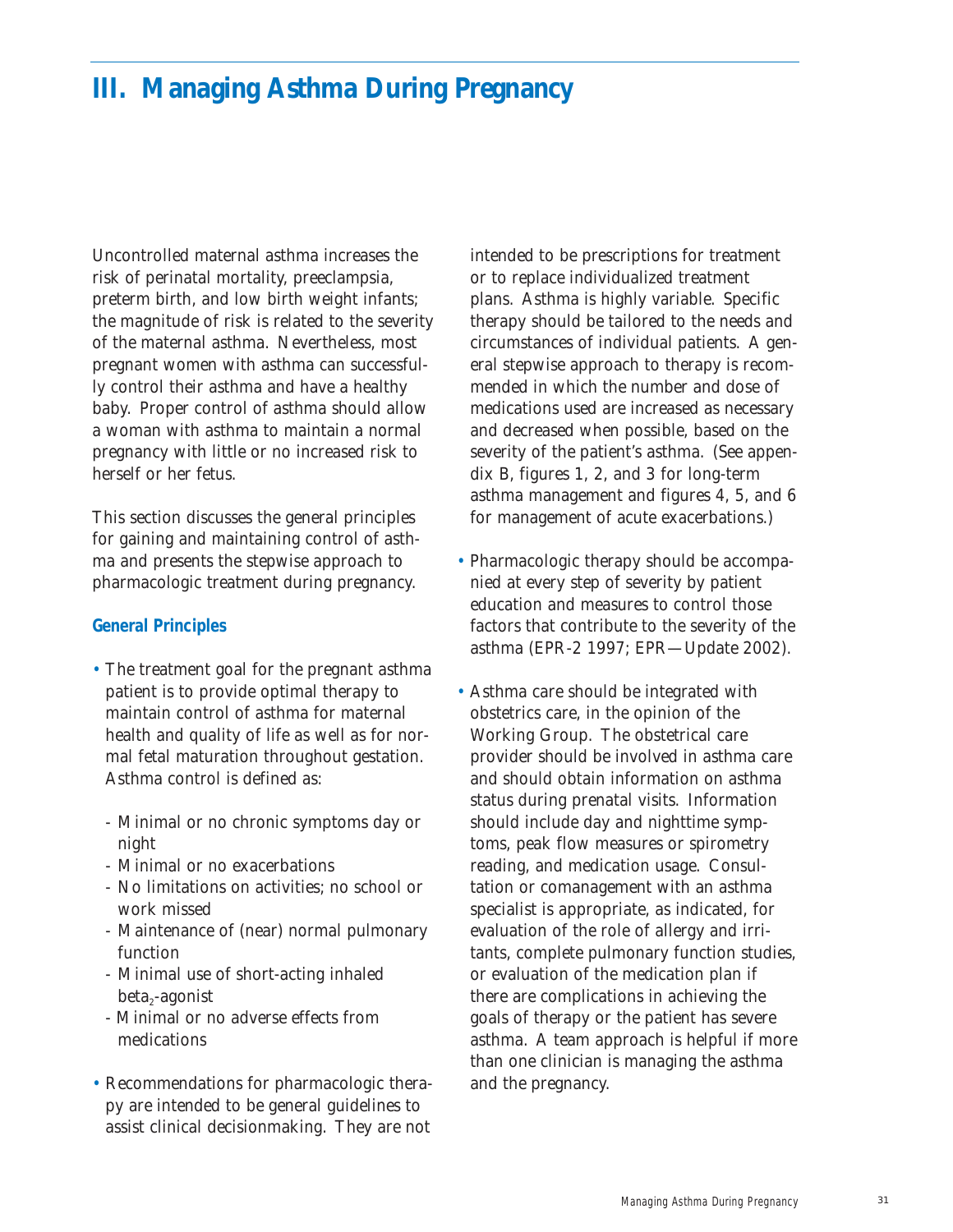### **Four Components of Asthma Management**

Recommendations for the treatment of asthma are organized around four components of effective asthma management: assessment and monitoring of asthma, including objective measures of pulmonary function; control of factors contributing to asthma severity; patient education for a partnership in asthma care; and pharmacologic therapy using a stepwise approach (Asthma and Pregnancy Report 1993; EPR-2 1997; EPR—Update 2002). Pharmacologic therapy is the focus of this report, based on this report's systematic review of the evidence on the safety of asthma medications during pregnancy. Brief highlights of recommendations on the remaining three components are presented in this section, however, as a reminder of their importance.

# **Objective Measures for Assessment and Monitoring**

In the opinion of the Working Group, patients who have persistent asthma should be evaluated at least monthly during pregnancy. A major reason for this frequency of monitoring is that the course of asthma changes in approximately two-thirds of women during pregnancy (Schatz et al. 2003). Evaluation should include a history (symptom frequency, nocturnal asthma, interference with activities, exacerbations, and medication use), lung auscultation, and pulmonary function. The dyspnea in pregnancy may seem similar to the dyspnea experienced during asthma exacerbations, but the dyspnea of pregnancy is not associated with the chest tightness, wheezing, and airway obstruction characteristic of asthma. Spirometry tests are recommended at the time of the initial assessment. For routine monitoring at most subsequent followup outpatient visits, spirometry is preferable, but measurement of PEF with a peak flow meter is generally sufficient (EPR-2 1997). Patients with  $FEV<sub>1</sub>$  of 60–80 percent predicted are at increased risk of subsequent asthma morbidity during pregnancy, and patients

with  $FEV<sub>1</sub>$  of less than 60 percent predicted are at even greater risk (Schatz et al. 2003). Daily peak flow monitoring should be considered for patients with moderate to severe asthma, and especially for patients who have difficulty perceiving signs of worsening asthma. The evidence is not sufficient to conclude that peak flow monitoring is any more effective than symptom monitoring, but adequate studies in patients with moderateto-severe asthma have not been conducted. For these patients, peak flow monitoring may be a valuable tool for home monitoring of asthma and communicating asthma status to the clinician (EPR—Update 2002). Because  $FEV<sub>1</sub>$  and PEF do not change appreciably due to pregnancy, PEF may still be a useful monitoring tool for pregnant women with asthma.

Women who have persistent asthma during pregnancy also may benefit from additional fetal surveillance in the form of ultrasound examinations and antenatal fetal testing. Because asthma has been associated with IUGR and preterm birth, it is useful to establish pregnancy dating accurately by first trimester ultrasound where possible. In the opinion of the Working Group, the evaluation of fetal activity and growth by serial ultrasound examinations may be considered for (1) women who have suboptimally controlled asthma, (2) women with moderate to severe asthma (starting at 32 weeks), and (3) women after recovery from a severe asthma exacerbation. The intensity of antenatal surveillance of fetal well-being should be considered on the basis of the severity of the asthma as well as any other high-risk features of the pregnancy that may be present. All patients should be instructed to be attentive to fetal activity.

# **Avoidance of Factors Contributing to Asthma Severity**

Identifying and avoiding factors that can contribute to asthma severity ("asthma triggers") can lead to improved maternal well-being with less need for medications. (Refer to appendix B, figure 7, Summary of Control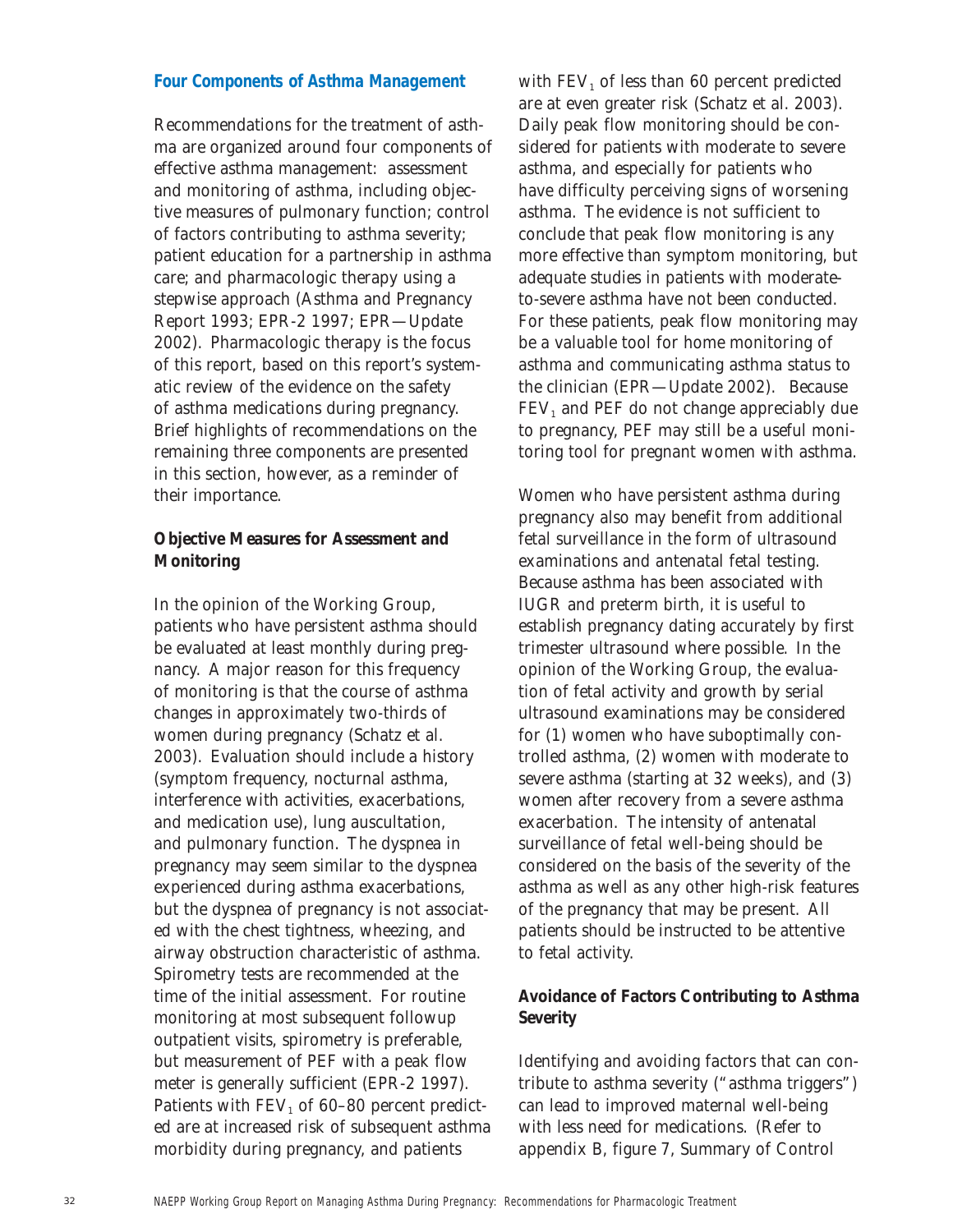Measures for Environmental Factors That Can Make Asthma Worse.) In previously untested patients, either prick skin tests or in vitro (radioallergosorbent test [RAST] or enzyme-linked immunosorbent assay [ELISA]) tests may be performed to identify relevant allergens (e.g., mites, animal dander, mold, cockroaches) for which specific environmental control instructions can be given (EPR-2 1997). If the patient is using allergen immunotherapy for the control of allergies, it can be continued during pregnancy. However, benefit-risk considerations do not generally favor beginning immunotherapy during pregnancy because the initiation of immunotherapy can be associated with anaphylaxis, which can be fatal to the mother and fetus (Asthma and Pregnancy Report 1993).

Smokers must be encouraged to discontinue smoking, and all patients should try to avoid, as much as possible, exposure to environmental tobacco smoke and other potential irritants. Morbidity during pregnancy due to smoking may be independent of and additive to morbidity due to asthma (Schatz et al. 1990). Furthermore, maternal smoking may be associated with increased risk for wheezing and development of asthma in her child (Arshad and Hide 1992; Martinez et al. 1995).

# **Patient Education**

It is recommended that the clinical team members help to ensure that the pregnant woman has access to education about asthma so that she can understand the potential interrelationships between asthma and pregnancy. Controlling asthma during pregnancy is important for the well-being of the fetus. The woman should understand that it is safer to be treated with asthma medications than it is to have asthma symptoms and exacerbations. To prevent maternal and fetal hypoxia, she should be able to recognize and promptly treat signs of worsening asthma. She should have a basic understanding of medical management during pregnancy, including selfmonitoring and the correct use of inhalers. The pregnant patient should be given an individualized action plan that is based on a joint agreement between the patient and the clinician about the goals of therapy and treatment. The patient should have prompt access to her clinician for uncontrolled symptoms. The patient should also understand how she can reduce her exposure to or control those factors ("asthma triggers") that contribute to her asthma's severity.

### **Pharmacologic Therapy**

It is safer for pregnant women with asthma to be treated with asthma medications than to have asthma symptoms or exacerbations and reduced lung function that may potentially impair oxygenation for the fetus. The type and amount of medication necessary to meet the goals of therapy are dictated by the severity of the patient's asthma. (See appendix B, figure 1 for classification of asthma severity and recommended treatment at each step.) Medications are categorized in two general classes: (1) long-term-control medications to achieve and maintain control of persistent asthma; especially important is daily medication to suppress the inflammation that is considered an early and persistent component in the pathogenesis of asthma; and (2) quick-relief medications that are taken as needed to treat symptoms and exacerbations. See the following section for recommendations about pharmacologic therapy during pregnancy at each step of asthma severity.

# **The Stepwise Approach to Gaining and Maintaining Control of Asthma**

The stepwise approach to therapy, in which the dose and number of medications and frequency of administration are increased as necessary and decreased when possible, is used to achieve and maintain asthma control. To develop the following recommendations for the stepwise approach to pharmacologic treatment for pregnant women, the Working Group first considered the stepwise approach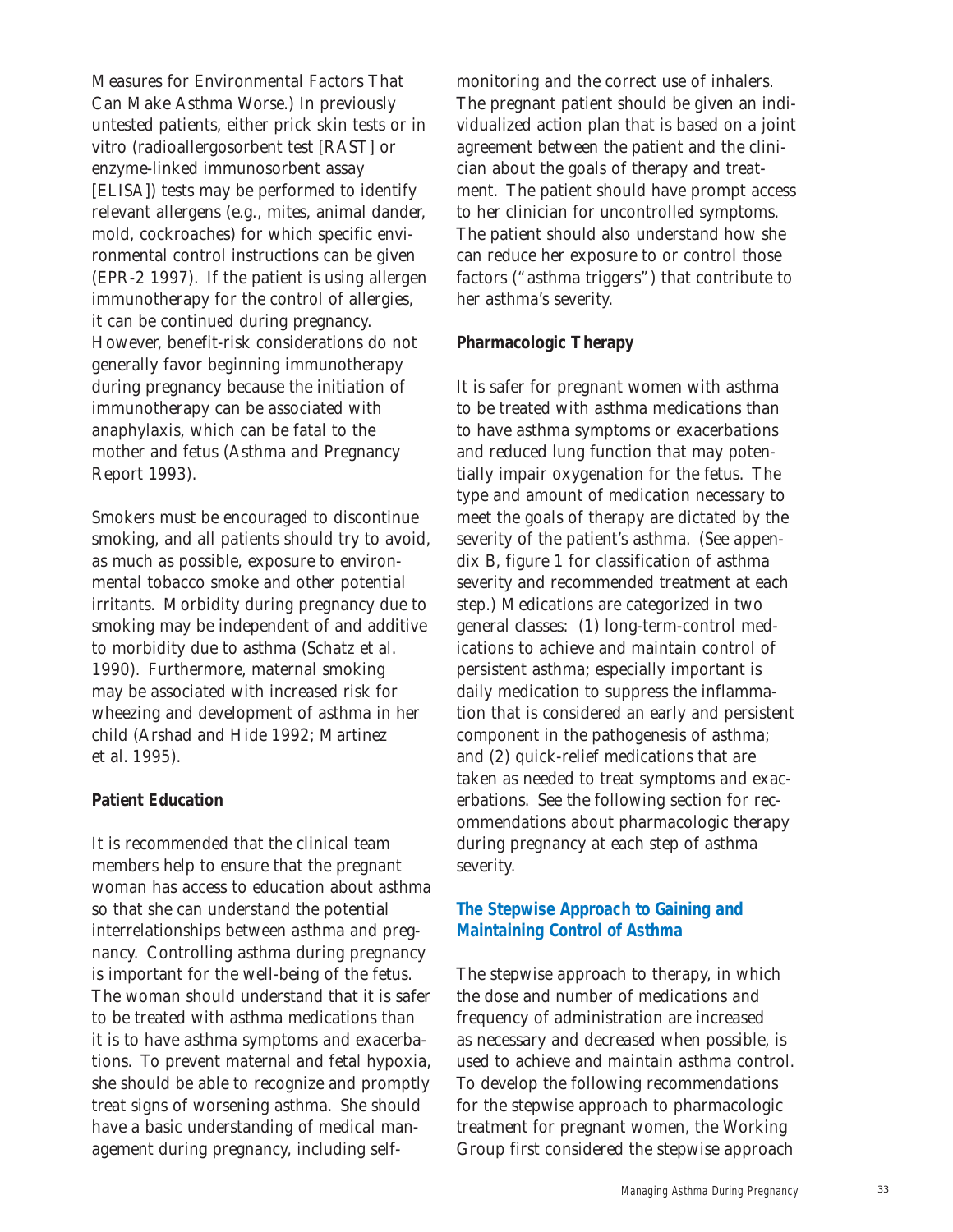in the EPR—Update 2002, which was based on a systematic review of evidence from medication effectiveness studies in nonpregnant adults and children. The Working Group also considered the EPR-2 1997 and the Asthma and Pregnancy Report 1993. The effectiveness of medications is assumed to be the same in pregnant women as in nonpregnant women, although there are no studies that directly test this assumption for inhaled corticosteroids. The Working Group tailored a recommendation for stepwise therapy on the basis of their current systematic review of evidence from safety studies during pregnancy. In the following discussion, the level of evidence from safety studies during pregnancy is indicated parenthetically after the initial recommendation of a specific medication. Refer to appendix B, figures 1 through 3, for a summary of the recommended therapies and medication dosages in the stepwise approach to long-term management of asthma during pregnancy and lactation.

### **Gaining Control of Asthma**

The pregnant patient with asthma poses unique challenges for the clinician. The clinician judges individual patient needs and circumstances to determine at what treatment step to initiate therapy, while focusing on the health and well-being of both the mother and the fetus. Assessment of the patient's asthma history, current symptoms, and objective measures are all important in making this determination. For example, pregnant women with asthma may have minimal symptoms but still have abnormal pulmonary function tests and potentially impaired oxygenation.

Continual monitoring is useful to ensure that asthma control is achieved. Asthma control is best indicated by patient history (i.e., symptom frequency, amount of medication used) and by repeated pulmonary function measures (PEF or spirometry). If control is not achieved with initial therapy (e.g., within 1 month) or sufficient symptom reduction within 5–7 days of initiating or changing the therapeutic plan, then the plan, patient adherence, and possibly the diagnosis should be reevaluated.

### **Maintaining Control of Asthma**

# *Maintain the Treatment*

Once control is achieved and sustained for several months, a step down to less intensive therapy is encouraged for nonpregnant patients to identify the minimum therapy for maintaining control. A similar step-down approach should be considered for pregnant patients; however, such a step down should be undertaken cautiously and gradually to avoid compromising the stability of the patient's asthma control. For some patients, it may be prudent to postpone, until after the infant's birth, attempts at reducing therapy that is effectively controlling the patient's asthma.

# *Regular Followup Visits (at 1- to 2-Month Intervals) Are Important*

Clinicians need to assess whether control of asthma has been maintained and whether an alteration in the patient's therapy is appropriate. Clinicians also need to monitor and review the action plan for daily selfmanagement and response to worsening signs of asthma, the medications, and the patient's self-management behaviors (e.g., inhaler and peak flow monitoring techniques as well as actions for controlling factors that aggravate one's asthma). More frequent clinician– patient visits will depend on the patient's response to the prescribed treatment regimen(s) and the time of gestation. Depending on the severity of the underlying maternal asthma, it is reasonable to expect that the patient's asthma may require closer monitoring and possibly more frequent medication dose adjustment as the pregnancy progresses. Furthermore, the varying stages of gestation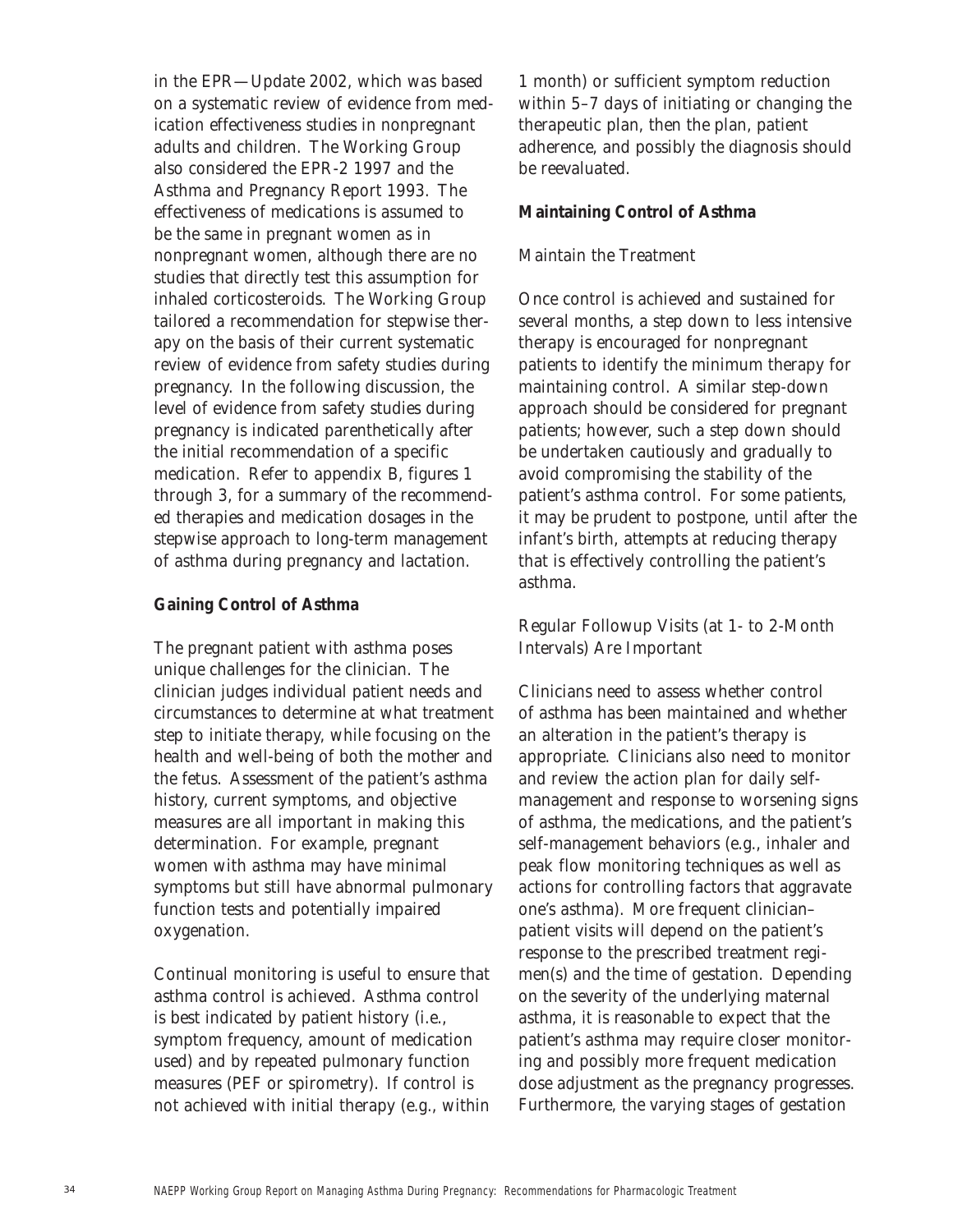may introduce additional physiologic changes in the patient that may indicate the need to adjust her medications.

If optimal control of asthma is not achieved and sustained at any step of care (as indicated by nocturnal symptoms, urgent care visits, or an increased need for short-acting beta $_{2}$ agonists), several actions may be considered.

- **Review the plans for long-term asthma management and for responding to signs of worsening asthma to ensure that the clinician and patient are in agreement with the recommended actions. Assess patient adherence, and address those issues that may be affecting it.**
- **Assess the patient's technique in using medications correctly.**
- **Increase anti-inflammatory therapy temporarily if needed to reestablish control.** A deterioration of asthma control may be characterized by gradual reduction in PEF or  $FEV_1$ , failure of inhaled beta<sub>2</sub>-agonist therapy to produce a sustained response, reduced tolerance to activities, or increasing nocturnal symptoms. To regain control of asthma, a short course of oral prednisone may be warranted.
- **Other factors that diminish control may need to be identified and addressed.** Reassessment of specific asthma triggers or the identification of previously uninvolved triggers should be undertaken. Evaluate possible allergens, environmental pollution or smoking, patient or family barriers to adequate self-management behaviors, psychosocial problems, or newly prescribed or over-the-counter or herbal medications that might influence patient response.
- **A step up to the next higher step of care may be necessary.**
- **Consultation with an asthma specialist may be indicated.**

# **Intermittent Asthma**

# *Step 1: Mild Intermittent Asthma.*

- A short-acting inhaled beta<sub>2</sub>-agonist is used **as needed to treat symptoms and is usually sufficient therapy for mild intermittent asthma (Level C evidence from safety studies in pregnancy).** If effective in relieving symptoms and normalizing pulmonary function, intermittent use of short-acting inhaled beta $_2$ -agonist can be continued on an as-needed basis. If significant symptoms recur or short-acting inhaled beta $_2$ -agonist is required for quick-relief treatment more than two times a week (with the exception of using inhaled beta $_2$ -agonist to prevent exercise-induced bronchospasm), the patient should be moved to Step 2 of care.
- **Albuterol is the preferred short-acting,** short-duration beta<sub>2</sub>-agonist for use during **pregnancy (Level C evidence from safety studies in pregnancy).** This drug is very selective for the beta<sub>2</sub>-receptor and possesses an excellent safety profile for both pregnant and nonpregnant women with asthma. Although evaluations of drugs during pregnancy are limited, the greatest amount of efficacy and safety data during pregnancy exists with albuterol.
- Patients with intermittent asthma who experience exercise-induced bronchospasm benefit from using a short-acting inhaled  $beta_2$ -agonist shortly before exercise. During pregnancy, albuterol is also the preferred agent for treating exerciseinduced bronchospasm.

# **Persistent Asthma**

The Working Group recommends that patients with persistent asthma, whether mild, moderate, or severe, receive daily longterm-control medication. The most effective long-term-control medications are the inhaled corticosteroids, which diminish chronic airway inflammation and airway hyper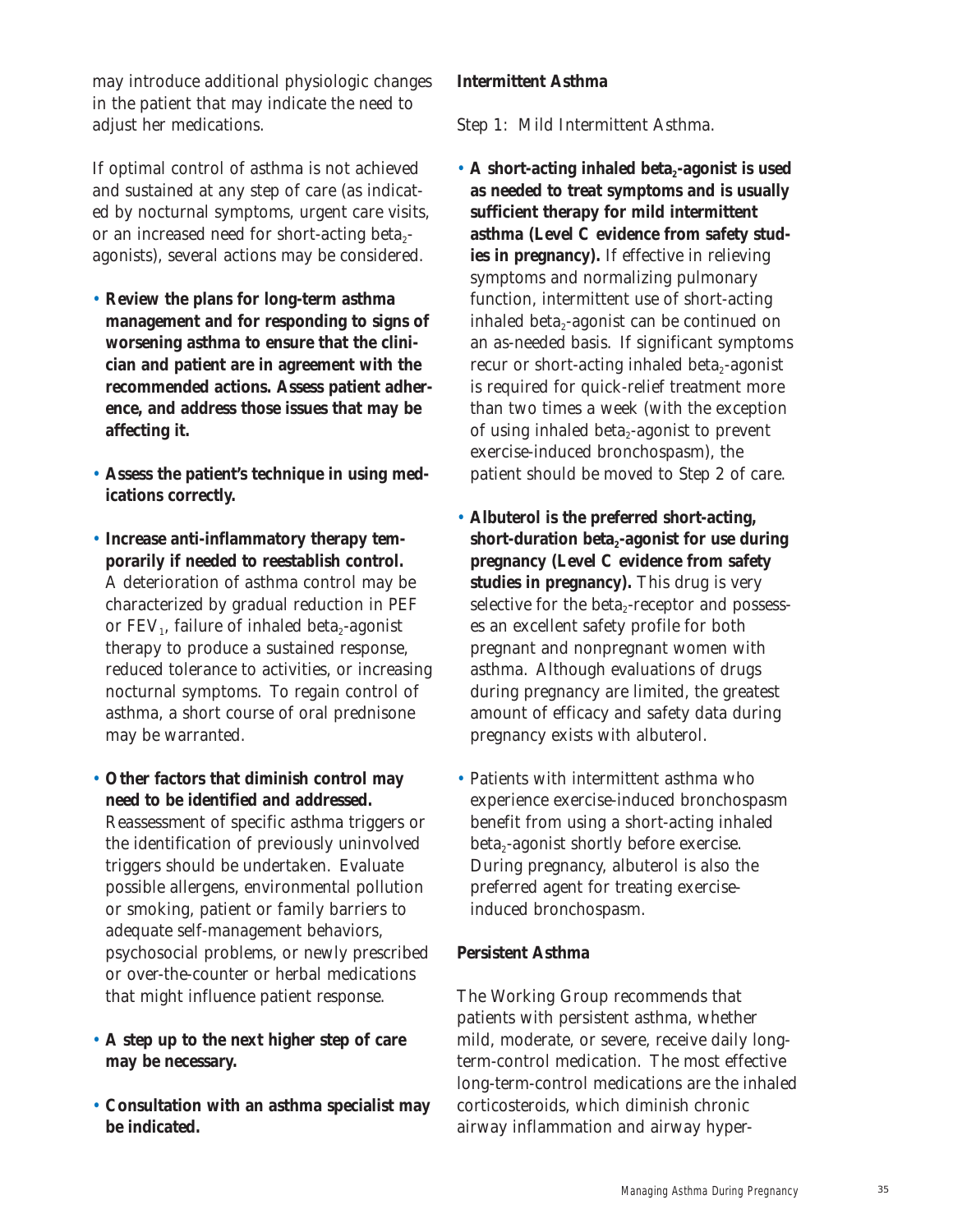responsiveness. Strong evidence from clinical effectiveness trials supports the use of inhaled corticosteroids in nonpregnant adults with asthma. Reassuring efficacy and safety data from prospective cohort studies support using inhaled corticosteroids in pregnant women with asthma (Level C evidence from safety studies in pregnancy).

**Quick-relief medication should be available to all patients with persistent asthma. Short**acting inhaled beta<sub>2</sub>-agonist (albuterol is **preferred for pregnant women) is used as needed to relieve symptoms (Level C evidence from safety studies in pregnancy)**. The intensity of treatment will depend on the severity of the exacerbation. (See section below on Managing Acute Exacerbations of Asthma During Pregnancy.) Use of short-acting inhaled beta $_2$ -agonist on a daily basis, or increasing use, indicates the need for additional long-term-control therapy.

#### *Step 2: Mild Persistent Asthma.*

• **The preferred treatment for long-termcontrol medication in Step 2 is daily lowdose inhaled corticosteroid (Levels B and C evidence from safety studies in pregnancy).** Proper technique is essential for the effective use of and optimal response from inhaled corticosteroid therapy. Budesonide is the preferred inhaled corticosteroid, both because more data are available on using budesonide in pregnant women than are available on other inhaled corticosteroids and because the data are reassuring. The Asthma and Pregnancy Report 1993 listed beclomethasone dipropionate as the preferred inhaled corticosteroid because, although there were few published studies on asthma medication in pregnant women, clinical experience with beclomethasone dipropionate during pregnancy was substantial—more so than with other inhaled corticisteroids. The clinical experience for beclomethasone dipropionate remains reassuring. However, published studies are now available on the use of inhaled corti-

costeroids, and the study data are preponderantly on budesonide. Thus, budesonide is the preferred inhaled corticosteroid for use during pregnancy because there are more data on budesonide, not because budesonide is demonstrably safer than other corticosteroid preparations. It is important to note that no data indicate that the other preparations are unsafe. Therefore, inhaled corticosteroids other than budesonide may be continued in patients who were well-controlled by these agents prior to pregnancy, especially if it is thought that changing formulations may jeopardize asthma control.

- **Alternative but not preferred treatment options** are presented below in alphabetical order because data are not available to allow rankings of alternative treatments relative to each other. It is important to recognize that none of these alternative treatments, either alone or together, has been demonstrated to be as effective as the therapeutic benefit of inhaled corticosteroids.
	- **Cromolyn** is an alternative but not preferred long-term-control medication (Level C evidence from safety studies in pregnancy) that has been used for decades as a medication for the chronic treatment of asthma and exercise-induced bronchospasm. Although the drug has limited effectiveness compared to inhaled corticosteroids, the advantage of cromolyn is its high degree of tolerance by patients and its exceptional safety profile. The safety data for use of cromolyn during pregnancy are reassuring. The Asthma and Pregnancy Report 1993 recommended initiating daily long-term-control therapy in pregnant women with cromolyn because of its excellent safety profile. Data published since 1993 on the safety and effectiveness of inhaled corticosteroids in nonpregnant patients, combined with recent reassuring safety data on the use of inhaled corticosteroids in pregnant women, warrant removing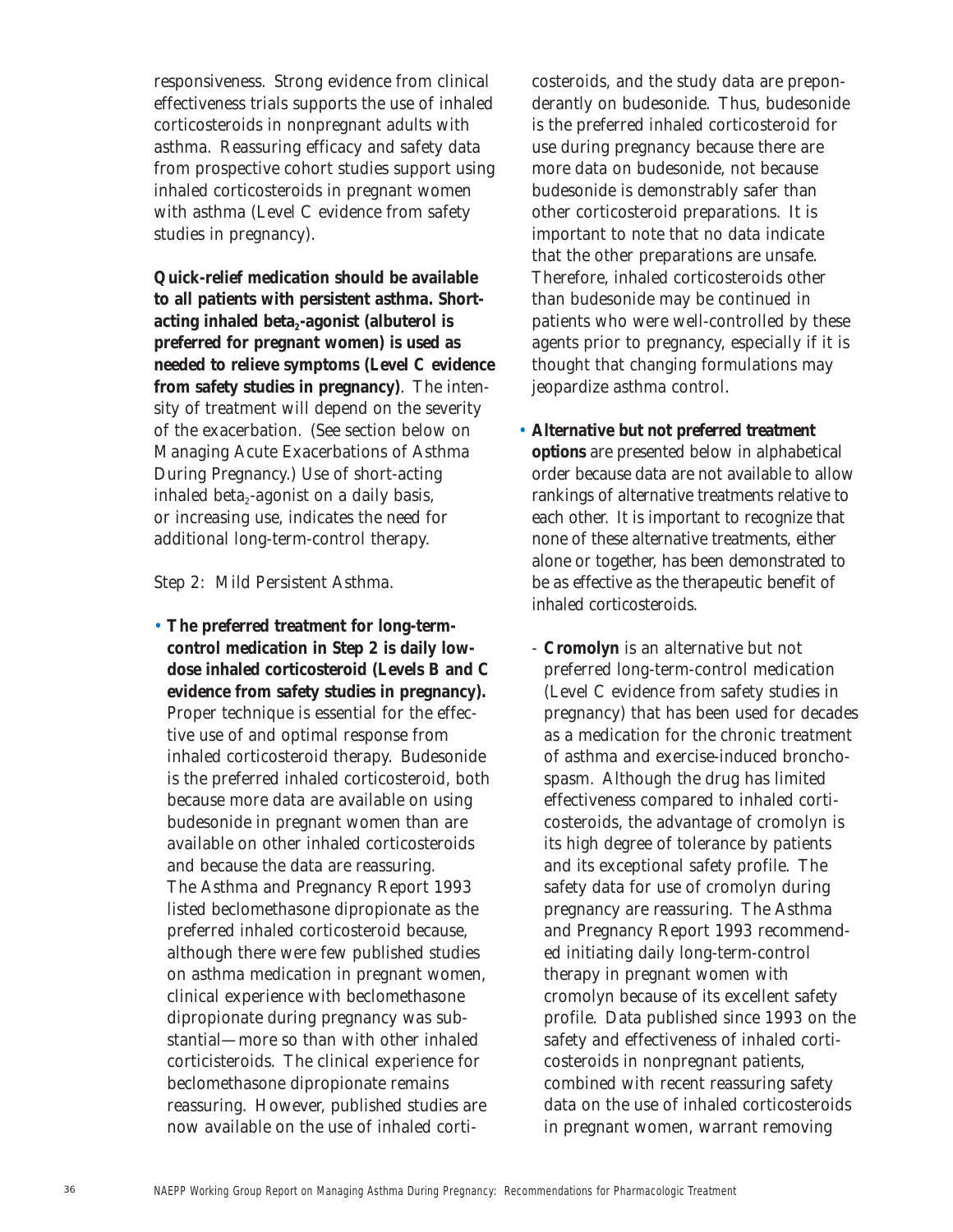the recommendation for cromolyn and supporting the use of inhaled corticosteroid as the preferred Step 2 therapy.

- **Leukotriene receptor antagonists,** 

including zafirlukast and montelukast, may also be considered as alternative but not preferred long-term-control medication (Level D evidence from safety studies in pregnancy). Although minimal published data exist assessing the safety of leukotriene receptor antagonists in pregnancy, and no published data assess their efficacy during pregnancy, data in animal studies submitted to the FDA suggest the safety of leukotriene receptor antagonists for use during pregnancy. Similar reassurance is not available for the leukotriene synthesis inhibitor zileuton. Leukotriene receptor antagonists have been demonstrated to provide statistically significant but modest improvements when used as monotherapy in both children and nonpregnant adults. When comparing overall efficacy of leukotriene receptor antagonists to that of inhaled corticosteroids, however, most outcome measures clearly favored inhaled corticosteroids. In the opinion of the Working Group, leukotriene receptor antagonists may be considered for use during pregnancy for patients who had a favorable response to the drug before they became pregnant. In this case, it would be preferable to maintain the therapy that successfully controlled the patient's asthma before pregnancy. However, in the opinion of the Working Group, when initiating new treatment for asthma during pregnancy, leukotriene receptor antagonists are an alternative but not preferred treatment option for mild persistent asthma.

- **Sustained release theophylline** preparations represent another alternative but not preferred treatment option (Levels B and C evidence from safety studies in pregnancy). Theophylline therapy has demonstrated clinical effectiveness in some

studies and has been used for years in pregnant women with asthma. Theophylline is primarily a bronchodilator, and its anti-inflammatory activity demonstrated thus far is modest. However, it also has the potential for serious toxicity (nausea, vomiting, tachycardia, tachydysrhythmia, seizures) resulting from excessive dosing and/or select drug–drug interactions (e.g., with erythromycin). Thus, using theophylline during pregnancy requires careful titration of the dose and regular monitoring of serum theophylline concentrations. Timed-release preparations permit easier dosing with less fluctuation in serum theophylline concentrations. The opinion of the Working Group is that theophylline dosing should be selected to maintain serum theophylline concentrations between 5–12 mcg/mL.

### *Step 3: Moderate Persistent Asthma.*

• The two preferred treatment options for initiating Step 3 therapy are either a combination of a low-dose inhaled corticosteroid and a long-acting inhaled beta<sub> $2$ </sub>-agonist or increasing the dose of inhaled corticosteroid to the medium-dose range. No data from studies during pregnancy clearly delineate that one option is recommended over another. On the one hand, strong evidence from clinical randomized controlled trials in nonpregnant adults favors combination therapy over increasing the dose of inhaled corticosteroid. On the other hand, only limited observational data are available on long-acting inhaled beta $_2$ -agonist during pregnancy. Thus, some clinicians may prefer increasing the dose of inhaled corticosteroid, for which data on use during pregnancy exist, rather than adding a second medication.

# **Preferred Step 3 treatment is: Either:**

- **Maintain a low-dose inhaled corticosteroid and add a long-acting inhaled**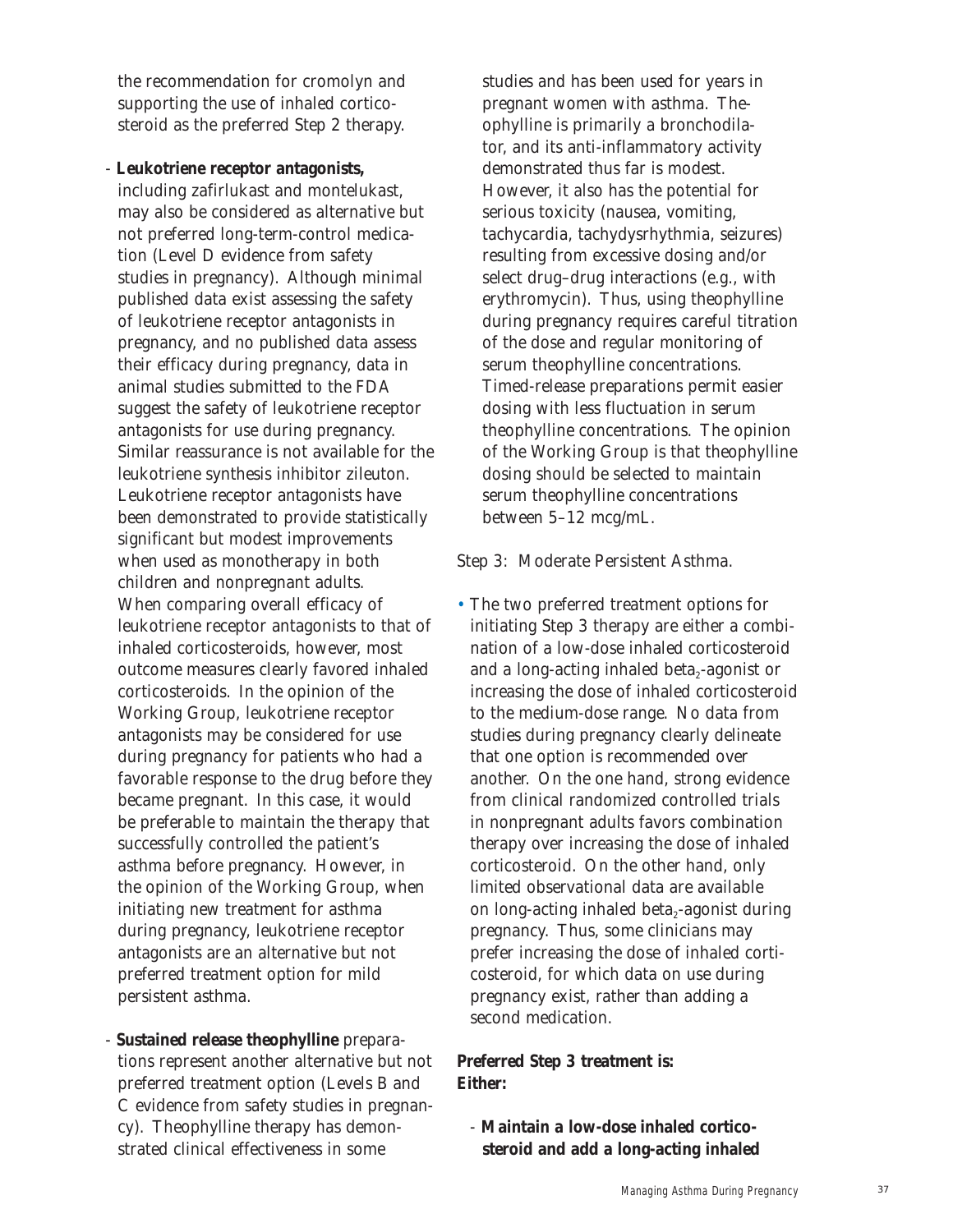**beta<sub>2</sub>-agonist (Level C evidence from safety studies of inhaled corticosteroids in pregnancy; Level C evidence from safety**  studies of long-acting inhaled beta<sub>2</sub>**agonists; Level D evidence from safety studies of combination therapy in pregnancy).** Limited data describe the efficacy and/or safety of the use of combination therapies during pregnancy, but strong, Level A evidence from effectiveness studies is found in nonpregnant adults that adding long-acting inhaled beta $_2$ -agonist to a low dose of inhaled corticosteroid provides greater asthma control than only increasing the dose of corticosteroid (EPR—Update 2002). Although only limited observational data are available on long-acting inhaled beta $_2$ -agonists in pregnancy, there is justification for expecting long-acting inhaled beta<sub>2</sub>-agonists to have a safety profile similar to that of albuterol, for which data exist on safety during pregnancy. There are no data on which to base selection of a preferred long-acting inhaled beta<sub>2</sub>-agonist, but salmeterol has been available longer than others in this class of medications. When using a longacting inhaled beta $_2$ -agonist, it is important to inform the patient that this medication should not be used for the treatment of acute asthma exacerbations, should only be used in combination with an inhaled corticosteroid, and should be used at no more than the recommended dose.

**Or:**

- **Increase inhaled corticosteroid to medium dose (Level C evidence from safety studies in pregnancy)**. This strategy will benefit many patients. Adverse effects, although infrequent, may arise. For example, with an increased dose, some patients may experience oral candidiasis or dysphonia, especially if they use improper inhaler technique. Inhaler technique should be reviewed regularly and whenever doses are adjusted.

**If the patient's asthma is not optimally controlled with initial Step 3 therapy, and medications are used correctly, additional therapy is recommended, particularly for patients with recurring severe exacerbations.** A combination of a medium-dose inhaled corticosteroid and a long-acting inhaled beta $_2$ -agonist is recommended. Referral of the patient to an asthma specialist is appropriate if there is difficulty achieving control at this step of asthma severity.

• Alternative but not preferred treatments for Step 3 care include low-dose inhaled corticosteroid and the addition of either theophylline or a leukotriene receptor antagonist (Level D evidence on safety of combination therapy in pregnancy). If necessary, increase the inhaled corticosteroid dose to within the medium-dose range. Favorable to the selection of theophylline as adjunctive therapy is the consideration that more extensive clinical experience and observational data are available and are reassuring concerning the use of theophylline during pregnancy. In the opinion of the Working Group, if theophylline is selected, serum concentrations should be maintained between 5–12 mcg/mL.

# *Step 4: Severe Persistent Asthma.*

• **Patients whose asthma is not controlled on medium dose inhaled corticosteroid along with the addition of a long-acting inhaled** beta<sub>2</sub>-agonist may also require oral systemic **corticosteroid on a regularly scheduled, long-term basis (Level C evidence from safety studies in pregnancy).** It is preferable to avoid the use of systemic corticosteroids if possible. Before additional medication is considered, both the patient's inhaled corticosteroid, long-acting inhaled beta $_2$ -agonist dose and the patient's technique for aerosol administration should be critically reevaluated. If additional therapy is required, the inhaled corticosteroid dose should be increased to within the high-dose range and the use of budesonide is preferred. Referral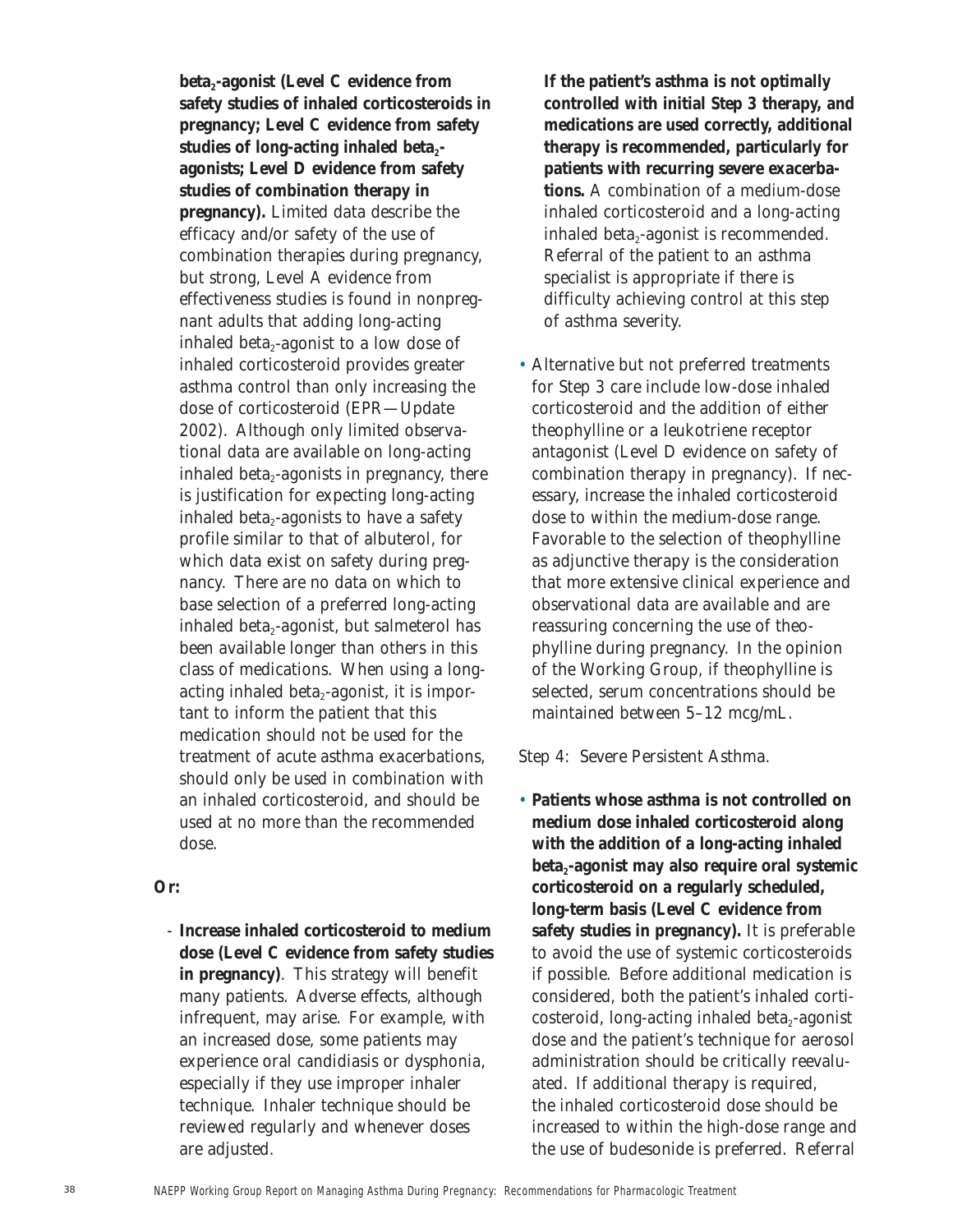of the patient to an asthma specialist is recommended for assistance in the care of patients requiring Step 4. If the appropriate use of high-dose inhaled corticosteroid and long-acting inhaled beta<sub>2</sub>-agonist is insufficient in managing symptoms, the addition of systemic corticosteroid therapy is warranted. Aggressive doses should be employed on a short-term basis, e.g., 2 mg/kg/day to a maximum daily dose of 60 mg of prednisone equivalent. For patients who require long-term systemic corticosteroid:

- Use the lowest possible dose (single dose daily or on alternate days).
- Monitor patients closely for adverse side effects of corticosteroids.
- When control of asthma is achieved, make persistent attempts to reduce the dose of or discontinue systemic corticosteroid. High-dose inhaled corticosteroid is preferable to systemic corticosteroid administration. Depending on the duration of systemic corticosteroid administration, care must be exercised in their withdrawal to avoid disease exacerbation and/or serious hypothalamic-pituitary-adrenal (HPA) crisis.
- Consultation with an asthma specialist is recommended.

# **Pharmacologic Management of Asthma During Lactation**

Prednisone, theophylline, antihistamine, inhaled corticosteroid, beta $_2$ -agonist, and cromolyn are not contraindications to breastfeeding (American Academy of Pediatrics Committee on Drugs 1989; Asthma and Pregnancy Report 1993). However, maternal use of theophylline may cause irritability, feeding difficulties, or jitteriness in sensitive nursing infants. Recommendations for managing asthma during lactation are the same as those for managing asthma during pregnancy.

# **Pharmacologic Management of Allergic Rhinitis**

Rhinitis, sinusitis, or gastroesophageal reflux disease (GERD) are conditions that are often associated with asthma and are frequently more troublesome during pregnancy. These conditions may exacerbate coexisting asthma. If these conditions are present, appropriate treatment is an integral part of asthma management. These topics were outside the scope of the current evidence-based review, but relevant studies on the safety of rhinitis medications during pregnancy were reviewed in order to present the following recommendations. The availability of newer medications for rhinitis and newer data regarding use of rhinitis medications during pregnancy deserve comment for several reasons. Asthma and rhinitis frequently coexist (Bousquet et al. 2001); the courses of gestational rhinitis and gestational asthma are usually concordant (Kircher et al. 2002); and the treatment of rhinitis may improve coexistent asthma (Bousquet et al. 2001). The following summary is based on studies deemed relevant by the Working Group, but the studies and conclusions are not the result of a systematic review of the evidence.

Safety data regarding use of currently available second-generation antihistamines during human gestation are summarized in table 2 (Diav-Citrin et al. 2003; Einarson et al. 1997; Källén 2002; Moretti et al. 2003). No data on human gestation have been published for azelastine or desloratadine, data are minimal for fexofenadine, and experimental animal studies are not reassuring for these medications. Desloratadine is a major metabolite of loratadine. The different results from experimental animal studies on these two drugs may be due to different study designs and conditions. Because it is a derivative of loratadine, desloratadine may replicate the human safety study results of loratadine. However, there are no specific data on desloratadine during pregnancy.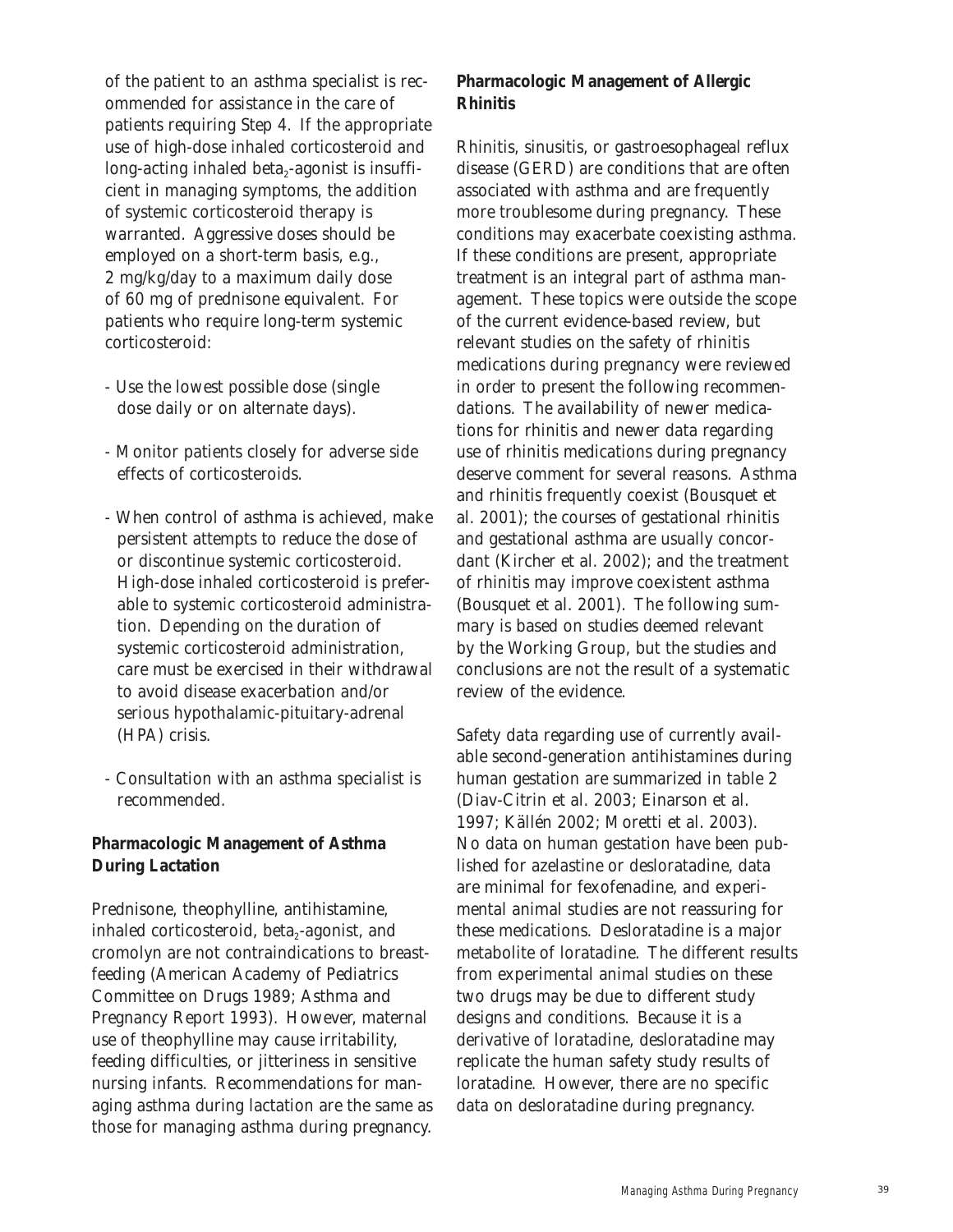Based on the available data for humans as well as reassuring animal studies, loratadine or cetirizine are the current secondgeneration antihistamines of choice for use during pregnancy. Data on the excretion of loratadine in breast milk suggest that the amount of loratadine received by the nursing infant would not present a hazard (Hilbert et al. 1988).

Intranasal corticosteroids are the most effective medications for the management of allergic rhinitis (Bousquet et al. 2001) and have a low risk of systemic effect when used at recommended doses (Allen 2000). Although no specific safety studies of intranasal corticosteroids during pregnancy were identified, when need is indicated, their use during pregnancy is recommended, on the basis of

reassuring data from studies of the oral inhaled corticosteroids. (See section above on Inhaled Corticosteroids.) Montelukast, a leukotriene receptor antagonist, can be used for the treatment of allergic rhinitis, but minimal data are available on the use of this drug during pregnancy.

Finally, three studies suggest that oral decongestant exposure in the first trimester may increase the risk of a rare birth defect, gastroschisis (Torfs et al. 1996; Werler et al. 1992; Werler et al. 2002), but the absolute risk of gastroschisis in exposed fetuses is still extremely small. If nasal decongestion treatment is indicated in early pregnancy, an external nasal dilator, short-term topical oxymetazoline, or intransal corticosteroid can be considered before use of oral decongestant.

| <b>Drug</b>   | <b>Animal Studies*</b> | <b>Human Studies:</b><br><b>Reference</b> | <b>Human Studies:</b><br><b>Number of</b><br><b>Exposures</b> | <b>Human Studies: Incidence of</b><br><b>Major Malformations</b> |                         |
|---------------|------------------------|-------------------------------------------|---------------------------------------------------------------|------------------------------------------------------------------|-------------------------|
|               |                        |                                           |                                                               | <b>Exposed</b>                                                   | <b>Comparison Group</b> |
| Loratadine    | Reassuring             | Källén 2002                               | 1.769                                                         | 3.4%                                                             | $3.2%$ <sup>a</sup>     |
|               |                        | Morretti 2003                             | 161                                                           | 3.1%                                                             | $3.7\%$                 |
|               |                        | Diav-Citrin 2003                          | 175                                                           | 2.3%                                                             | $3.0\%$ c               |
| Cetirizine    | Reassuring             | Källén 2002                               | 917                                                           | 4.0%                                                             | $3.2\%$ <sup>a</sup>    |
|               |                        | Einarson 1997                             | 33                                                            | $0.0\%$                                                          | $0.0\%$ <sup>d</sup>    |
| Fexofenadine  | Not reassuring         | Källén 2002                               | 16                                                            | Not reported                                                     | $3.2\%$ <sup>a</sup>    |
| Desloratadine | Not reassuring         |                                           |                                                               |                                                                  |                         |
| Azelastine    | Not reassuring         |                                           |                                                               |                                                                  |                         |

# **Data Regarding the Safety of Currently Available Second-Generation Table Antihistamines During Pregnancy 2**

\* Reported to the FDA by the manufacturer.

a 403,545 total infants born in the Swedish general population concurrently followed.

b 161 unexposed controls concurrently followed.

c 844 nonteratogenic controls concurrently followed.

d 38 nonteratogenic controls concurrently followed.

**Sources:** Diav-Citrin O, Shechtman S, Aharonovich A, et al. Pregnancy outcome after gestational exposure to loratadine or antihistamines: a prospective controlled cohort study. *J Allergy Clin Immunol* 2003;111:1239–43; Einarson A, Bailey B, Jung G, et al. Prospective controlled study of hydroxyzine and cetirizine during pregnancy. *Ann Allergy Asthma Immunol* 1997;78:183–6; Källén B. Use of antihistamine drugs in early pregnancy and delivery outcome. *J Matern Fetal Neonatal Med* 2002;11:146–52; Moretti ME, Caprara D, Coutinho CJ, et al. Fetal safety of loratadine in the first trimester of pregnancy: a multicenter study. *J Allergy Clin Immunol* 2003;111:479–83.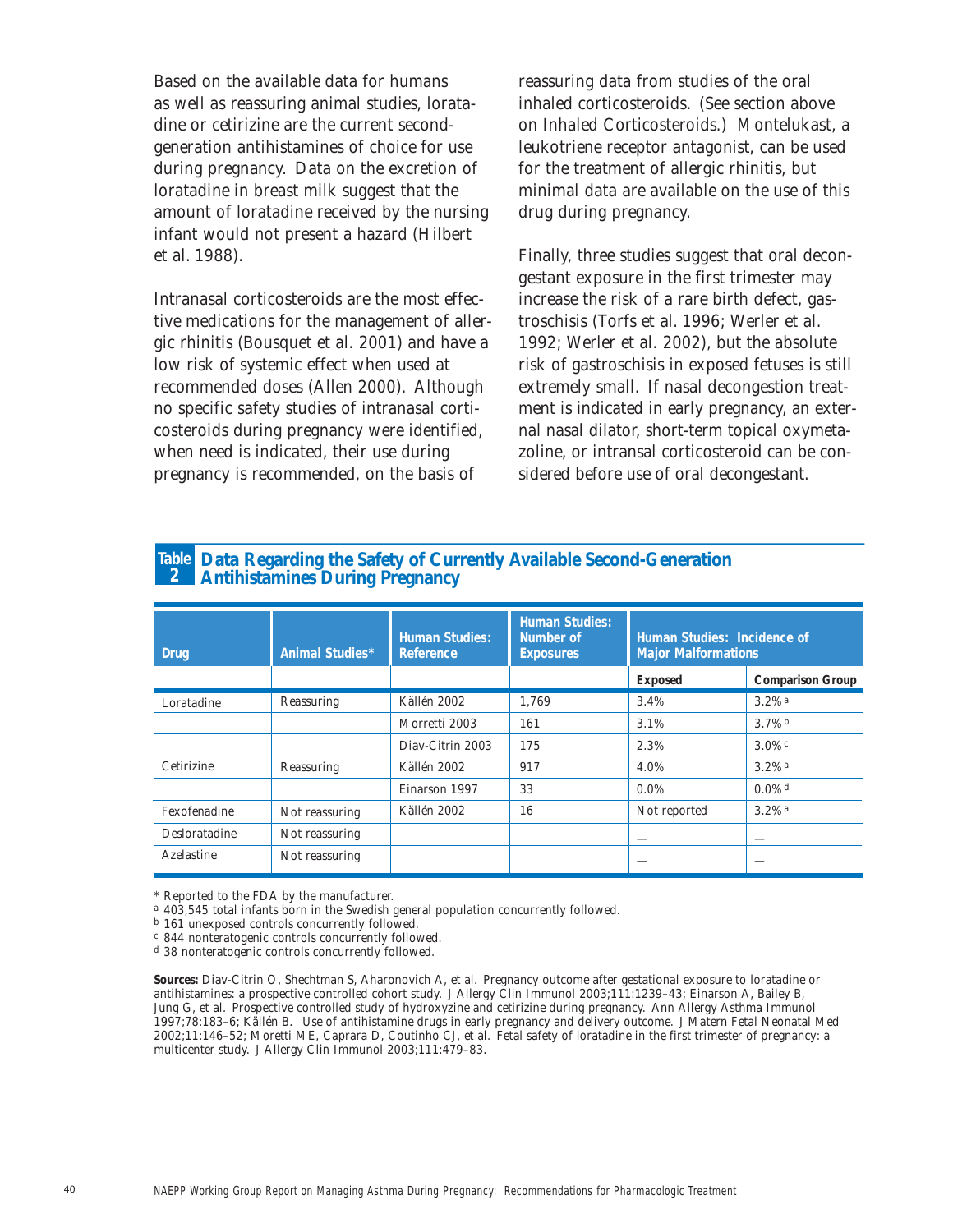# **Management of Acute Exacerbations of Asthma During Pregnancy**

Recommendations for managing acute exacerbation of asthma during pregnancy are presented in this section. The recommendations are based on Working Group review and adaptation of the 1993 Asthma and Pregnancy Report and the EPR-2 (1997).

## **Home Management of Asthma Exacerbations**

Asthma exacerbations have the potential to lead to severe problems for the fetus (Gelber et al. 1984; Gordon et al. 1970; Warrell and Taylor 1968). A maternal  $pO<sub>2</sub> < 60$  mmHg or hemoglobin saturation <90 percent may be associated with fetal hypoxia. Therefore, asthma exacerbations in pregnancy should be managed aggressively.

Pregnant women with asthma should be taught to recognize signs and symptoms of early asthma exacerbations, such as coughing, chest tightness, dyspnea, wheezing, or a 20 percent decrease in their PEF rate. A decrease in fetal movement may be an early manifestation of an asthma exacerbation. Early recognition of worsening asthma is important so that prompt home rescue treatment may be instituted to avoid maternal and fetal hypoxia. Patients should be given an individualized guide for decisionmaking and rescue management. In general, home treatment begins with inhaled albuterol (2–4 puffs every 20 minutes for up to 1 hour). A good response is characterized by symptoms that are resolved or become subjectively mild, the ability to resume normal activities, and PEF rate >80 percent of personal best. The patient should seek further medical attention promptly if the response is incomplete or if fetal activity is decreased. (See appendix B, figure 4.)

# **Hospital and Clinic Management**

Recommendations for assessment and treatment of exacerbations in the hospital and

clinic setting are presented in appendix B, figure 5, and usual drug dosages for asthma exacerbations are presented in figure 6. The prevention of maternal and fetal hypoxia is the principal goal. Continuous electronic fetal monitoring should be considered when the fetus is potentially viable. Albuterol delivered by nebulizer  $(2.5 \text{ mg} = 0.5 \text{ mL})$ albuterol in 2.5 mL normal saline driven with oxygen) is recommended; treatments should be given every 20 minutes in the first hour (EPR-2 1997). Oral systemic corticosteroids should be given to patients with  $FEV<sub>1</sub>$  or  $PEF$ above 50 percent predicted if there is no immediate response to albuterol or if the patient recently took oral corticosteroids; corticosteroids should be given orally for patients with lower  $FEV<sub>1</sub>$  or PEF and intravenously for those with impending respiratory arrest. In addition to albuterol, oxygen to achieve oxygen saturation ≥95 percent is recommended for all patients.

Ipratropium bromide, an anticholinergic, is recommended as additional therapy in severe exacerbations (EPR-2 1997; Rodrigo and Rodrigo 2002). No published data on anticholinergics in pregnancy were available for the current evidence review. However, studies show minimal absorption of quaternary amines from the lung (Pakes et al. 1980). Considering the inhalation route of administration and reassuring experimental animal studies submitted to the FDA, ipratropium bromide can be recommended for use during pregnancy.

In the opinion of the Working Group, the patient should be assessed for pulse rate, use of accessory muscles, wheezing, and  $FEV<sub>1</sub>$ and/or PEF rate before and after each bronchodilator treatment. Measurement of oxygenation via pulse oximeter or arterial blood gases is essential. Arterial blood gas measurements should be obtained if the patient is in severe distress. Chest x rays should not be routinely obtained. Repeat assessment of patients with severe exacerbations is recommended after the initial dose of inhaled beta<sub>2</sub>-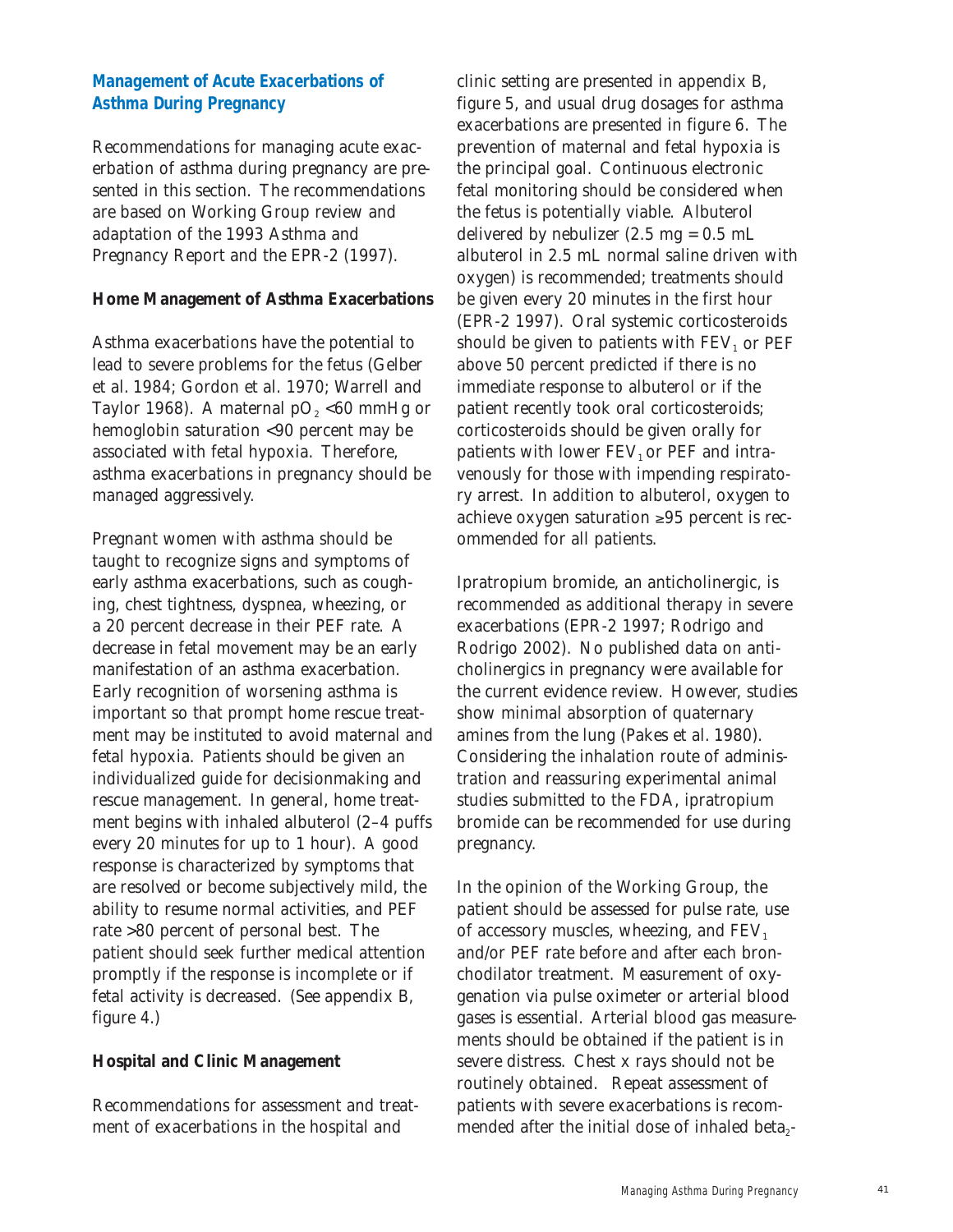agonist, and repeat assessments of all patients are recommended after three doses (60–90 minutes after initiating the treatment). Inhaled corticosteroid should be continued if the patient was already taking inhaled corticosteroid, or an inhaled corticosteroid should be initiated at discharge from the emergency department or hospital (e.g., as part of discharge planning during hospitalization). The rationale for introducing an inhaled corticosteroid is that this treatment reduces recurrent exacerbations in pregnant women with asthma (Wendel et al. 1996).

# **Management of Asthma During Labor and Delivery**

Asthma medications should be continued during labor and delivery. Although asthma is usually quiescent during labor, consideration should be given to assessing PEF rates on admission and at intervals during labor. If systemic corticosteroid has been used in the previous 4 weeks, then stress-dose steroid (e.g., hydrocortisone 100 mg q 8 hours, iv) should be administered during labor and for the 24-hour period after delivery to prevent maternal adrenal crisis (Asthma and Pregnancy Report 1993).

Rarely, if ever, is it necessary to deliver a fetus via cesarean due to an acute exacerbation of asthma. Usually, maternal and fetal hypoxia can be managed by optimal medical management. Occasionally, delivery may improve the respiratory status of a patient who has unstable asthma and is near term. Prostaglandin (PG)  $E_2$  or  $E_1$  can be used for cervical ripening, the management of spontaneous or induced abortions, or postpartum hemorrhage. However, 15-methyl  $PGF_{2}$ alpha and methylergonovine can cause bronchospasm. Magnesium sulfate, which is a bronchodilator, and beta-adrenergic agents such as terbutaline can be used to treat preterm labor. Indomethacin, however, can induce bronchospasm in the aspirin-sensitive patient. No reports were found of the use of calcium channel blockers for tocolysis among patients with asthma.

Epidural analgesia has the benefit of reducing oxygen consumption and minute ventilation during labor (Hagerdal et al. 1983). Meperidine causes histamine release but rarely causes bronchospasm during labor. A 2 percent incidence of bronchospasm has been reported with regional anesthesia (Fung 1985). Communication between the obstetric, anesthetic, and pediatric caregivers is recommended.

# **REFERENCES**

- Allen DB. Systemic effects of intranasal steroids: an endocrinologist's perspective. *J Allergy Clin Immunol* 2000;106(4 Suppl):S179–S190.
- American Academy of Pediatrics Committee on Drugs. Transfer of drugs and other chemicals into human milk. *Pediatrics* 1989;84(5):924–36.
- Arshad SH, Hide DW. Effect of environmental factors on the development of allergic disorders in infancy. *J Allergy Clin Immunol* 1992;90(2):235–41.
- Asthma and Pregnancy Report. NAEPP Report of the Working Group on Asthma and Pregnancy: Management of Asthma During Pregnancy. NIH Publication No. 93-3279. Bethesda, MD: U.S. Department of Health and Human Services; National Institutes of Health; National Heart, Lung, and Blood Institute, 1993. Available from URL: http://www.nhlbi. nih.gov/health/prof/lung/asthma/astpreg.txt. Accessed July 8, 2004.
- Bousquet J, Van Cauwenberge P, Khaltaev N. Allergic rhinitis and its impact on asthma. *J Allergy Clin Immunol* 2001;108(5 Suppl):S147–S334.
- Diav-Citrin O, Shechtman S, Aharonovich A, Moerman L, Arnon J, Wajnberg R, Ornoy A. Pregnancy outcome after gestational exposure to loratadine or antihistamines: a prospective controlled cohort study. *J Allergy Clin Immunol* 2003;111(6):1239–43.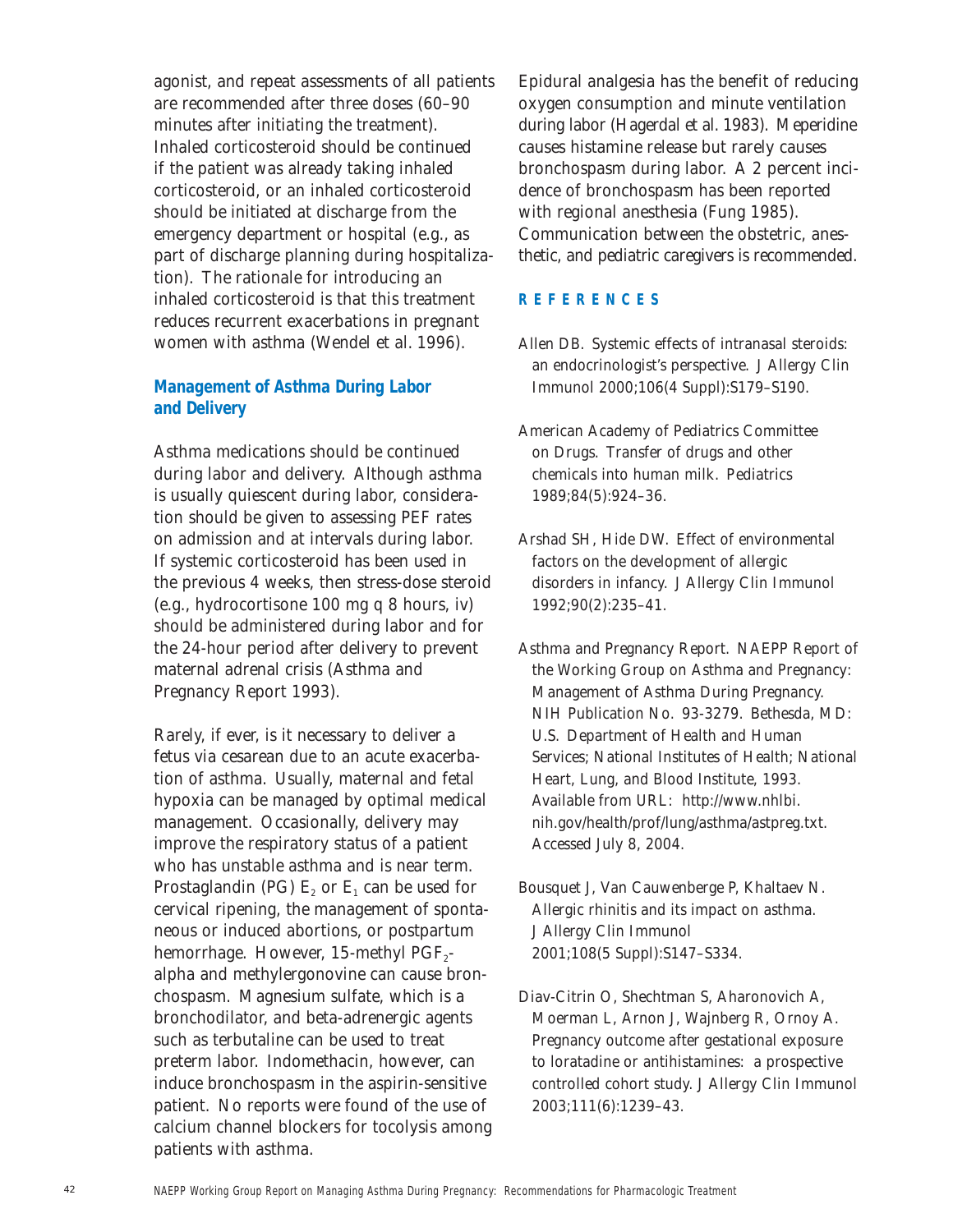Einarson A, Bailey B, Jung G, Spizzirri D, Baillie M, Koren G. Prospective controlled study of hydroxyzine and cetirizine in pregnancy. *Ann Allergy Asthma Immunol* 1997;78(2):183–6.

EPR-2. NAEPP Expert Panel Report 2: Guidelines for the Diagnosis and Treatment of Asthma. NIH Publication No. 97-4051. Bethesda, MD: U.S. Department of Health and Human Services; National Institutes of Health; National Heart, Lung, and Blood Institute, 1997. Available from URL: http://www. nhlbi.nih.gov/guidelines/asthma/asthgdln.htm. Accessed July 8, 2004.

EPR—Update 2002. NAEPP Expert Panel Report: Guidelines for the Diagnosis and Treatment of Asthma—Update on Selected Topics 2002. NIH Publication No. 02-5074. Bethesda, MD: U.S. Department of Health and Human Services; National Institutes of Health; National Heart, Lung, and Blood Institute, 2003. Available from URL: http://www.nhlbi. nih.gov/guidelines/asthma/asthupdt.htm. Accessed July 8, 2004.

Fung DL. Emergency anesthesia for asthma patients. *Clin Rev Allergy* 1985;3(1):127–41.

Gelber M, Sidi Y, Gassner S, Ovadia Y, Spitzer S, Weinberger A, Pinkhas J. Uncontrollable lifethreatening status asthmaticus—an indicator for termination of pregnancy by cesarean section. *Respiration* 1984;46(3):320–2.

Gordon M, Niswander KR, Berendes H, Kantor AG. Fetal morbidity following potentially anoxigenic obstetric conditions. VII. Bronchial asthma. *Am J Obstet Gynecol* 1970;106(3):421–9.

Hagerdal M, Morgan CW, Sumner AE, Gutsche BB. Minute ventilation and oxygen consumption during labor with epidural analgesia. *Anesthesiology* 1983;59(5):425–7.

Hilbert J, Radwanski E, Affrime MB, Perentesis G, Symchowicz S, Zampaglione N. Excretion of loratadine in human breast milk. *J Clin Pharmacol* 1988;28(3):234–9.

Källén B. Use of antihistamine drugs in early pregnancy and delivery outcome. *J Matern Fetal Neonatal Med* 2002;11(3):146–52.

Kircher S, Schatz M, Long L. Variables affecting asthma course during pregnancy. *Ann Allergy Asthma Immunol* 2002;89(5):463–6.

Martinez FD, Wright AL, Taussig LM, Holberg CJ, Halonen M, Morgan WJ. Asthma and wheezing in the first six years of life. The Group Health Medical Associates. *N Engl J Med* 1995;332(3):133–8.

Moretti ME, Caprara D, Coutinho CJ, Bar-Oz B, Berkovitch M, Addis A, Jovanovski E, Schuler-Faccini L, Koren G. Fetal safety of loratadine use in the first trimester of pregnancy: a multicenter study. *J Allergy Clin Immunol*  2003;111(3):479–83.

Pakes GE, Brogden RN, Heel RC, Speight TM, Avery GS. Ipratropium bromide: a review of its pharmacological properties and therapeutic efficacy in asthma and chronic bronchitis. *Drugs* 1980;20(4):237–66.

Rodrigo GJ, Rodrigo C. The role of anticholinergics in acute asthma treatment: an evidencebased evaluation. *Chest* 2002;121(6):1977–87.

Schatz M, Dombrowski MP, Wise R, Thom EA, Landon M, Mabie W, Newman RB, Hauth JC, Lindheimer M, Caritis SN, et al. Asthma morbidity during pregnancy can be predicted by severity classification. *J Allergy Clin Immunol* 2003;112(2):283–8.

Schatz M, Zeiger RS, Hoffman CP. Intrauterine growth is related to gestational pulmonary function in pregnant asthmatic women. Kaiser-Permanente Asthma and Pregnancy Study Group. *Chest* 1990;98(2):389–92.

Torfs CP, Katz EA, Bateson TF, Lam PK, Curry CJ. Maternal medications and environmental exposures as risk factors for gastroschisis. *Teratology* 1996;54(2):84–92.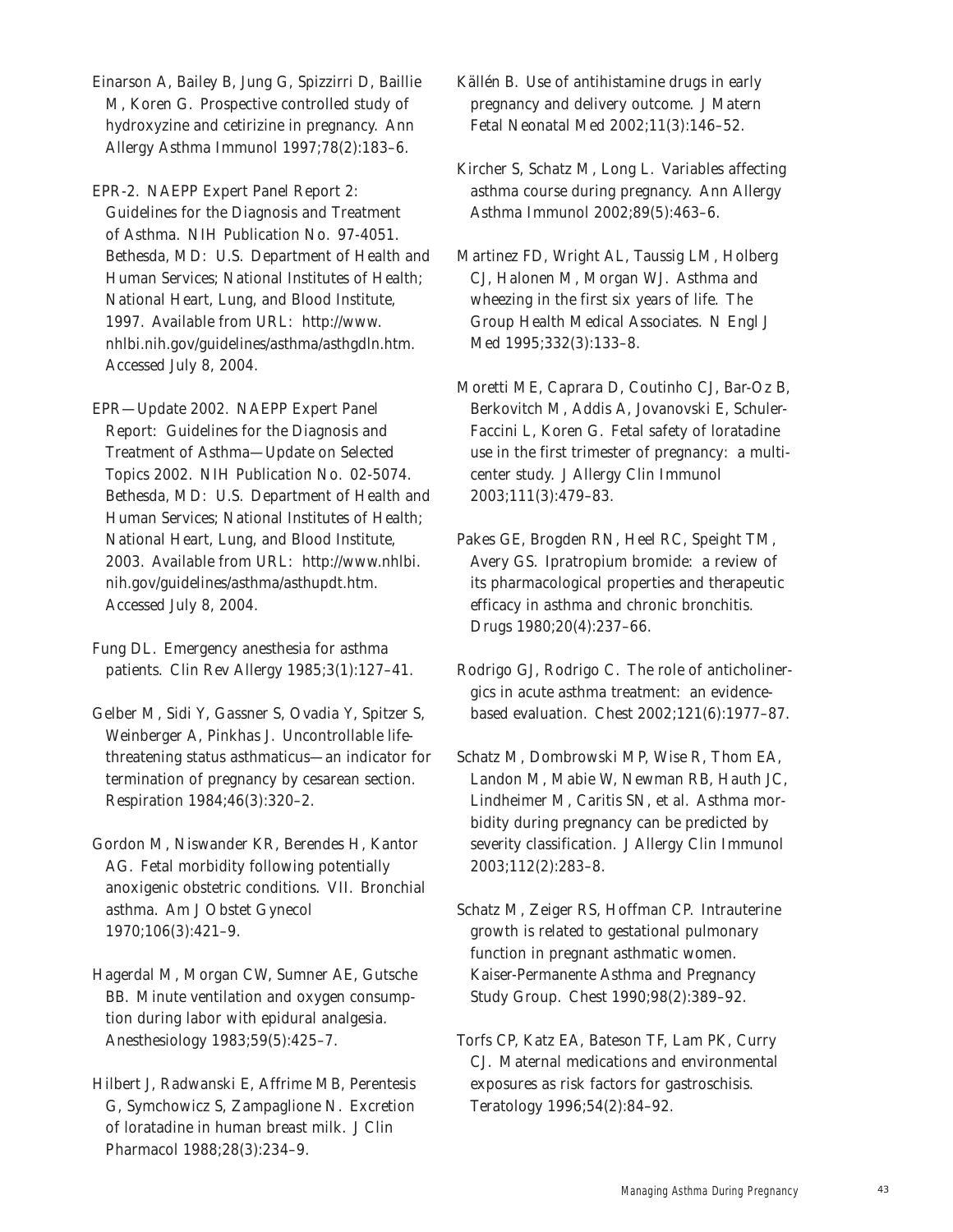Warrell DW, Taylor R. Outcome for the foetus of mothers receiving prednisolone during pregnancy. *Lancet* 1968;1(7534):117–8.

Wendel PJ, Ramin SM, Barnett-Hamm C, Rowe TF, Cunningham FG. Asthma treatment in pregnancy: a randomized controlled study. *Am J Obstet Gynecol* 1996;175(1):150–4.

Werler MM, Mitchell AA, Shapiro S. First trimester maternal medication use in relation to gastroschisis. *Teratology* 1992;45(4):361–7.

Werler MM, Sheehan JE, Mitchell AA. Maternal medication use and risks of gastroschisis and small intestinal atresia. *Am J Epidemiol* 2002;155(1):26–31.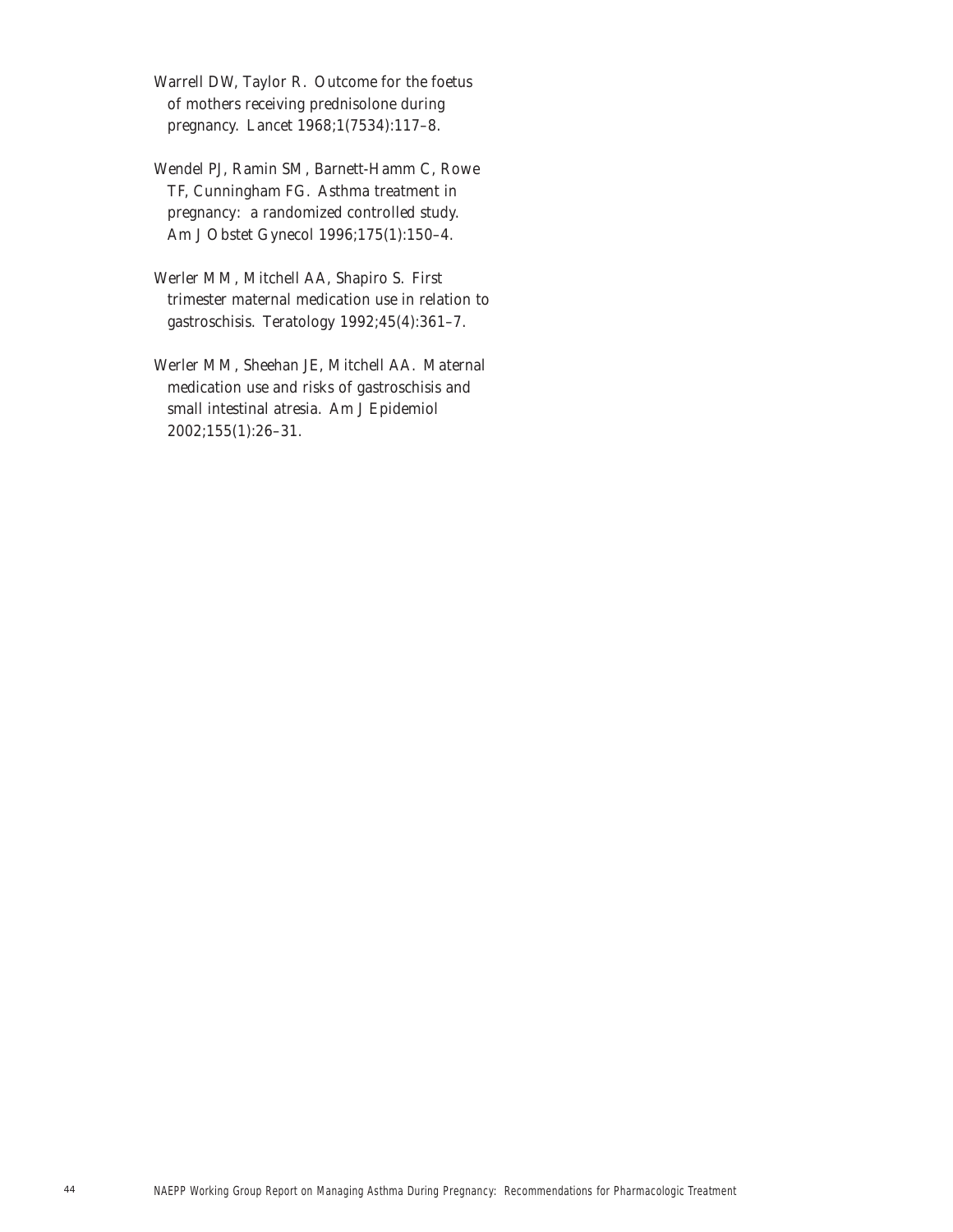# **Appendixes**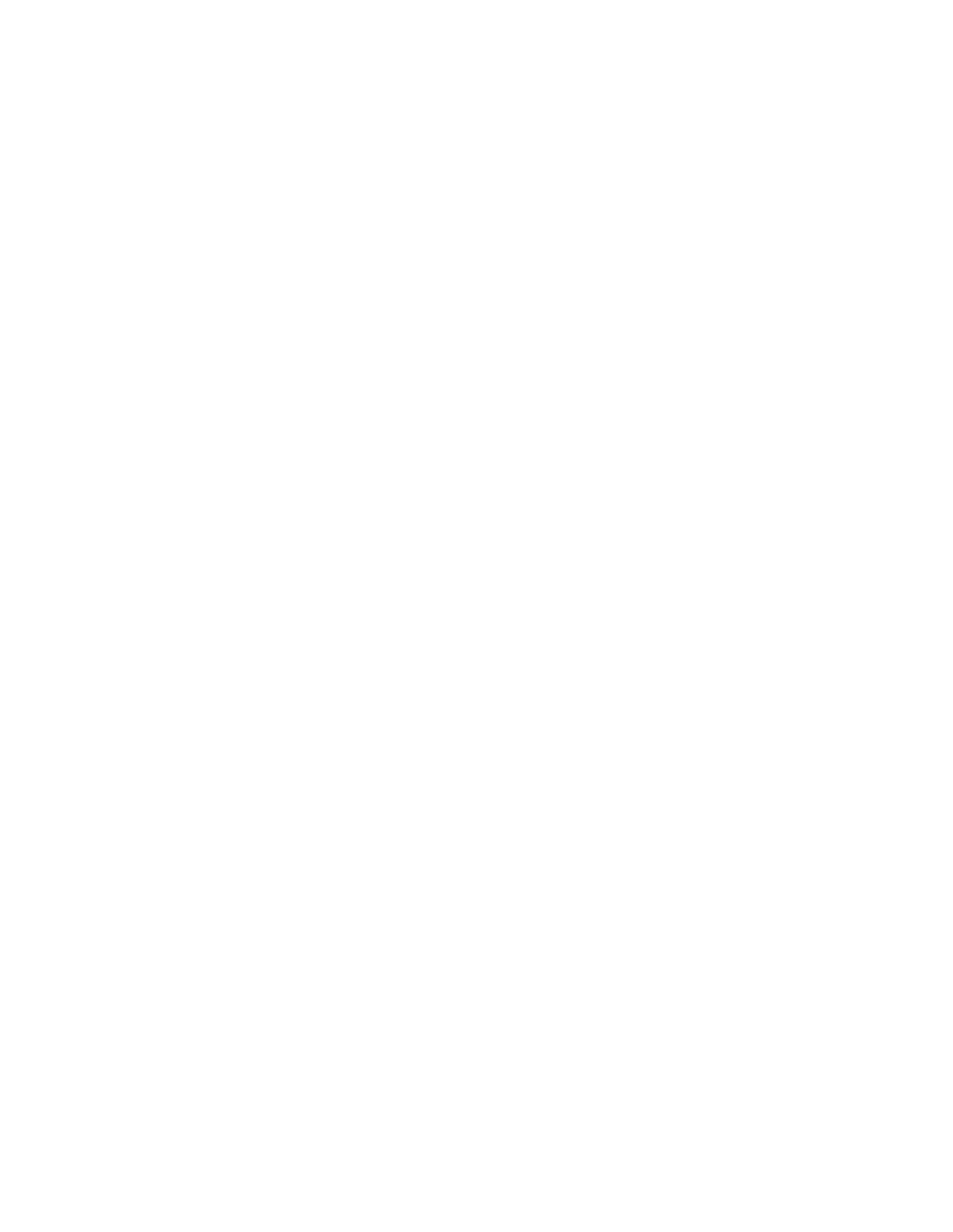# **Appendix A: Review of Selected Experimental Animal Studies From the Current Systematic Review of the Evidence**

#### **Beta-Agonists**

A study by Alexander et al. (1997) described a snout-only exposure technique for rabbit teratology studies. The test agent was salbutamol. The study used four pregnant animals per dose group (much smaller than the conventional study group size) and did not describe methods of fetal evaluation. The results stated that fetal weight and development were not affected by treatment, but no data were shown. This study is not adequate for assessing possible developmental effects of salbutamol.

#### **Theophylline**

Using a standard protocol, the National Toxicology Program evaluated theophylline in commonly used strains of rats and mice (Lindström et al. 1990). Rats were exposed to theophylline in their feed, and mice were exposed to theophylline in their drinking water. Treatment began on gestation day 6, which is just after the expected day of implantation, and continued through gestation day 15, which encompasses the so-called organogenesis period. Rats were exposed to estimated theophylline doses of 0, 124, 218, or 259 mg/kg/day, and mice were exposed to estimated theophylline doses of 0, 282, 372, or 396 mg/kg/day. In rats, maternal feed consumption and weight gain decreased at the highest dose of theophylline, and water consumption increased at all doses of theophylline. The number of live fetuses per litter decreased at the highest theophylline dose, and fetal weight decreased at the top two theophylline doses. In mice, maternal water consumption and weight gain decreased at the top two doses. At the top two doses, resorptions (analogous to miscarriage)

increased and fetal weight decreased. It is not possible to say whether the theophylline treatment had a direct effect on embryo development or whether the adverse effects on the offspring were due to maternal food or water deprivation (both of these conditions can adversely affect development on their own). No increase in malformation occurred at any dose in either rats or mice. There were no adverse effects in either dams or offspring at 10 times the human dose (on a weight basis) in rats or at 20–25 times the human dose (on a weight basis) in mice. On the basis of this study, exposure to therapeutic doses of theophylline during human pregnancy would not be expected to increase the risk of abnormal development.

A short-term test using theophylline, among other chemicals, was published by Harris et al. (1992). This design involved treating mice for 1 week before pregnancy and during the first 2 weeks of pregnancy. Endpoints evaluated included number of implantation sites, live offspring, weight of the live offspring, survival of offspring to postnatal day 4, and external malformations. Theophylline at up to 200 mg/kg/day by mouth did not increase the incidence of adverse outcome. This result is consistent with Lindström et al. (1990) in not showing adverse developmental effects of theophylline in this dose range.

A continuous breeding study from the National Toxicology Program was published in summary form (Lamb et al. 1997). Male and female mice were given theophylline in their diet during continuous housing as mating pairs. The number of pups per litter and pup weight were decreased at all exposure levels, the lowest of which was 0.075 percent weight per volume in food. The report did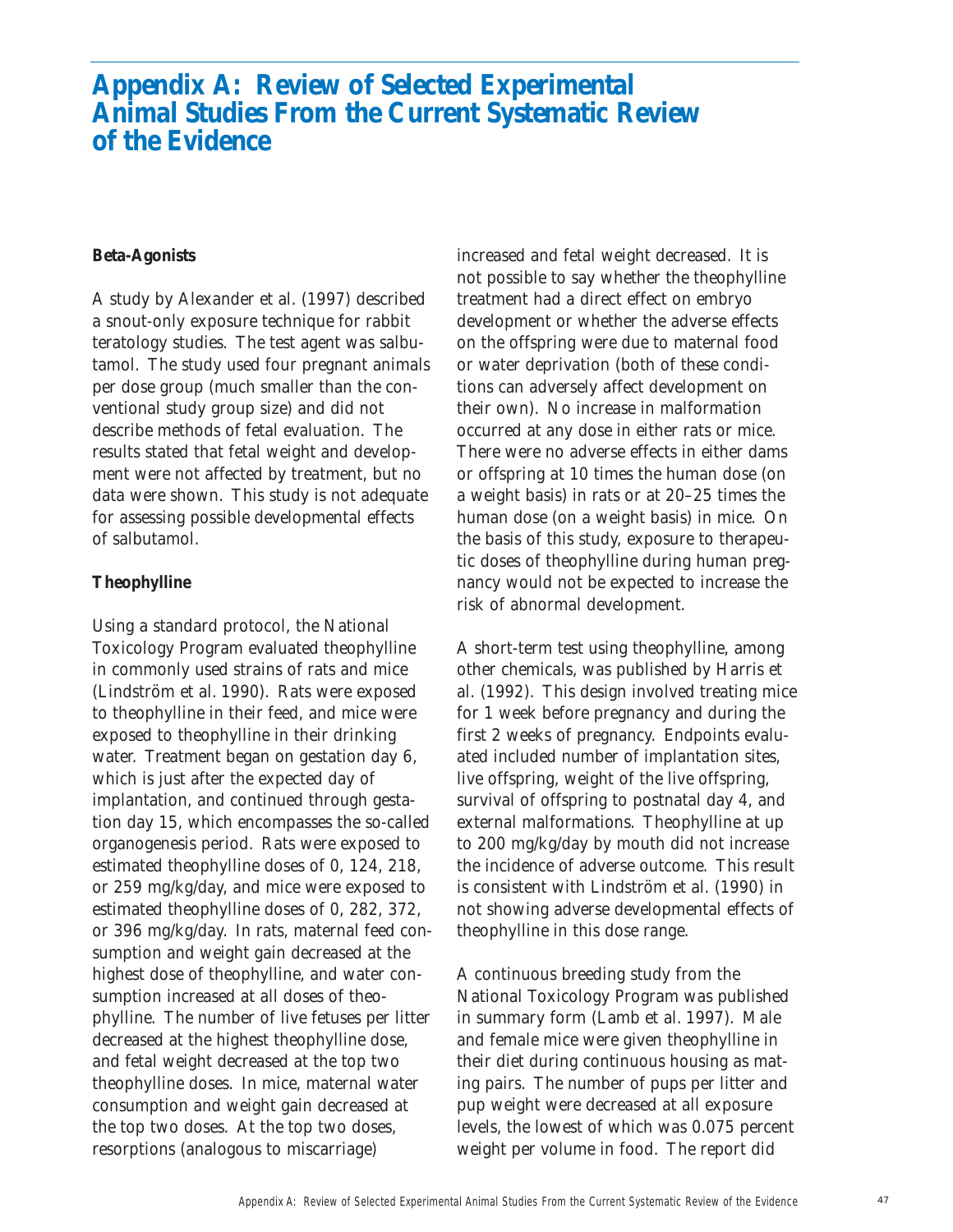not give the amount of theophylline represented by this dietary concentration, but assuming a pregnant mouse eats 200 g/kg/day, the lowest dose in this study would be 150 mg/kg/day. No adverse effects occurred in a second generation exposed to the same levels of theophylline. These effects were averaged over the total number of litters produced during the study (this report does not state the number, but it is usually about five and may represent cumulative effects of prolonged exposure to high doses of theophylline). Exposure to clinical doses would not be expected to produce these effects; however, because all doses used in this study were active (i.e., produced toxicity), a "no effect" dose cannot be determined.

A study (Shibata et al. 2000) using intravenous theophylline in pregnant rabbits reported an increase in cleft palate and supernumerary ribs (a common variation in rabbits) at 60 mg/kg/day but not at 30 mg/kg/day. Feed intake and maternal weight gain were reduced at the 60 mg/kg/day dose as well, raising the possibility that maternal stress was a cause of or contributor to the adverse developmental outcomes. The peak plasma concentrations of theophylline in the groups receiving 60 and 30 mg/kg/day were, respectively, 105 and 57 mcg/mL. The top dose produced peak plasma concentrations in rabbits that were about 9–10 times the therapeutic concentration in humans, thus suggesting that therapeutic concentrations of theophyline in humans would not be associated with adverse developmental effects.

Two reports by Hart and Grimble (1990*a, b*), which may represent the same experiments, did not identify adverse effects of theophylline in drinking water at 1 mg/kg/day in l actating rats. Milk production and offspring weight gain were the endpoints of interest. The use of a single, low dose of theophylline makes this study of little value, however, in assessing the potential lactational toxicity of theophylline.

### **Corticosteroids**

Four papers from the same laboratory used hydrocortisone and dioxin (2,3,7,8-TCDD; an environmental pollutant) to investigate mechanisms of cleft palate production in rodents (Abbott et al. 1992*a*, *b*; Abbott et al. 1994; Abbott et al. 1999). These studies made use of the known activity of hydrocortisone in production of cleft palate in rodents and used this agent to explore mechanisms not related to human risk assessment.

Another paper (Watanabe et al. 1995) on palate defects in the offspring of corticosteroid-treated rats compared the relative potencies of prednisolone, triamcinolone acetonide, and hydrocortisone given subcutaneously on gestation days 14–15 (the time of palate closure in the rat). The dose of prednisolone and triamcinolone acetonide producing a 50 percent incidence of palate defect was estimated from a probit model at 70 and 1 mg/kg/day, respectively, demonstrating much greater potency of triamcinolone in the production of this abnormality. Hydrocortisone was given at only one dose (100 mg/kg/day) and did not produce palate defects at this dose. Fetal weight reduction was seen at all doses of all corticosteroids, beginning at 12.5 mg/kg/day for prednisolone and 0.25 mg/kg/day for triamcinolone acetonide. This study is limited by the analysis of adverse outcome on a per fetus rather than a per litter basis. The results are consistent, however, with previous studies that suggest an increase in cleft palate risk and a decrease in fetal growth associated with sufficient exposure to corticosteroids in a number of experimental animal models. The dose of these agents at which growth retardation in human pregnancy might be seen cannot be estimated from this study. In addition, the route of administration (single subcutaneous administration) cannot be assumed to model the clinical use of inhaled corticosteroids.

A decrease in fetal growth was also shown in pregnant sheep given betamethasone (0.5 mg/kg) as a single dose or as three doses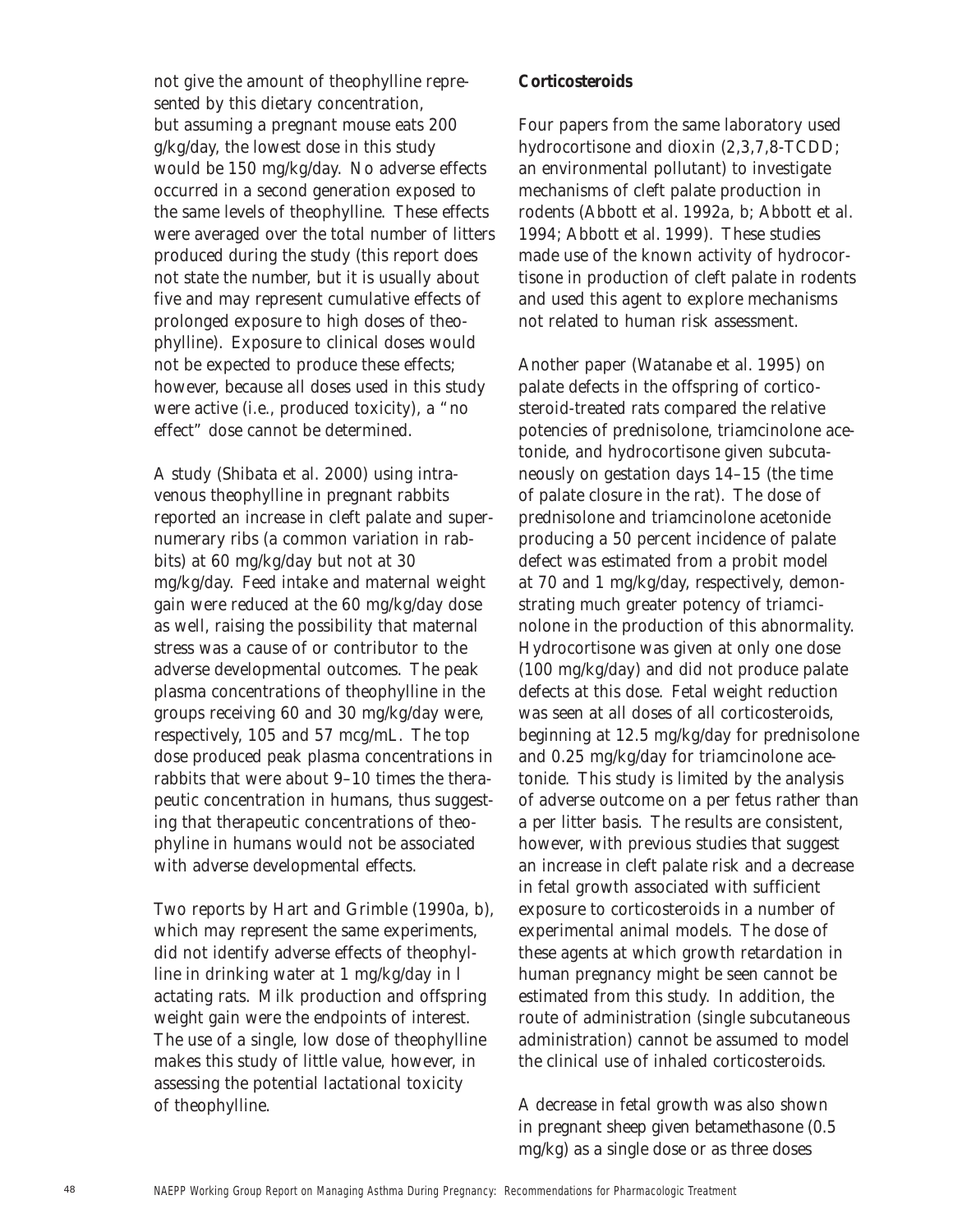evenly spaced over 2 weeks (Jobe et al. 1998). A dose-related decrease in fetal body weight occurred in animals delivered at term (145 days) and preterm (125 days). The average size of the weight decrement in term lambs was 14 and 19 percent after one and three doses, respectively. In preterm lambs, the weight decrements were 11 and 25 percent after one and three doses, respectively. This study used both a species that is similar to humans during late pregnancy and a medication dose that is reasonably close to human clinical doses, thus increasing the likelihood that the reduction in fetal weight will also be observed in human fetuses exposed to maternal corticosteroid therapy in sufficient doses.

Another study in pregnant sheep evaluated the possible effects of antenatal corticosteroid exposure on the programming of cardiovascular function in later life (Dodic et al. 1998). Pregnant sheep were transported from a farm to a research institute and given intravenous dexamethasone, 0.28 mg/kg/day as a 48-hour infusion; then they were transported back to the farm. One group of animals underwent the treatment at the end of the first month of gestation; a second group of animals underwent the treatment at the end of the second month of gestation. A control group had neither dexamethasone exposure nor transport to and from the institute. Female offspring were oophorectomized (to remove estrous cycle effects) and then evaluated at 3 time points over the first 19 months of age. Animals that had been exposed at the end of the first month of pregnancy showed an increase of 6–8 mmHg in mean arterial blood pressure compared to the control animals. Mean arterial blood pressure did not increase in the group exposed at the end of the second month of pregnancy. No difference was found among the groups in the blood pressure response to infused pressors or to adrenocorticotropic hormone (ACTH). The clinical significance of these results is not clear, except to suggest that cardiovascular programming can occur during early pregnancy.

Rhesus monkeys exposed during the third trimester of pregnancy to dexamethasone (5 mg/kg/day but not 0.5 mg/kg/day) were reported to have a decrease in number and differentiation of hippocampal and cortical neurons (Uno et al. 1994). This study is difficult to interpret because of the lack of presentation of quantitative methods and the very high dose of dexamethasone that was shown to be active.

### **REFERENCES**

- Abbott BD, Diliberto JJ, Birnbaum LS. Mechanisms of TCDD-induction of cleft palate: insights from in vivo and in vitro approaches. *Chemosphere* 1992*a*;25(1-2):75–8.
- Abbott BD, Harris MW, Birnbaum LS. Comparisons of the effects of TCDD and hydrocortisone on growth factor expression provide insight into their interaction in the embryonic mouse palate. *Teratology* 1992*b*;45(1):35–53.
- Abbott BD, Perdew GH, Buckalew AR, Birnbaum LS. Interactive regulation of Ah and glucocorticoid receptors in the synergistic induction of cleft palate by 2,3,7,8-tetrachlorodibenzop-dioxin and hydrocortisone. *Toxicol Appl Pharmacol* 1994;128(1):138–50.
- Abbott BD, Schmid JE, Brown JG, Wood CR, White RD, Buckalew AR, Held GA. RT-PCR quantification of AHR, ARNT, GR, and CYP1A1 mRNA in craniofacial tissues of embryonic mice exposed to 2,3,7,8-tetrachlorodibenzo-p-dioxin and hydrocortisone. *Toxicol Sci* 1999;47(1):76–85.
- Alexander DJ, Mather A, Dines GD. A snout-only inhalation exposure system for use in rabbit teratology studies. *Inhal Toxicol* 1997;9(5):477–90.
- Dodic M, May CN, Wintour EM, Coghlan JP. An early prenatal exposure to excess glucocorticoid leads to hypertensive offspring in sheep. *Clin Sci (Lond)* 1998;94(2):149–55.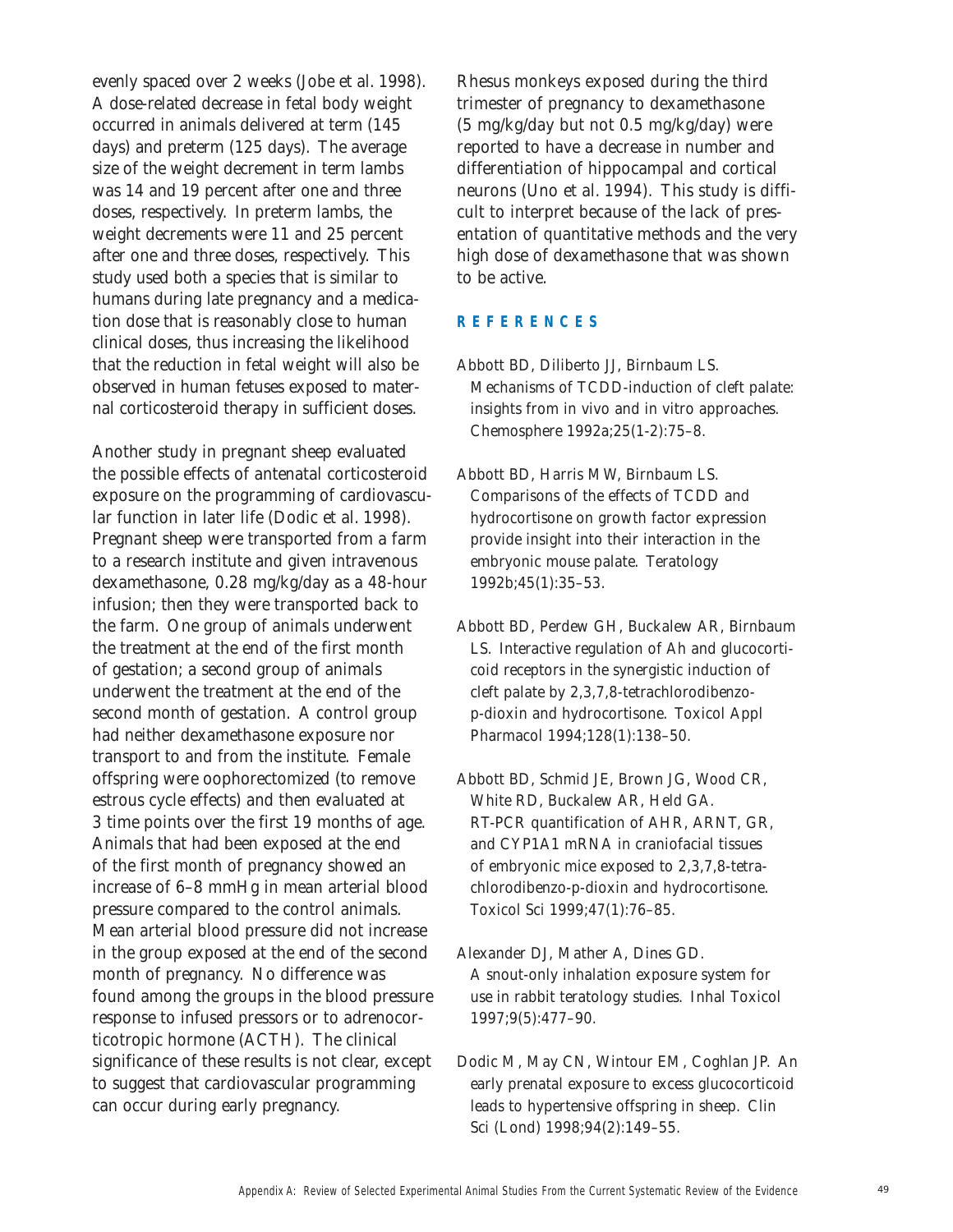- Harris MW, Chapin RE, Lockhart AC, Jokinen MP. Assessment of a short-term reproductive and developmental toxicity screen. *Fundam Appl Toxicol* 1992;19(2):186–96.
- Hart AD, Grimble RF. Effect of methylxanthines on lactational performance of rats. *Ann Nutr Metab* 1990*a*;34(5):297–302.
- Hart AD, Grimble RF. The effect of methylxanthines on milk volume and composition, and growth of rat pups. *Br J Nutr* 1990*b*;64(2):339–50.
- Jobe AH, Wada N, Berry LM, Ikegami M, Ervin MG. Single and repetitive maternal glucocorticoid exposures reduce fetal growth in sheep. *Am J Obstet Gynecol* 1998;178(5):880–5.
- Lamb J, Gulati D, Chambers R, Shaver S., Sabharwal P. Reproductive toxicology. Theophylline. *Environ Health Perspect* 1997;105(Suppl):1355–6.
- Lindström P, Morrissey RE, George JD, Price CJ, Marr MC, Kimmel CA, Schwetz BA. The developmental toxicity of orally administered theophylline in rats and mice. *Fundam Appl Toxicol* 1990;14(1):167–78.
- Shibata M, Wachi M, Kawaguchi M, Kojima J, Onodera K. Teratogenic and fetal toxicity following intravenous theophylline administration in pregnant rabbits is related to maternal drug plasma levels. *Methods Find Exp Clin Pharmacol* 2000;22(2):101–7.
- Uno H, Eisele S, Sakai A, Shelton S, Baker E, DeJesus O, Holden J. Neurotoxicity of glucocorticoids in the primate brain. *Horm Behav* 1994;28(4):336–48.
- Watanabe C, Ishizuka Y, Nagao T. Palatal slit and cleft palate in rats treated with glucocorticoids—II. Comparative teratogenicity of prednisolone, triamcinolone acetonide and hydrocortisone. *Congenital Anomalies*  1995;35(1):133–40.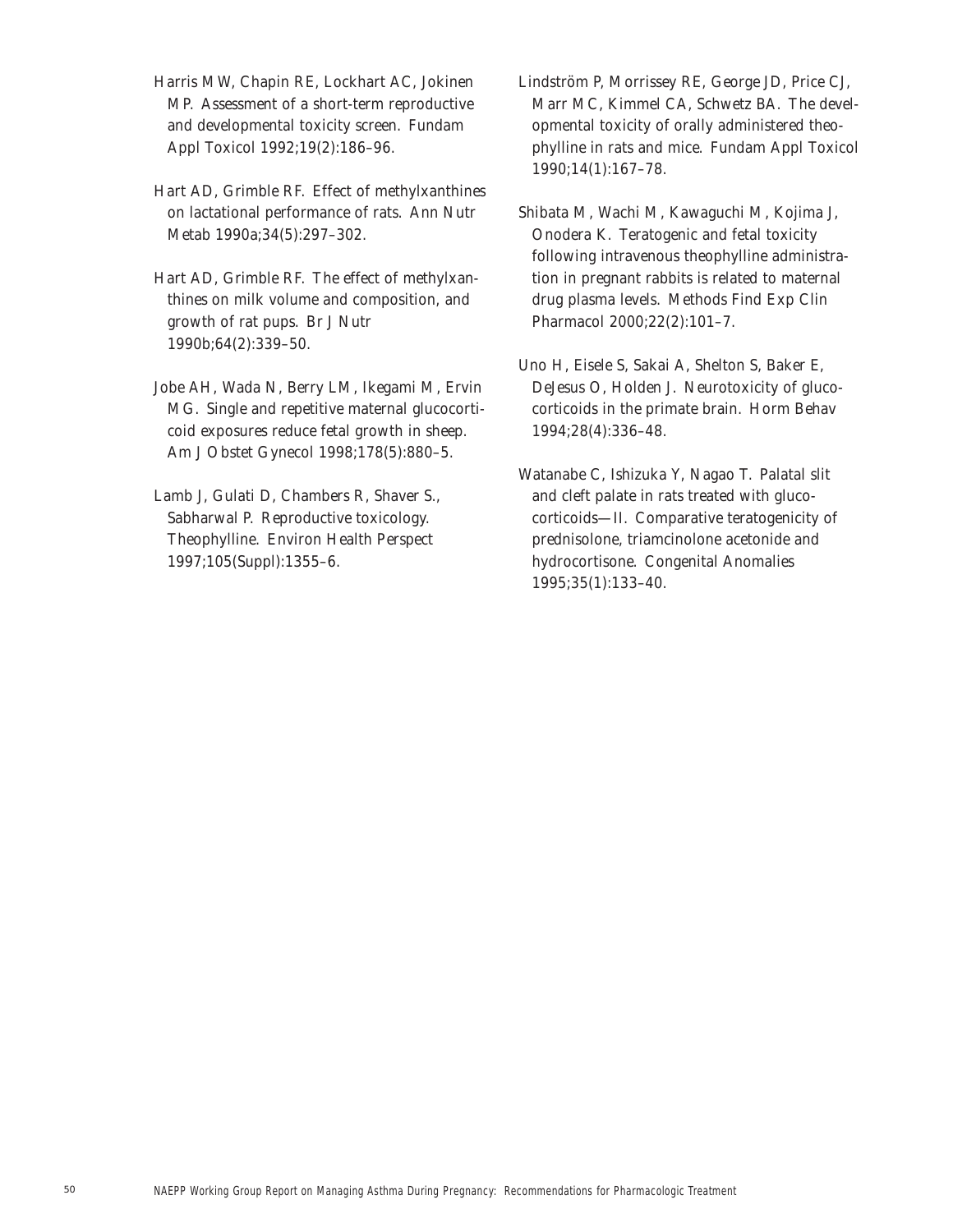# **Appendix B: Figures**

# **Stepwise Approach for Managing Asthma During Pregnancy and Lactation: Treatment Figure 1**

| <b>Classify Severity: Clinical Features Before</b><br><b>Treatment or Adequate Control</b> |                                                                                                                               |                                                   | <b>Medications Required To Maintain</b><br><b>Long-Term Control</b>                                                                                                                                                                                                                                                                                                                                                                                                                                                                                                                                      |  |  |
|--------------------------------------------------------------------------------------------|-------------------------------------------------------------------------------------------------------------------------------|---------------------------------------------------|----------------------------------------------------------------------------------------------------------------------------------------------------------------------------------------------------------------------------------------------------------------------------------------------------------------------------------------------------------------------------------------------------------------------------------------------------------------------------------------------------------------------------------------------------------------------------------------------------------|--|--|
|                                                                                            | Symptoms/<br>Day<br>Symptoms/<br><b>Night</b>                                                                                 | <b>PEF</b><br>or $FEV1$<br><b>PEF Variability</b> | <b>Daily Medications</b>                                                                                                                                                                                                                                                                                                                                                                                                                                                                                                                                                                                 |  |  |
| Step 4<br><b>Severe</b><br>Persistent                                                      | Continual<br>Frequent                                                                                                         | ≤60%<br>$>30\%$                                   | • Preferred treatment:<br>- High-dose inhaled corticosteroid<br>AÑD<br>- Long-acting inhaled beta <sub>2</sub> -agonist<br>AND, if needed,<br>Corticosteroid tablets or syrup long term (2 mg/kg per day, generally not to exceed 60 mg per<br>day). (Make repeat attempts to reduce systemic corticosteroid and maintain control with<br>high-dose inhaled corticosteroid.*)                                                                                                                                                                                                                            |  |  |
|                                                                                            |                                                                                                                               |                                                   | • Alternative treatment:<br>- High-dose inhaled corticosteroid*<br>AND<br>- Sustained release theophylline to serum concentration of 5-12 mcg/mL.                                                                                                                                                                                                                                                                                                                                                                                                                                                        |  |  |
| Step 3<br>Moderate<br><b>Persistent</b>                                                    | Daily<br>>1 night/week                                                                                                        | $>60\%<80\%$<br>$>30\%$                           | Preferred treatment:<br><b>EITHER</b><br>- Low-dose inhaled corticosteroid* and long-acting inhaled beta2-agonist<br>OR<br>- Medium-dose inhaled corticosteroid.*<br>If needed (particularly in patients with recurring severe exacerbations):<br>- Medium-dose inhaled corticosteroid* and long-acting inhaled beta <sub>2</sub> -agonist.<br>Alternative treatment:<br>- Low-dose inhaled corticosteroid* and either theophylline or leukotriene receptor antagonist.†<br>If needed:<br>- Medium-dose inhaled corticosteroid* and either theophylline or leukotriene receptor antagonist. <sup>†</sup> |  |  |
| Step 2<br><b>Mild</b>                                                                      | >2 days/week but<br><daily< td=""><td>≥80%</td><td>Preferred treatment:<br/>- Low-dose inhaled corticosteroid.*</td></daily<> | ≥80%                                              | Preferred treatment:<br>- Low-dose inhaled corticosteroid.*                                                                                                                                                                                                                                                                                                                                                                                                                                                                                                                                              |  |  |
| Persistent                                                                                 | $>2$ nights/month                                                                                                             | 20%-30%                                           | Alternative treatment (listed alphabetically): cromolyn, leukotriene receptor antagonist <sup>†</sup><br>$\bullet$<br>OR sustained-release theophylline to serum concentration of $5-12 \text{~mag/mL}$ .                                                                                                                                                                                                                                                                                                                                                                                                |  |  |
| Step <sub>1</sub><br><b>Mild</b><br>Intermittent                                           | ≤2 days/week<br>$\leq$ 2 nights/month                                                                                         | ≥80%<br>$<$ 20%                                   | No daily medication needed.<br>Severe exacerbations may occur, separated by long periods of normal lung function and no<br>symptoms. A course of systemic corticosteroid is recommended.                                                                                                                                                                                                                                                                                                                                                                                                                 |  |  |
| <b>Quick</b><br><b>Relief</b><br><b>All Patients</b>                                       |                                                                                                                               |                                                   | Short-acting bronchodilator: 2-4 puffs short-acting inhaled beta <sub>2</sub> -agonist <sup><math>\uparrow</math></sup> as needed for symptoms.<br>Intensity of treatment will depend on severity of exacerbation; up to 3 treatments at 20-minute intervals or a single nebulizer<br>treatment as needed. Course of systemic corticosteroid may be needed.<br>Use of short-acting inhaled beta <sub>2</sub> -agonist $\ddagger$ >2 times a week in intermittent asthma (daily, or increasing use in persistent asthma)<br>may indicate the need to initiate (increase) long-term-control therapy.       |  |  |

#### **Step down**

| Review treatment every 1-6 months; a gradual<br>stepwise reduction in treatment may be possible.<br>Step up<br>If control is not maintained, consider step up. First,<br>review patient medication technique, adherence, and<br>environmental control.                                                                                                                       | The stepwise approach is meant to assist, not replace, the clinical decision making<br>required to meet individual patient needs.<br>Classify severity: assign patient to most severe step in which any feature occurs (PEF<br>is percent of personal best; $FEV1$ is percent predicted).<br>Gain control as quickly as possible (consider a short course of systemic corticosteroid),                                                                                                                                                                                                                                                                                                |  |
|------------------------------------------------------------------------------------------------------------------------------------------------------------------------------------------------------------------------------------------------------------------------------------------------------------------------------------------------------------------------------|---------------------------------------------------------------------------------------------------------------------------------------------------------------------------------------------------------------------------------------------------------------------------------------------------------------------------------------------------------------------------------------------------------------------------------------------------------------------------------------------------------------------------------------------------------------------------------------------------------------------------------------------------------------------------------------|--|
| <b>Goals of Therapy: Asthma Control</b><br>• Maintain (near) normal<br>• Minimal or no chronic<br>pulmonary function<br>symptoms day or night<br>• Minimal or no exacerbations<br>Minimal use of short-<br>• No limitations on activities;<br>acting inhaled beta <sub>2</sub> -<br>no school/work missed<br>agonist‡<br>• Minimal or no adverse<br>effects from medications | then step down to the least medication necessary to maintain control.<br>Minimize use of short-acting inhaled beta <sub>2</sub> -agonist <sup><math>\ddagger</math></sup> (e.g., use of approximately one<br>canister a month even if not using it every day indicates inadequate control of asthma<br>and the need to initiate or intensify long-term-control therapy).<br>Provide education on self-management and controlling environmental factors that<br>make asthma worse (e.g., allergens, irritants).<br>Refer to an asthma specialist if there are difficulties controlling asthma or if Step 4<br>care is required. Referral may be considered if Step 3 care is required. |  |

\* There are more data on using budesonide during pregnancy than on using other inhaled corticosteroids.<br>† There are minimal data on using leukotriene receptor antagonists in humans during pregnancy, although there are reas

Notes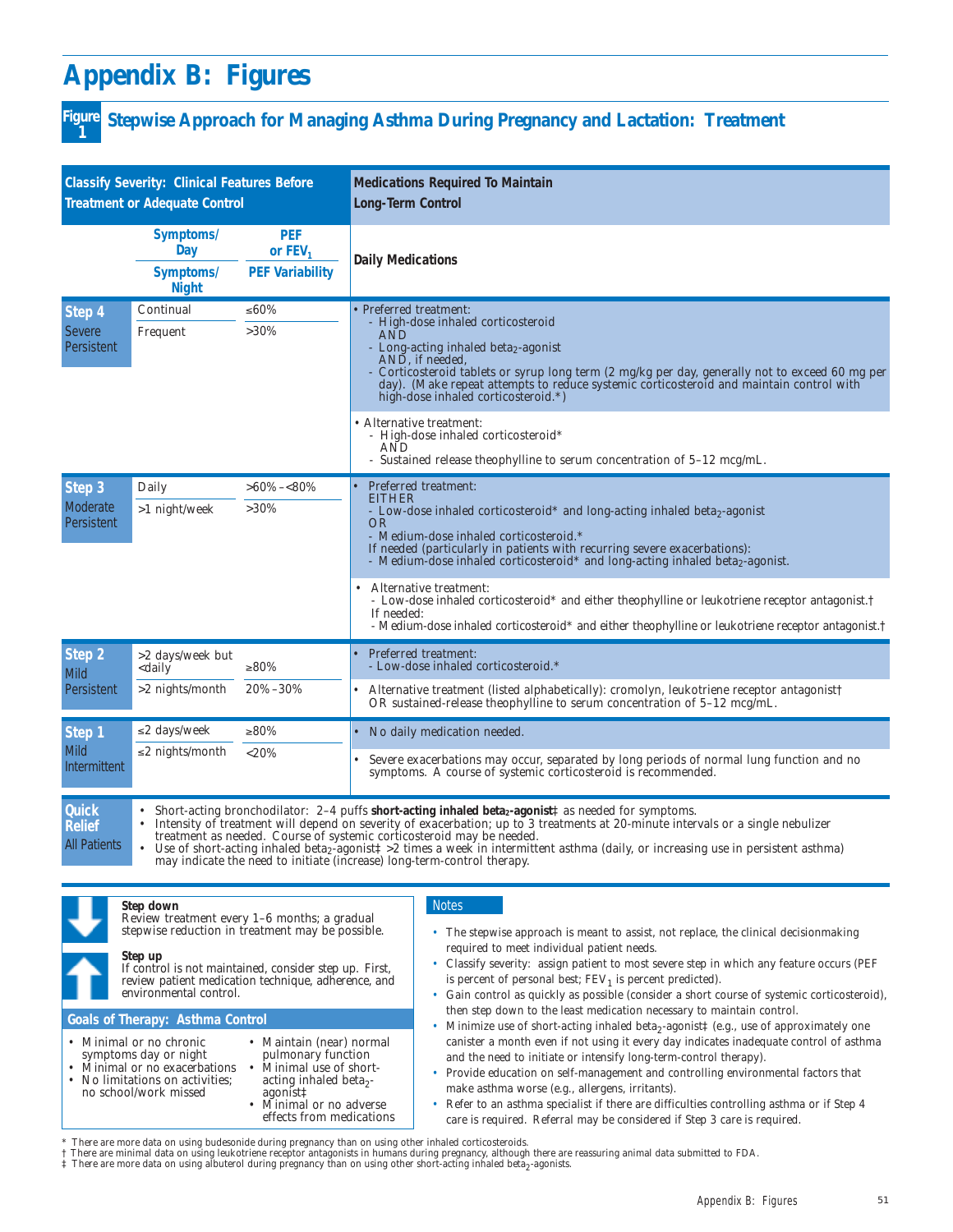#### **Usual Dosages for Long-Term-Control Medications During Pregnancy and Lactation\* Figure 2**

| <b>Medication</b>                                                     | <b>Dosage Form</b>                                                                                                                                          | <b>Adult Dose</b>                                                                                                                                                                            |
|-----------------------------------------------------------------------|-------------------------------------------------------------------------------------------------------------------------------------------------------------|----------------------------------------------------------------------------------------------------------------------------------------------------------------------------------------------|
|                                                                       |                                                                                                                                                             | Inhaled Corticosteroids (See Estimated Comparative Daily Dosages for Inhaled Corticosteroids [Figure 3].)                                                                                    |
| <b>Systemic Corticosteroids</b>                                       |                                                                                                                                                             | (Applies to all three corticosteroids.)                                                                                                                                                      |
| <b>Methylprednisolone</b><br><b>Prednisolone</b><br><b>Prednisone</b> | 2, 4, 8, 16, 32 mg tablets<br>5 mg tablets,<br>5 mg/5 cc,<br>$15 \text{ mg}/5 \text{ cc}$<br>1, 2.5, 5, 10, 20, 50 mg tablets,<br>$5$ mg/cc, $5$ mg/ $5$ cc | • 7.5-60 mg daily in a single dose in a.m. or qod as needed<br>for control<br>• Short-course "burst" to achieve control: 40–60 mg per<br>day as single dose or 2 divided doses for 3-10 days |
| corticosteroids.)                                                     |                                                                                                                                                             | Long-Acting Inhaled Beta <sub>2</sub> -Agonists (Should not be used for symptom relief or for exacerbations. Use with inhaled                                                                |
| <b>Salmeterol</b><br><b>Formoterol</b>                                | MDI 21 mcg/puff<br>DPI 50 mcg/blister<br>DPI 12 mcg/single-use capsule                                                                                      | 2 puffs q 12 hours<br>1 blister q 12 hours<br>1 capsule q 12 hours                                                                                                                           |
| <b>Combined Medication</b>                                            |                                                                                                                                                             |                                                                                                                                                                                              |
| <b>Fluticasone/Salmeterol</b>                                         | DPI 100, 250, or<br>500 mcg/50 mcg                                                                                                                          | 1 inhalation bid; dose depends on severity of asthma                                                                                                                                         |
| <b>Cromolyn</b>                                                       |                                                                                                                                                             |                                                                                                                                                                                              |
| Cromolyn                                                              | MDI 1 mg/puff<br>Nebulizer 20 mg/ampule                                                                                                                     | 2-4 puffs tid-qid<br>1 ampule tid-qid                                                                                                                                                        |
| <b>Leukotriene Receptor Antagonists</b>                               |                                                                                                                                                             |                                                                                                                                                                                              |
| <b>Montelukast</b><br><b>Zafirlukast</b>                              | 10 mg tablet<br>10 or 20 mg tablet                                                                                                                          | $10$ mg qhs<br>40 mg daily (20 mg tablet bid)                                                                                                                                                |
|                                                                       |                                                                                                                                                             | Methylxanthines (Serum monitoring is important [serum concentration of 5-12 mcg/mL at steady state].)                                                                                        |
| <b>Theophylline</b>                                                   | Liquids, sustained-release<br>tablets, and capsules                                                                                                         | Starting dose 10 mg/kg/day up to 300 mg max; usual max<br>800 mg/day                                                                                                                         |

DPI, dry powder inhaler; MDI, metered-dose inhaler.

\*Adapted from EPR—Update 2002.

Notes: • The most important determinant of appropriate dosing is the clinician's judgment of the patient's response to therapy.

**•** Some doses may be outside package labeling, especially in the high-dose range.

# **Figure Estimated Comparative Daily Dosages for Inhaled Corticosteroids\* <sup>3</sup>**

| <b>Drug</b>                   | <b>Adult Low Daily Dose</b> | <b>Adult Medium Daily Dose</b> | <b>Adult High Daily Dose</b> |
|-------------------------------|-----------------------------|--------------------------------|------------------------------|
| <b>Beclomethasone CFC</b>     |                             |                                |                              |
| 42 or 84 mcg/puff             | $168 - 504$ mcg             | $504 - 840$ mcg                | $>840$ mcg                   |
| <b>Beclomethasone HFA</b>     |                             |                                |                              |
| $40$ or 80 mcg/puff           | $80 - 240$ mcg              | $240 - 480$ mcg                | $>480$ mcg                   |
| <b>Budesonide DPI</b>         |                             |                                |                              |
| 200 mcg/inhalation            | $200 - 600$ mcg             | $600-1,200$ mcg                | $>1,200$ mcg                 |
| <b>Flunisolide</b>            |                             |                                |                              |
| $250 \text{ mcg/putf}$        | $500 - 1,000$ mcg           | $1,000-2,000$ mcg              | $>2,000$ mcg                 |
| <b>Fluticasone</b>            |                             |                                |                              |
| MDI: 44, 110, or 220 mcg/puff | 88-264 mcg                  | $264 - 660$ mcg                | $>660$ mcg                   |
| DPI: 50, 100, or 250          | $100 - 300$ mcg             | $300 - 750$ mcg                | $>750$ mcg                   |
| mcg/inhalation                |                             |                                |                              |
| Triamcinolone acetonide       |                             |                                |                              |
| $100 \text{ mcg}/\text{puff}$ | $400 - 1,000$ mcg           | $1,000-2,000$ mcg              | $>2,000$ mcg                 |

DPI, dry powder inhaler; MDI, metered-dose inhaler. \*Adapted from EPR—Update 2002.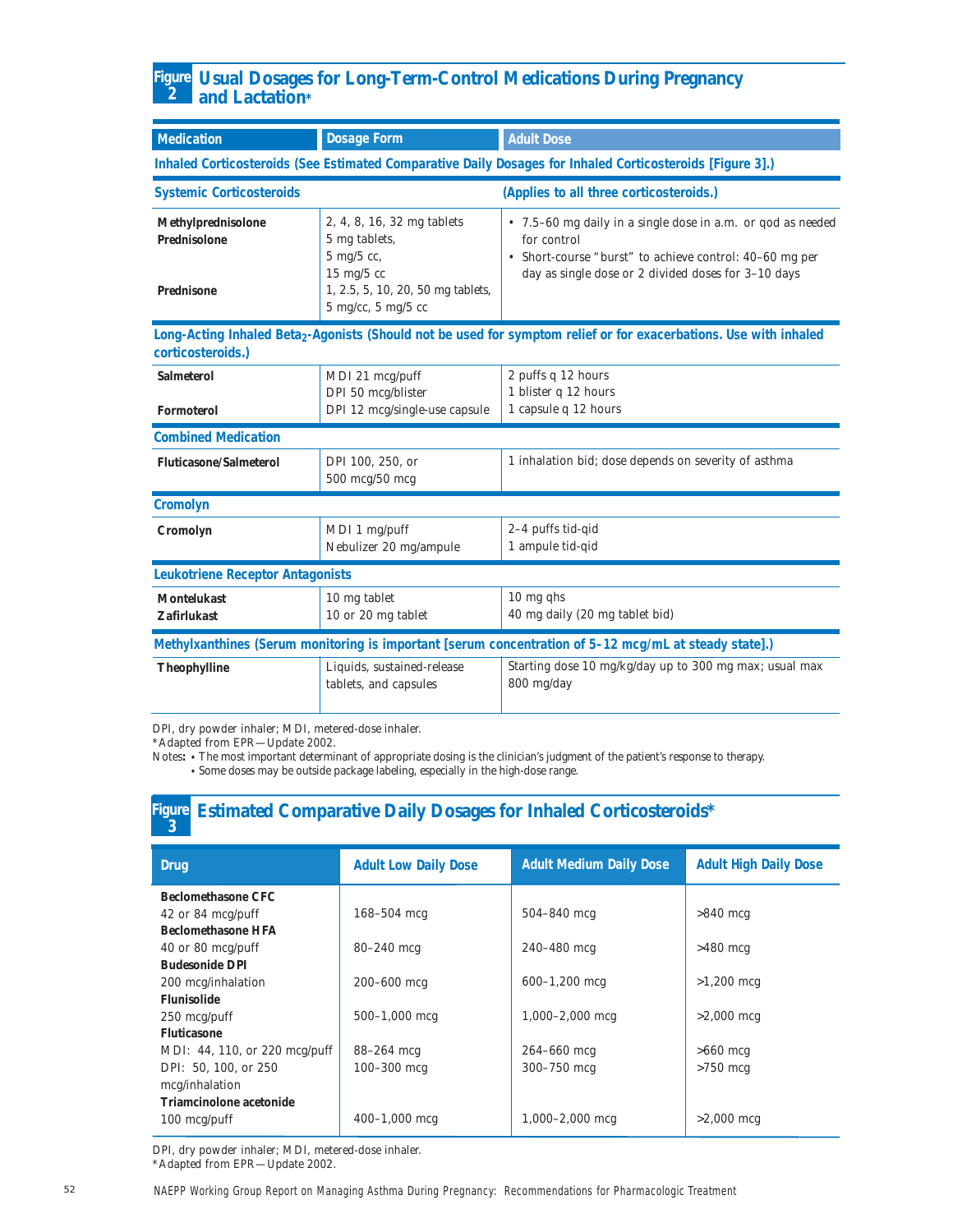**Management of Asthma Exacerbations During Pregnancy and Lactation: Home Treatment**

**Figure 4**



MDI, metered-dose inhaler; PEF, peak expiratory flow.

\*Fetal activity is monitored by observing whether fetal kick counts decrease over time.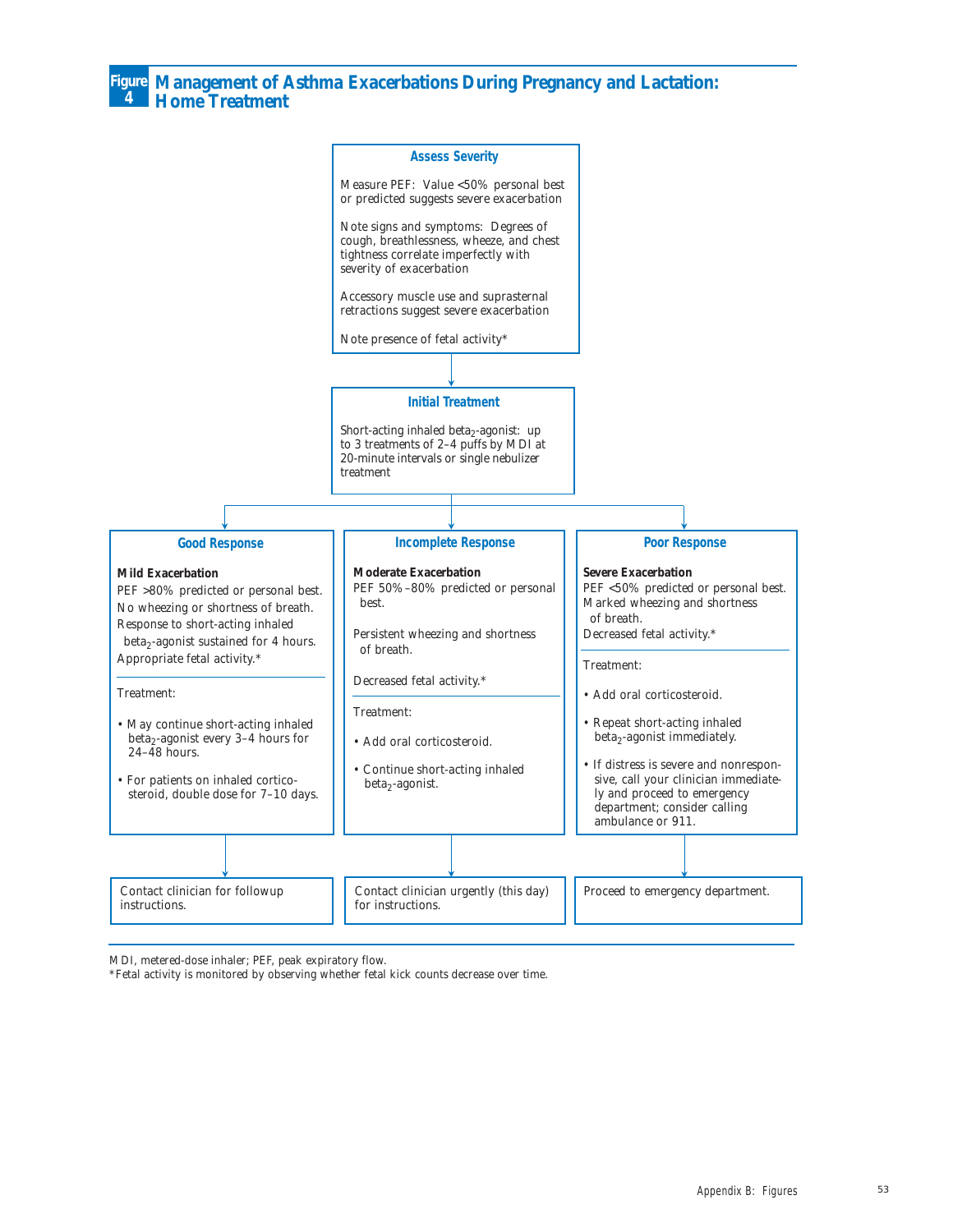#### **Management of Asthma Exacerbations During Pregnancy and Lactation: Figure Emergency Department and Hospital-Based Care\* 5**



FEV<sub>1</sub>, forced expiratory volume in 1 second; MDI, metered-dose inhaler; PCO<sub>2</sub>, carbon dioxide partial pressure; PEF, peak expiratory flow. \*Adapted from EPR-2 1997.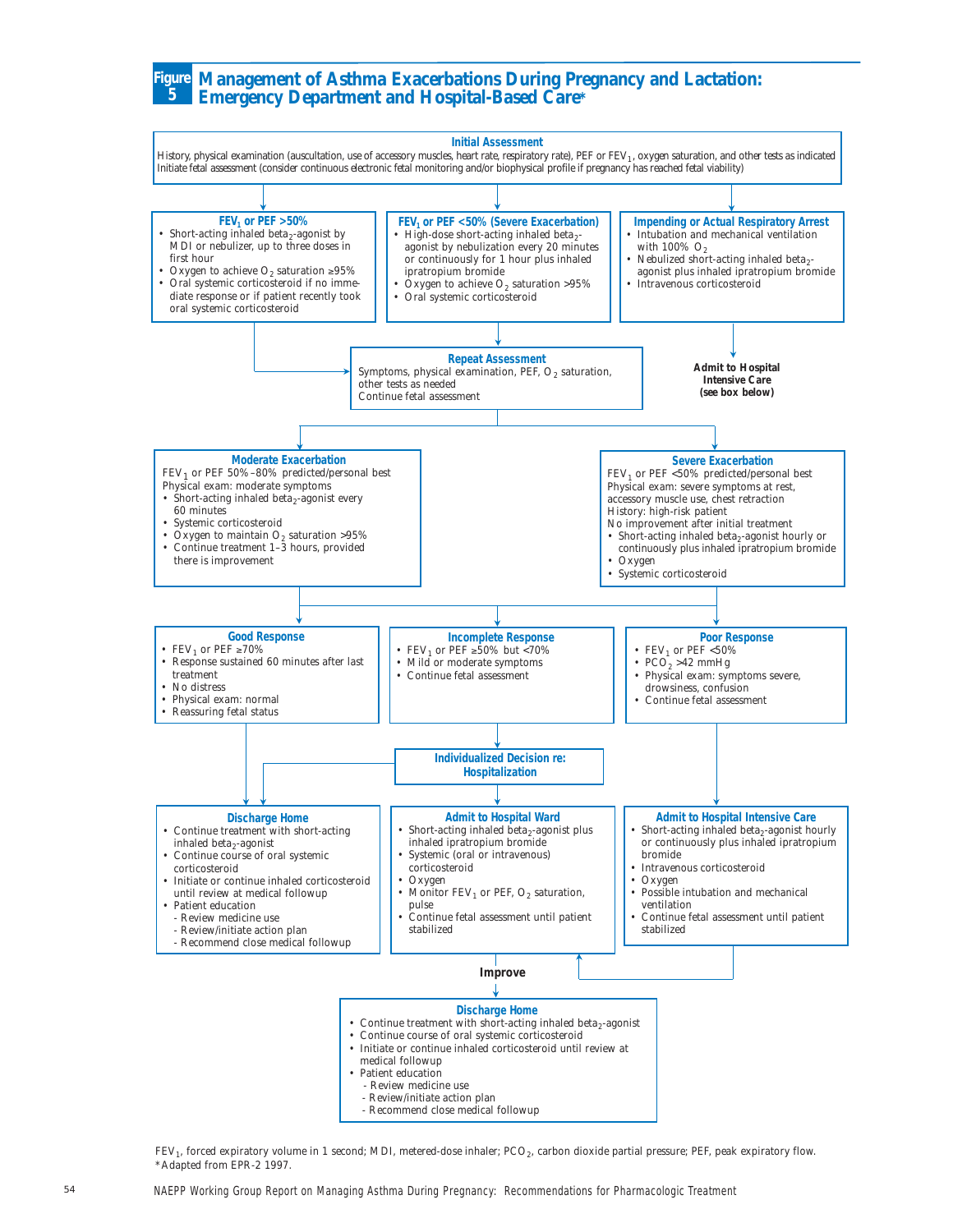#### **Figure Medications and Dosages for Asthma Exacerbations During Pregnancy and Lactation\* 6**

|                                                                                                                                                   | <b>Dosages</b>                                                                                                                               |                                                                                                                                                                                                     |                                                                                                                                                             |
|---------------------------------------------------------------------------------------------------------------------------------------------------|----------------------------------------------------------------------------------------------------------------------------------------------|-----------------------------------------------------------------------------------------------------------------------------------------------------------------------------------------------------|-------------------------------------------------------------------------------------------------------------------------------------------------------------|
| <b>Medications</b>                                                                                                                                | <b>Adult Dose</b>                                                                                                                            | <b>Child Dose</b>                                                                                                                                                                                   | <b>Comments</b>                                                                                                                                             |
| Short-Acting Inhaled Beta <sub>2</sub> -Agonists                                                                                                  |                                                                                                                                              |                                                                                                                                                                                                     |                                                                                                                                                             |
| <b>Albuterol</b><br>Nebulizer solution<br>$(5.0 \text{ mg/mL},$<br>$2.5 \text{ mg}$ 3mL,<br>1.25 mg/3mL,<br>$0.63$ mg/3 mL)                       | 2.5–5 mg every 20 minutes for<br>3 doses, then $2.5-10$ mg every<br>1-4 hours as needed, or $10-15$<br>mg/hour continuously                  | $0.15 \text{ mg/kg}$ (minimum dose 2.5 mg)<br>every 20 minutes for 3 doses, then<br>$0.15 - 0.3$ mg/kg up to 10 mg every<br>1-4 hours as needed, or $0.5$ mg/kg/<br>hour by continuous nebulization | Only selective beta <sub>2</sub> -agonists are recom-<br>mended. For optimal delivery, dilute<br>aerosols to minimum of 3 mL at gas flow<br>of $6-8$ L/min. |
| MDI<br>(90 mcg/puff)                                                                                                                              | 4–8 puffs every 20 minutes up to 4<br>hours, then every 1-4 hours as needed                                                                  | 4-8 puffs every 20 minutes for 3<br>doses, then every 1-4 hours inhalation<br>maneuver; use spacer/holding chamber                                                                                  | As effective as nebulized therapy if patient<br>is able to coordinate.                                                                                      |
| <b>Bitolterol</b><br>Nebulizer solution<br>$(2 \text{ mg/mL})$                                                                                    | See albuterol dose.                                                                                                                          | See albuterol dose; thought to be half<br>as potent as albuterol on a mg basis.                                                                                                                     | Has not been studied in severe asthma exac-<br>erbations. Do not mix with other drugs.                                                                      |
| <b>MDI</b><br>$(370 \text{ mcg/pdf})$                                                                                                             | See albuterol dose.                                                                                                                          | See albuterol dose.                                                                                                                                                                                 | Has not been studied in severe asthma<br>exacerbations.                                                                                                     |
| Levalbuterol (R-albuterol)<br>Nebulizer solution<br>$(0.63 \text{ mg}/3 \text{ mL},$<br>$1.25 \text{ mg}/3 \text{ mL}$                            | 1.25-2.5 mg every 20 minutes for<br>3 doses, then $1.25-5$ mg every $1-4$<br>hours as needed, or $5-\overline{7}$ .5 mg/hour<br>continuously | $0.075$ mg/kg (minimum dose 1.25 mg)<br>every 20 minutes for 3 doses, then<br>$0.075 - 0.15$ mg/kg up to 5 mg every<br>1-4 hours as needed, or $0.25$ mg/kg/<br>hour by continuous nebulization     | 0.63 mg of levalbuterol is equivalent to<br>1.25 mg of racemic albuterol for both<br>efficacy and side effects.                                             |
| <b>Pirbuterol</b><br>MDI<br>$(200 \text{ mcg/putf})$                                                                                              | See albuterol dose.                                                                                                                          | See albuterol dose; thought to be half<br>as potent as albuterol on a mg basis.                                                                                                                     | Has not been studied in severe asthma<br>exacerbations.                                                                                                     |
| Systemic (Injected) Beta <sub>2</sub> -Agonists                                                                                                   |                                                                                                                                              |                                                                                                                                                                                                     |                                                                                                                                                             |
| <b>Epinephrine</b><br>$1:1000(1 \text{ mg/mL})$                                                                                                   | $0.3-0.5$ mg every 20 minutes for<br>3 doses sq                                                                                              | 0.01 mg/kg up to 0.3-0.5 mg every<br>20 minutes for 3 doses sq                                                                                                                                      | No proven advantage of systemic therapy<br>over aerosol.                                                                                                    |
| <b>Terbutaline</b><br>$(1 \text{ mg/mL})$                                                                                                         | 0.25 mg every 20 minutes for<br>3 doses sq                                                                                                   | 0.01 mg/kg every 20 minutes for 3 doses,<br>then every 2-6 hours as needed sq                                                                                                                       | No proven advantage of systemic therapy<br>over aerosol.                                                                                                    |
| Anticholinergics                                                                                                                                  |                                                                                                                                              |                                                                                                                                                                                                     |                                                                                                                                                             |
| Ipratropium bromide<br>Nebulizer solution<br>$(0.25 \text{ mg/mL})$<br>MDI                                                                        | 0.5 mg every 30 minutes for 3 doses,<br>then every $2-4$ hours as needed<br>4-8 puffs as needed                                              | 0.25 mg every 20 minutes for 3 doses,<br>then every 2 to 4 hours<br>4-8 puffs as needed                                                                                                             | May mix in same nebulizer with albuterol.<br>Should not be used as first-line therapy;<br>should be added to beta <sub>2</sub> -agonist therapy.            |
| $(18 \text{ mcg}/\text{puff})$                                                                                                                    |                                                                                                                                              |                                                                                                                                                                                                     | Dose delivered from MDI is low and has<br>not been studied in asthma exacerbations.                                                                         |
| <b>Ipratropium</b> with albuterol<br>Nebulizer solution<br>(Each 3 mL vial con-<br>tains 0.5 mg ipratrop-<br>ium bromide and<br>2.5 mg albuterol) | 3 mL every 30 minutes for 3 doses,<br>then every 2-4 hours as needed                                                                         | 1.5 mL every 20 minutes for 3 doses,<br>then every 2-4 hours                                                                                                                                        | Contains EDTA to prevent discoloration.<br>This additive does not induce<br>bronchospasm.                                                                   |
| MDI<br>(Each puff contains)<br>18 mcg ipratropium<br>bromide and 90 mcg<br>albuterol)                                                             | 4-8 puffs as needed                                                                                                                          | 4-8 puffs as needed                                                                                                                                                                                 |                                                                                                                                                             |
| <b>Systemic Corticosteroids</b>                                                                                                                   |                                                                                                                                              | (Dosages and comments apply to all three corticosteroids)                                                                                                                                           |                                                                                                                                                             |
| Prednisone<br>Methylprednisolone<br>Prednisolone                                                                                                  | 120–180 mg/day in 3 or 4 divided<br>doses for $48$ hours, then $60-80$<br>mg/day until PEF reaches 70%<br>of predicted or personal best      | 1 mg/kg every 6 hours for 48 hours,<br>then $1-\tilde{2}$ mg/kg/day (maximum = 60<br>mg/day) in 2 divided doses until PEF<br>is 70% of predicted or personal best                                   | For outpatient "burst" use 40–60 mg<br>in single or 2 divided doses for adults<br>(children: 1-2 mg/kg/day, maximum<br>60 mg/day) for $3-10$ days.          |

\* Adapted from EPR—Update 2002.

Notes: • The most important determinant of appropriate dosing is the clinician's judgment of the patient's response to therapy.

• No advantage has been found for higher dose corticosteroids in severe asthma exacerbations, nor is there any advantage for intravenous administration over oral therapy provided gastrointestinal transit time or absorption is not impaired. The usual regimen is to continue the frequent multiple daily dose until the patient achieves an FEV<sub>1</sub><br>or PEF of 50 percent of predicted or personal bes emergency department visit may last from 3 to 10 days. If patients are then started on inhaled corticosteroids, studies indicate there is no need to taper the systemic corticosteroid dose. If the followup systemic corticosteroid therapy is to be given once daily, one study indicates that it may be more clinically effective to give the dose in the afternoon at 3 p.m., with no increase in adrenal suppression (Beam et al. 1992).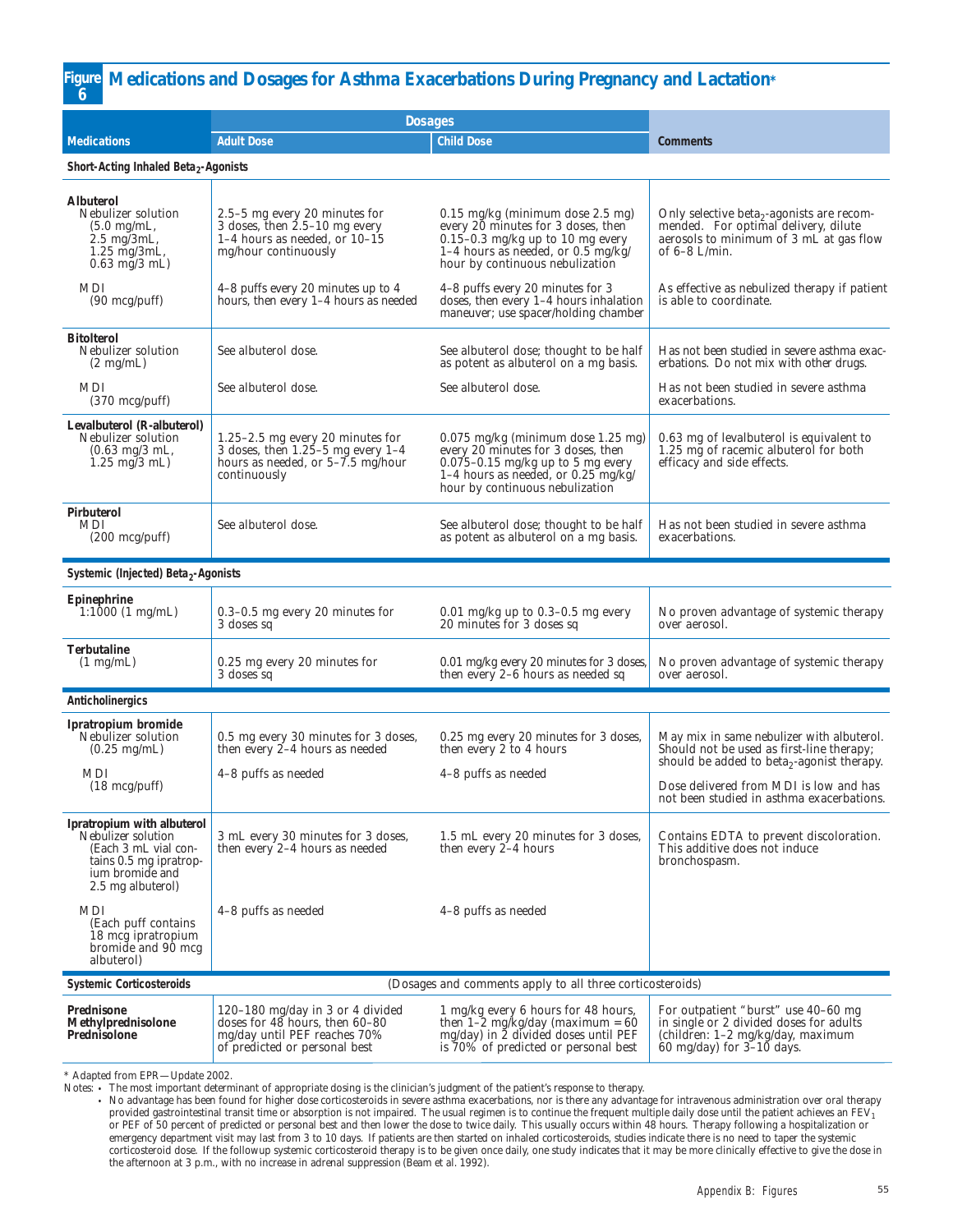

# **Summary of Control Measures for Environmental Factors That Can Make Asthma Worse\***

#### **Allergens:**

Reduce or eliminate exposure to the allergen(s) the patient is sensitive to, including:

- **Animal dander:** Remove animal from house, or, at a minimum, keep animal out of patient's bedroom and seal or cover with a filter the air ducts that lead to the bedroom.
- **House-dust mites:**
- Essential: Encase mattress in an allergen-impermeable cover; encase pillow in an allergen–impermeable cover or wash it weekly; wash sheets and blankets on the patient's bed in hot water weekly (water temperature of >130˚F is necessary for killing mites).
- Desirable: Reduce indoor humidity to less than 50 percent; remove carpets from the bedroom; avoid sleeping or lying on upholstered furniture; remove carpets that are laid on concrete.
- **Cockroaches:** Use poison bait or traps to control. Do not leave food or garbage exposed.
- **Pollens** (from trees, grass, or weeds) and outdoor molds: To avoid exposure, adults should stay indoors—especially during the afternoon—with the windows closed during the season in which they have problems with outdoor allergens.
- **Indoor mold:** Fix all leaks and eliminate water sources associated with mold growth; clean moldy surfaces. Consider reducing indoor humidity to less than 50 percent.

#### **Tobacco Smoke:**

Advise patients and others in the home who smoke to stop smoking or to smoke outside the home. Discuss ways to reduce exposure to other sources of tobacco smoke, such as from daycare providers and the workplace.

#### **Indoor/Outdoor Pollutants and Irritants:**

Discuss ways to reduce exposures to the following:

- Wood-burning stoves or fireplaces
- Unvented stoves or heaters
- Other irritants (e.g., perfumes, cleaning agents, sprays)

\*Adapted from EPR-2 1997.

#### **REFERENCES**

Beam WR, Weiner DE, Martin RJ. Timing of prednisone and alterations of airways inflammation in nocturnal asthma. *Am Rev Respir Dis* 1992;146(6):1524–30.

EPR—Update 2002. NAEPP Expert Panel Report: Guidelines for the Diagnosis and Treatment of Asthma—Update on Selected Topics 2002. NIH Publication No. 02-5074. Bethesda, MD: U.S. Department of Health and Human Services; National Institutes of Health; National Heart, Lung, and Blood Institute, 2003. Available from URL: http://www.nhlbi. nih.gov/guidelines/asthma/asthupdt.htm. Accessed July 8, 2004.

EPR-2. NAEPP Expert Panel Report 2: Guidelines for the Diagnosis and Treatment of Asthma. NIH Publication No. 97-4051. Bethesda, MD: U.S. Department of Health and Human Services; National Institutes of Health; National Heart, Lung, and Blood Institute, 1997. Available from URL: http://www.nhlbi.nih.gov/guidelines/asthma/ asthgdln.htm. Accessed July 8, 2004.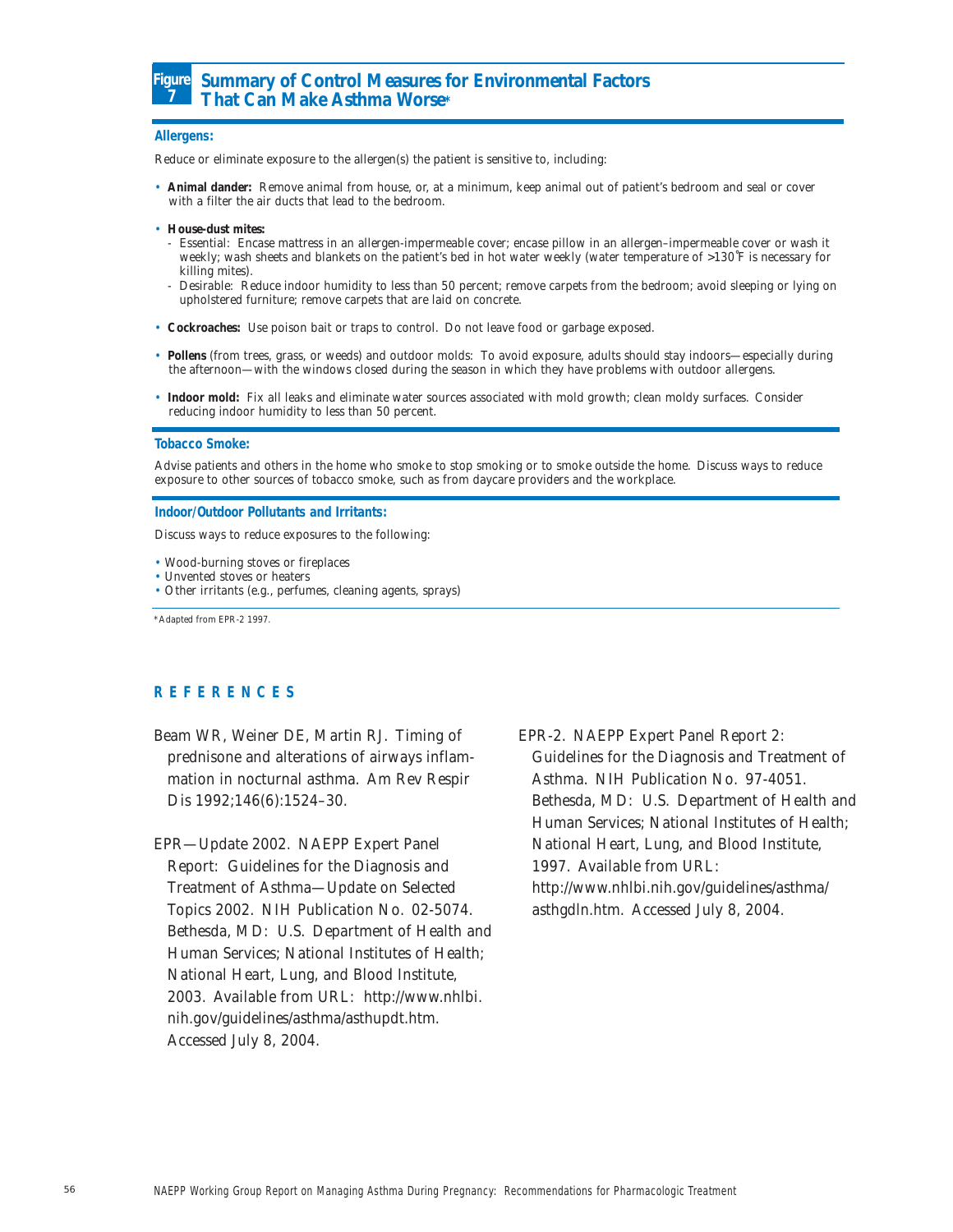# **Appendix C: Acronyms and Abbreviations**

| <b>ACTH</b>      | Adrenocorticotropic hormone                      |
|------------------|--------------------------------------------------|
| <b>DPI</b>       | Dry powder inhaler                               |
| <b>ELISA</b>     | Enzyme-linked immunosorbent assay                |
| EPR              | <b>Expert Panel Report</b>                       |
| FDA.             | U.S. Food and Drug Administration                |
| FEV <sub>1</sub> | Forced expiratory volume in 1 second             |
| <b>HFA</b>       | Hydrofluoroalkane                                |
| <b>HPA</b>       | Hypothalamic-pituitary-adrenal                   |
| <b>IUGR</b>      | Intrauterine growth rate                         |
| <b>MDI</b>       | Metered-dose inhaler                             |
| <b>MeSH</b>      | Medical subject heading                          |
| <b>NAEPP</b>     | National Asthma Education and Prevention Program |
| <b>NHLBI</b>     | National Heart, Lung, and Blood Institute        |
| <b>PEF</b>       | Peak expiratory flow                             |
| <b>RAST</b>      | Radioallergosorbent test                         |
|                  |                                                  |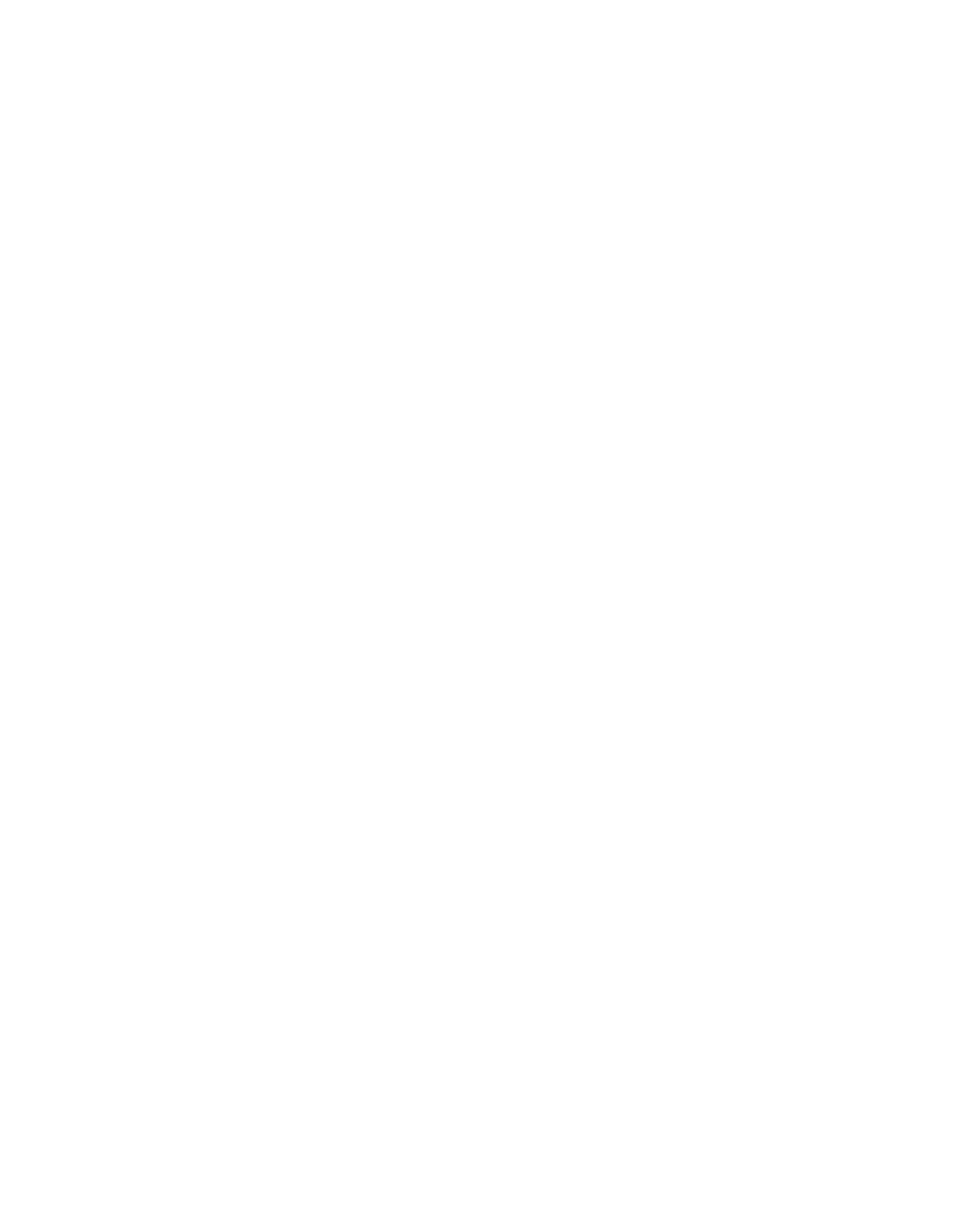#### **For More Information**

**The NHLBI Health Information Center is a service of the National Heart, Lung, and Blood Institute (NHLBI) of the National Institutes of Health. The NHLBI Health Information Center provides information to health professionals, patients, and the public about the treatment, diagnosis, and prevention of heart, lung, and blood diseases and sleep disorders. For more information, contact:**

**NHLBI Health Information Center P.O. Box 30105 Bethesda, MD 20824-0105 Phone: 301-592-8573 TTY: 240-629-3255 Fax: 301-592-8563 Web site: http://www.nhlbi.nih.gov**

**Discrimination Prohibited: Under provisions of applicable public laws enacted by Congress since 1964, no person in the United States shall, on the grounds of race, color, national origin, handicap, or age, be excluded from participation in, be denied the benefits of, or be subjected to discrimination under any program or activity (or, on the basis of sex, with respect to any education program or activity) receiving Federal financial assistance. In addition, Executive Order 11141 prohibits discrimination on the basis of age by contractors and subcontractors in the performance of Federal contracts, and Executive Order 11246 states that no federally funded contractor may discriminate against any employee or applicant for employment because of race, color, religion, sex, or national origin. Therefore, the National Heart, Lung, and Blood Institute must be operated in compliance with these laws and Executive Orders.**